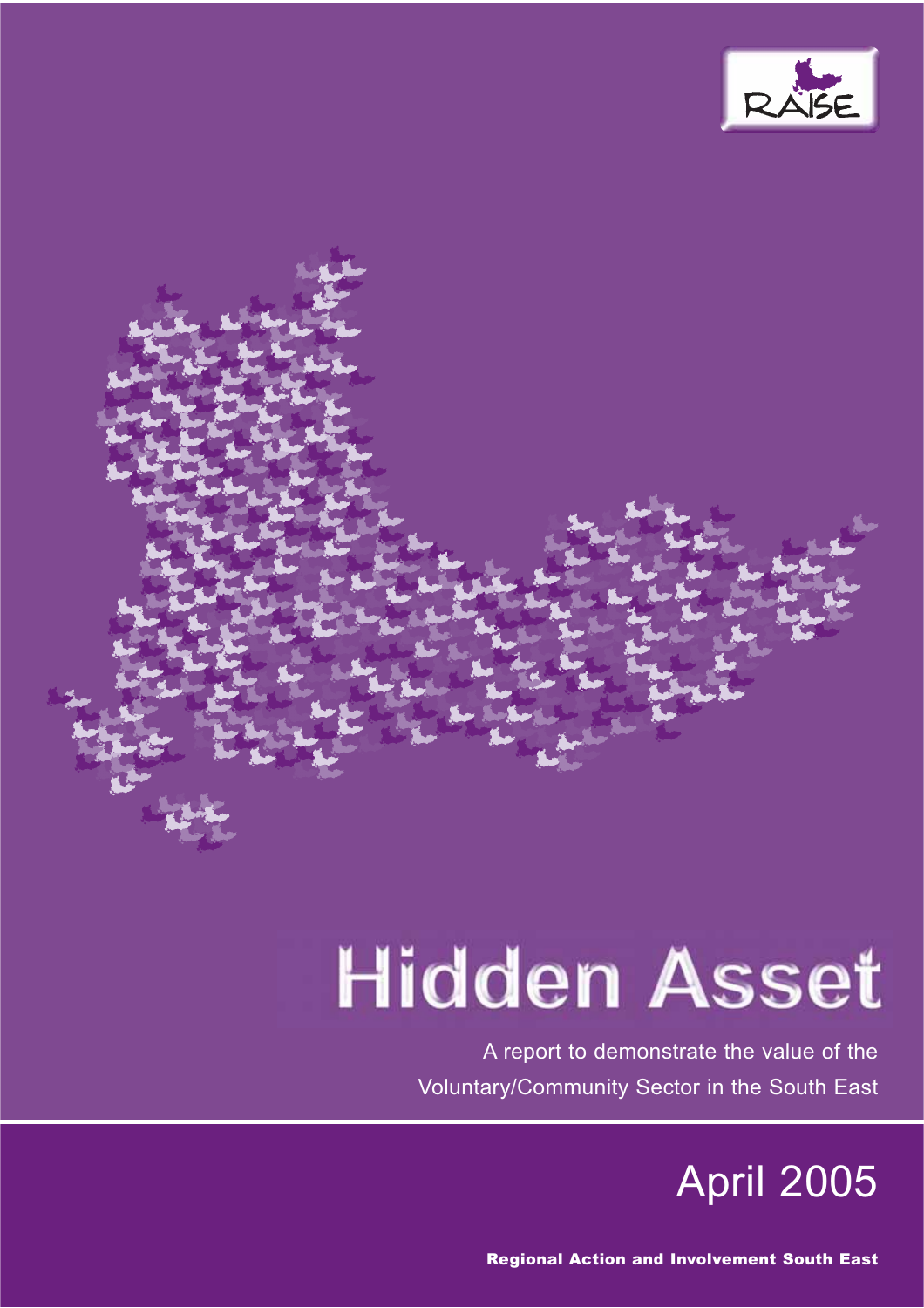RAISE Berkeley House Cross Lanes Guildford **Surrey** GU1 1UN

Tel: 01483 500770 Fax: 01483 574439 mail@raise-networks.org.uk www.raise-networks.org.uk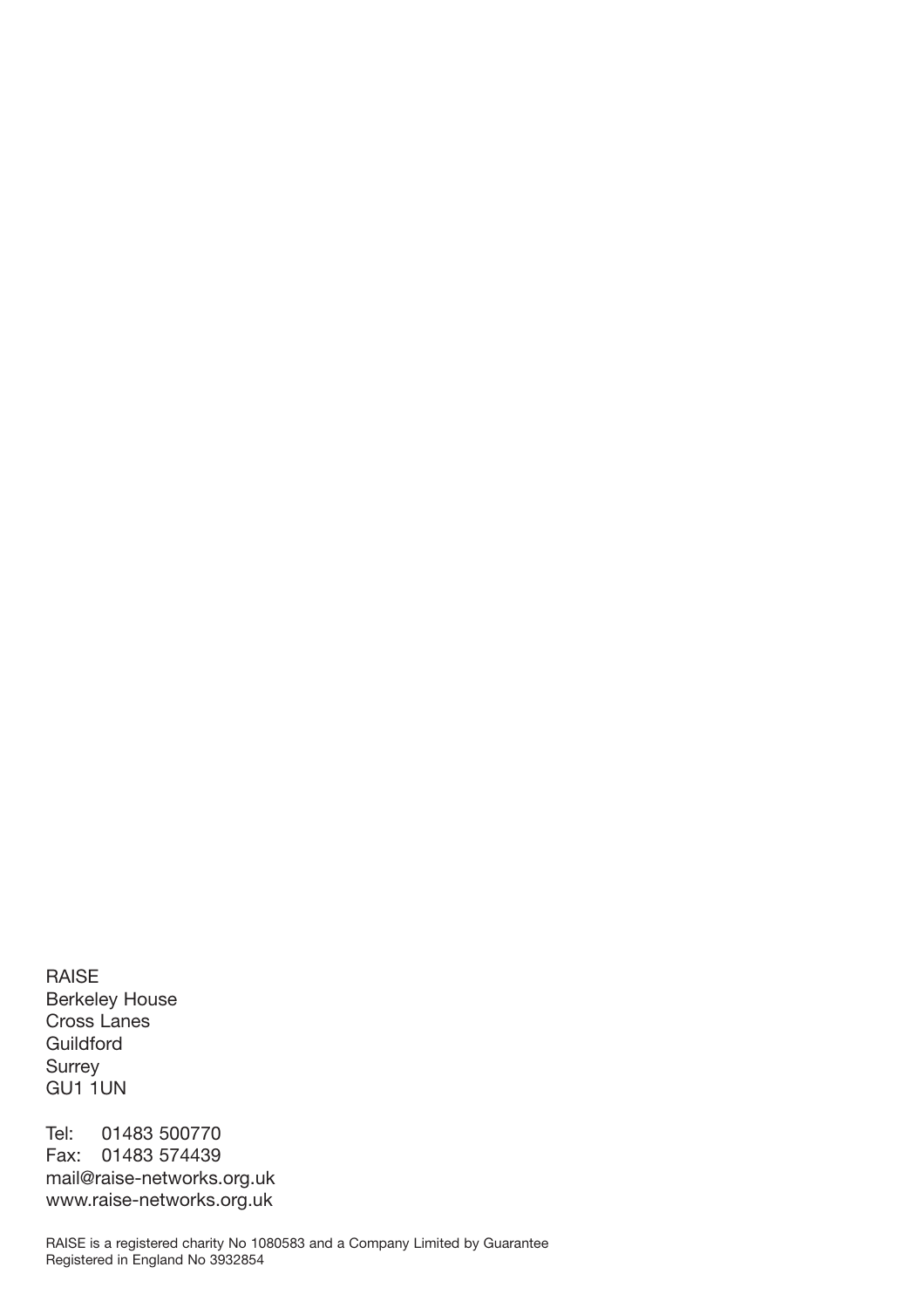#### **ACKNOWLEDGEMENTS**

Thank you to our funders at the South East England Development Agency (SEEDA) and Active Community Unit.

We want to give a special thank you to those organisations and individuals who participated in the survey. It was a complicated questionnaire and we really appreciate the time given up to provide us with the information.

We want to thank those local authorities, parish councils, organisations, businesses and individuals who helped us to promote the focus groups to attract members of the general public.

A big thank you also goes to the various voluntary and community organisations which helped us to build up our final contact database.

The RAISE board members who provided the comments on the survey design and findings are extended our thanks.







Researched and written by:



RAISE Berkeley House, London Square Cross Lanes **Guildford** Surrey GU1 1UN Tel: 01483 500770 mail@raise-networks.org.uk **March 2005**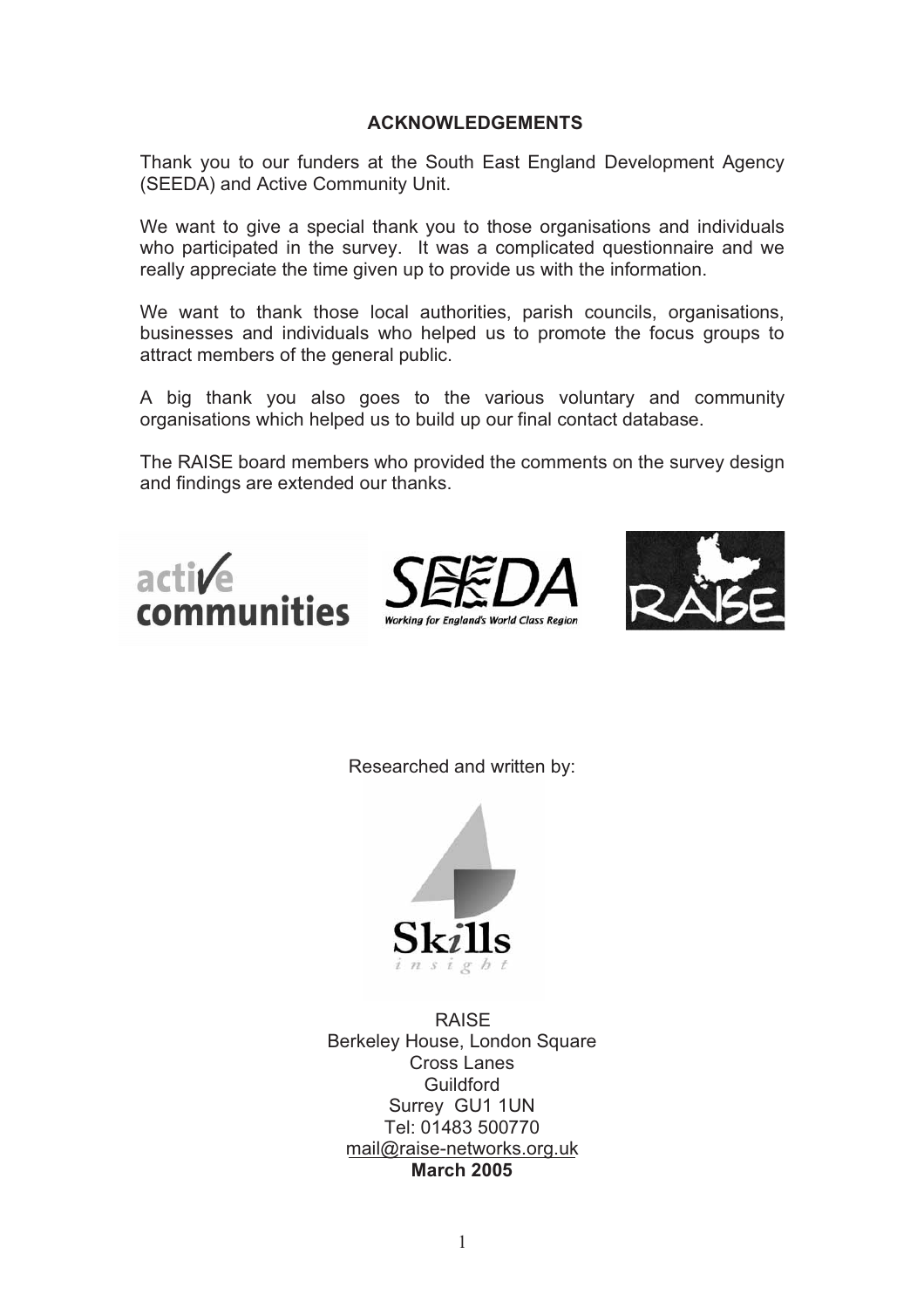| <b>CONTENTS</b>                                                                                                                                                                                                                       | <b>PAGE</b>                                              |
|---------------------------------------------------------------------------------------------------------------------------------------------------------------------------------------------------------------------------------------|----------------------------------------------------------|
| <b>Acknowledgements</b><br><b>Contents</b><br><b>Foreword</b><br><b>About RAISE</b><br><b>Executive Summary</b>                                                                                                                       | 1<br>$\overline{2}$<br>3<br>$\overline{\mathbf{4}}$<br>5 |
| <b>Section 1: Introduction</b>                                                                                                                                                                                                        | $\overline{7}$                                           |
| 1.1 Background and Aim of Hidden Asset<br>1.2 Definitions<br>1.3 Methodology<br>1.4 Presentation of Information                                                                                                                       | $\overline{7}$<br>$\overline{7}$<br>9<br>11              |
| <b>Section 2: The Findings of Hidden Asset</b>                                                                                                                                                                                        | 12                                                       |
| 2.1: How Diverse Is The Voluntary Sector?<br>2.2: How Much Of An Asset Is The Voluntary Sector?<br>2.3: What Are The Needs Of The Voluntary Sector?                                                                                   | 12<br>32<br>39                                           |
| <b>Section 3: Policy Implications</b>                                                                                                                                                                                                 | 48                                                       |
| 3.1 Sector Diversity<br>3.2 Hidden Asset<br>3.3 The Needs of the Voluntary/Community Sector                                                                                                                                           | 48<br>48<br>49                                           |
| Section 4: List of Figures                                                                                                                                                                                                            | 50                                                       |
| <b>Section 5: Appendices</b>                                                                                                                                                                                                          | 51                                                       |
| Appendix 1: The Questionnaire<br>Appendix 2: How do Hidden Asset's findings compare with<br>those of other national and regional research?<br>Appendix 3: Calculation of GDP contribution in Hidden Asset<br>Appendix 4: Bibliography | 51<br>59<br>60<br>62<br>64                               |
| Appendix 5: Glossary                                                                                                                                                                                                                  |                                                          |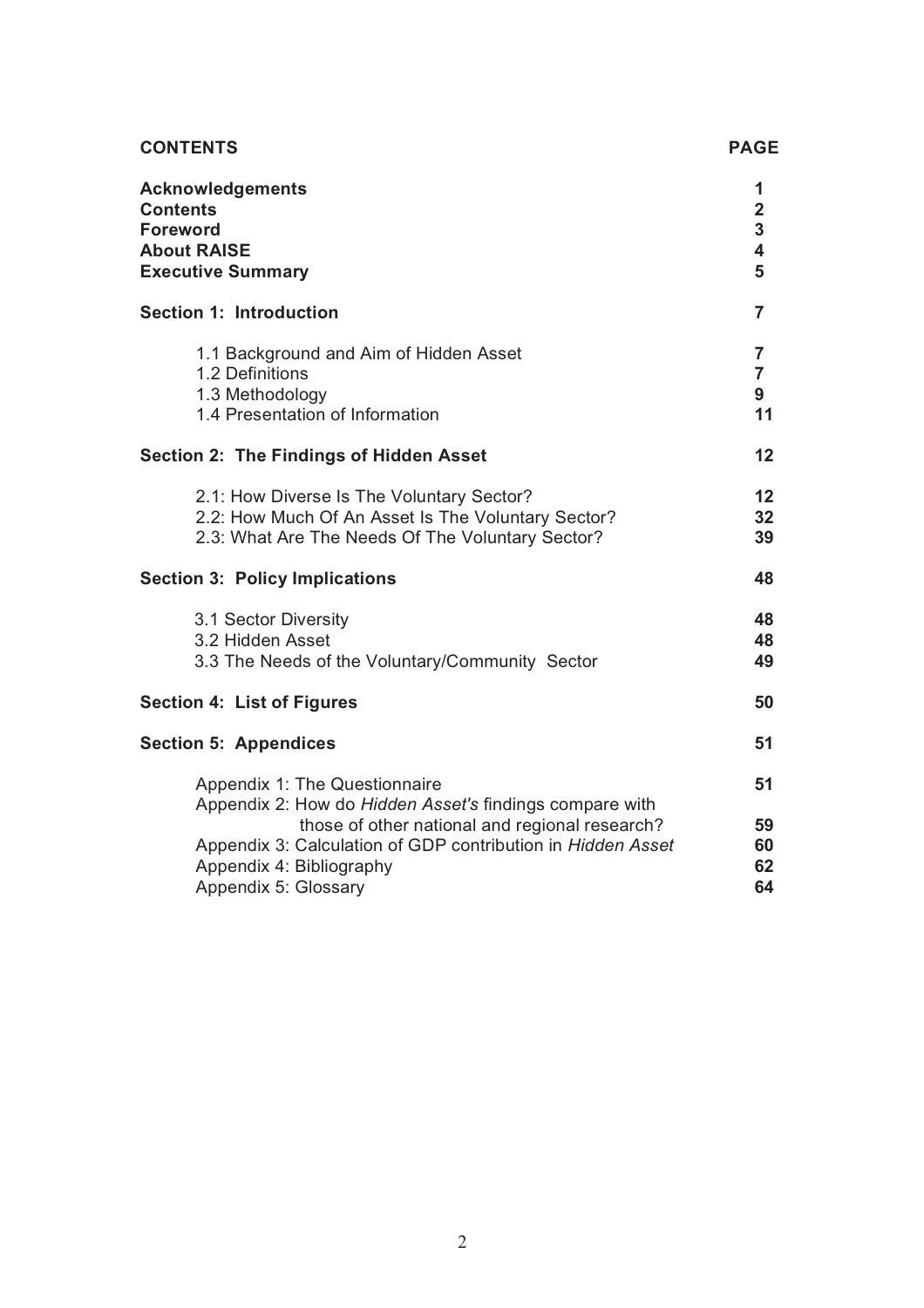#### **Foreword**

RAISE is the regional infrastructure body for the voluntary/community sector in the South East. We are delighted you are reading this *Hidden Asset report*. Politicians and policy makers seem to agree that the voluntary/community sector is a 'good thing'. The Prime Minister, Tony Blair, wrote: 'The work of voluntary and community organisations is central to the Government's mission...' SEEDA's Regional Economic Strategy states that the sector is key to achieving the vision of 'a prosperous region delivering a high quality of life and environment for everyone, now and in the future<sup>2</sup>. Yet what do we really know about this voluntary/community sector, this 'good thing', this 'hidden asset'? What does it contribute to the South East? What is needed for it and for the region to thrive?

This report has attempted to answer those key questions and begins to evaluate this asset. It builds on excellent work done nationally (by, for example, NCVO) and locally (by, for example, RAISE members). The research underpinning the report was carried out by Skills Insight, the independent organisation that analysed and disseminated skills and economic information and intelligence for the South East. Skills Insight and RAISE co-authored the report.

RAISE's mission is to 'help voluntary/community organisations in the South East influence regional policy' and *Hidden Asset's* primary audience is our voluntary/ community sector membership. We hope members will use the report's clear and statistically robust data to deepen politicians' and policymakers' understanding of the sector, its contribution and its needs. We also hope the report will interest regional partners, policy makers and the region as a whole, helping bring that bit closer to SEEDA's vision of 'a prosperous region delivering a high quality of life and environment for everyone, now and in the future'.

*Hidden Asset* was almost 2 years in the making. From the large number of people and organisations that made it possible, we would like to single out and thank the Development Committee of the RAISE Board, our funders, Skills Insight, the voluntary/community organisations who helped develop the contact database and the local authorities, parish councils, businesses, other organisations and individuals who helped promote the focus groups.

Most of all, we would like to thank people who came to the focus groups and the voluntary/community organisations who participated in the survey. It was a long, complicated questionnaire. We hope you will agree that the time spent completing it was worth while.

Sis Dar?

 $\overline{a}$ 

**Thmstone** 

**Sue Dovey Catherine Johnstone Chief Executive Officer, RAISE** 

 $1$  The Home Office, 1998, 'Getting it right together: Compact on Relations between Government and the Voluntary and Community Sector in England'

<sup>&</sup>lt;sup>2</sup> SEEDA, 2002, 'Regional Economic Strategy'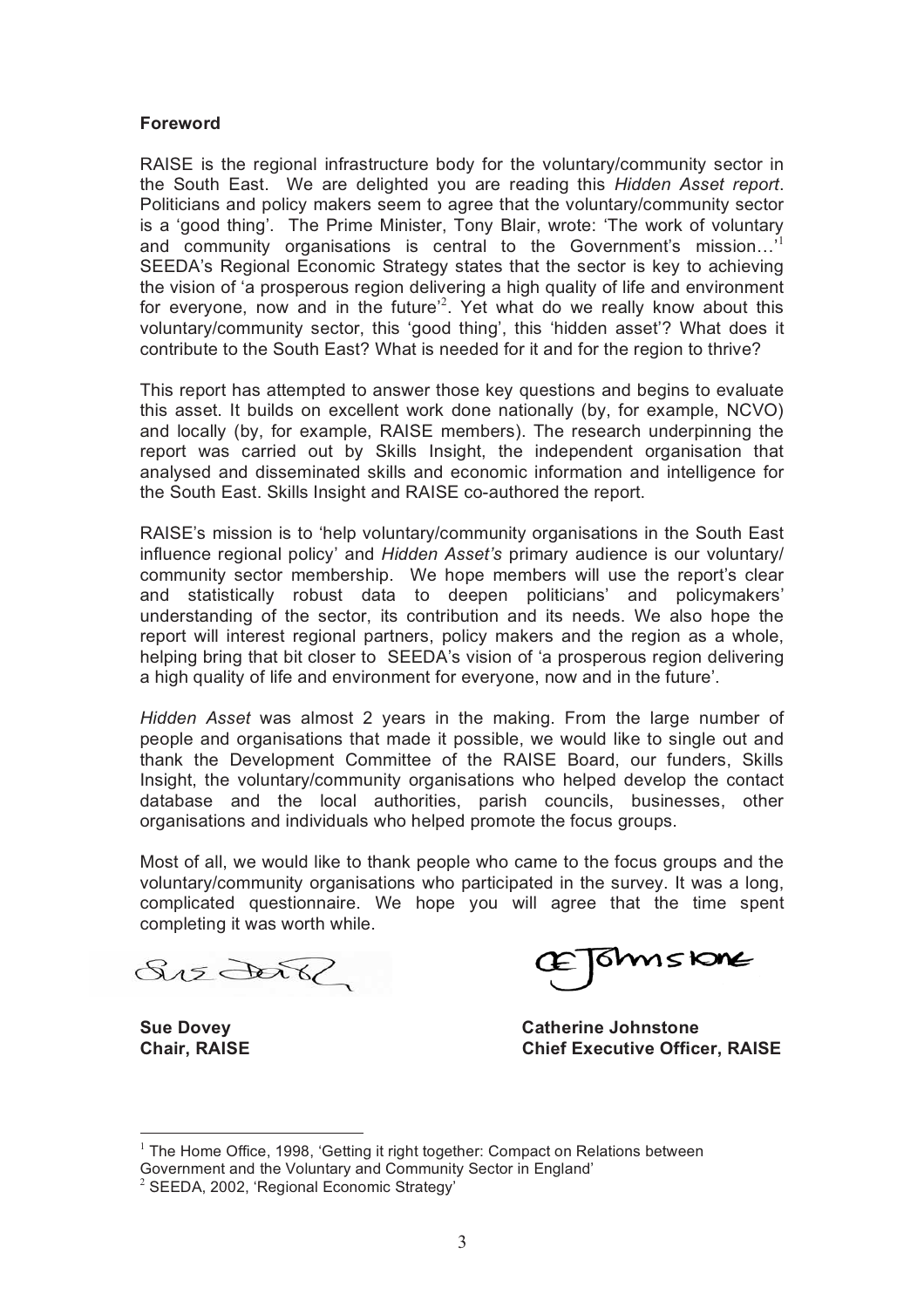#### **MORE ABOUT RAISE**

**RAISE enables voluntary and community organisations (VCOs) in the South East Region of England to influence regional policy, wherever it is made or implemented, for the benefit of the people they serve.** 

Any VCO in the region can join RAISE free of charge. It can then:

- join in the election for members of the RAISE Board.
- join in the election for VCO representatives at the South East Regional Assembly and help nominate people to a host of other strategic regional bodies.

In this way VCOs can get a grass roots perspective into regional policy.

RAISE organises events, seminars, workshops and conferences. It publishes a variety of papers, guides and other publications that members say they need. It works to find funding so everything is delivered free to VCOs – including travel and childcare for very small community groups.

RAISE strives to ensure that, in the region, the voice of VCOs is heard and respected. It demands that the sector is always treated with fairness. But RAISE can only be as good as the sector in the South East and vice versa. So, if you are from a VCO in the South East, get involved. We need you.

#### **RAISE Values**

As a Voluntary/Community Infrastructure organisation, it is important that RAISE aspires to work within a value base that will enhance the organisational planning and day-to-day delivery. RAISE as an organisation will;

- Be **transparent** in its approach to all areas of work.
- Remain **true** to its mission.
- Act as an **advocate** for the Voluntary/Community sector.
- Have due **respect** for its position of power and influence within the region.
- **Listen** to the membership.

The RAISE team and Board have identified seven policy areas which it believes are important to its members and where there are significant opportunities to make a difference.

The **seven** policy areas that RAISE has identified are:

- 1. Infrastructure
- 2. Social inclusion
- 3. Financial sustainability through social enterprise
- 4. Learning and skills
- 5. Housing and homelessness
- 6. Social audit
- 7. Children, Young People and Families

To support Hidden Asset, a section has been created on the RAISE website www.raise-network.org.uk where you can access and download this and other reference documents.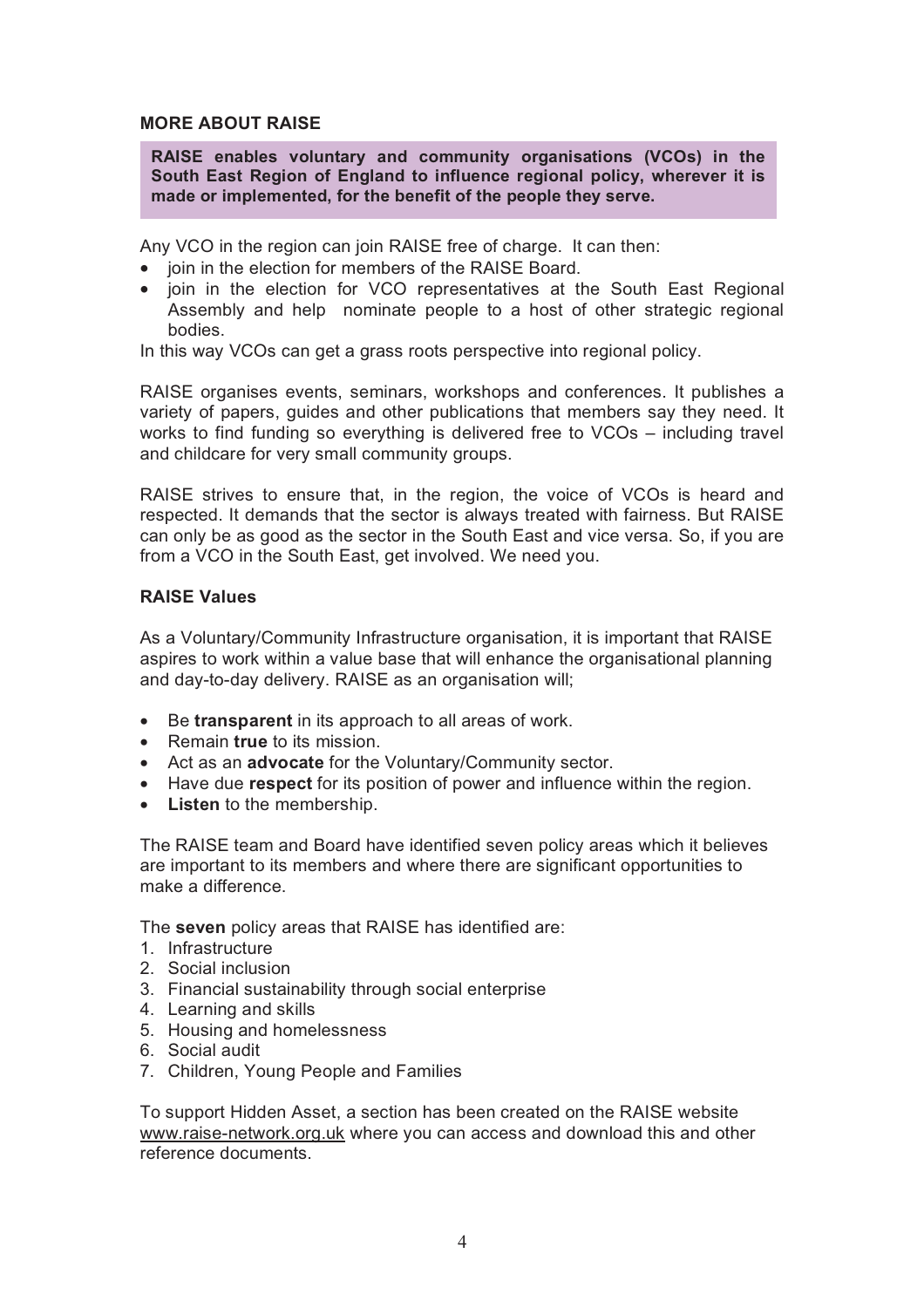#### **EXECUTIVE SUMMARY**

- There are between 28,200 and 34,500 voluntary and community the region's workforce - a substantial resource to the region. organisations in the region, employing over 300,000 people, about 6% of
- The voluntary and community sector is incredibly diverse in terms of its; funding, staffing, size, age, area of activity, services provided and beneficiaries. This means that it is not suitable for a 'one size fits all' approach.
- The voluntary and community sector makes an important contribution to the region's GDP (3.4%), and the economic impact of voluntary and community sector organisations is particularly felt in local communities.
- The value of the volunteering labour in the region is estimated at £932 million.
- One in 11 of the region's residents volunteered, a total of 726,000 people.
- The voluntary and community sector makes significant contributions to skills development, both funding training and providing it 'in house' through mentoring.
- The opportunities provided by the voluntary and community sector often help individuals to make the transition into the formal economy, or from voluntary to paid employment, whether as recipients of services or as volunteers themselves.
- The sector plays an important role as the 'glue' holding communities together and enabling individuals to feel part of the community.
- Voluntary and community organisations expect to be delivering more services over the next 5 years, but will require adequate funding and support to achieve this.
- A key challenge to this growth is expected to be recruitment and retention of volunteers and trustees, which is expected to become more difficult.
- It is possible that the mix of volunteers and paid staff will need to shift towards more paid staff if the sector is to expand its output.
- There is a tension between providing formal training and volunteers' willingness or ability to participate within some voluntary and community service organisations.
- Many voluntary and community organisations need to find ways of meeting their core costs. Many funding streams are project-related and for a limited time period.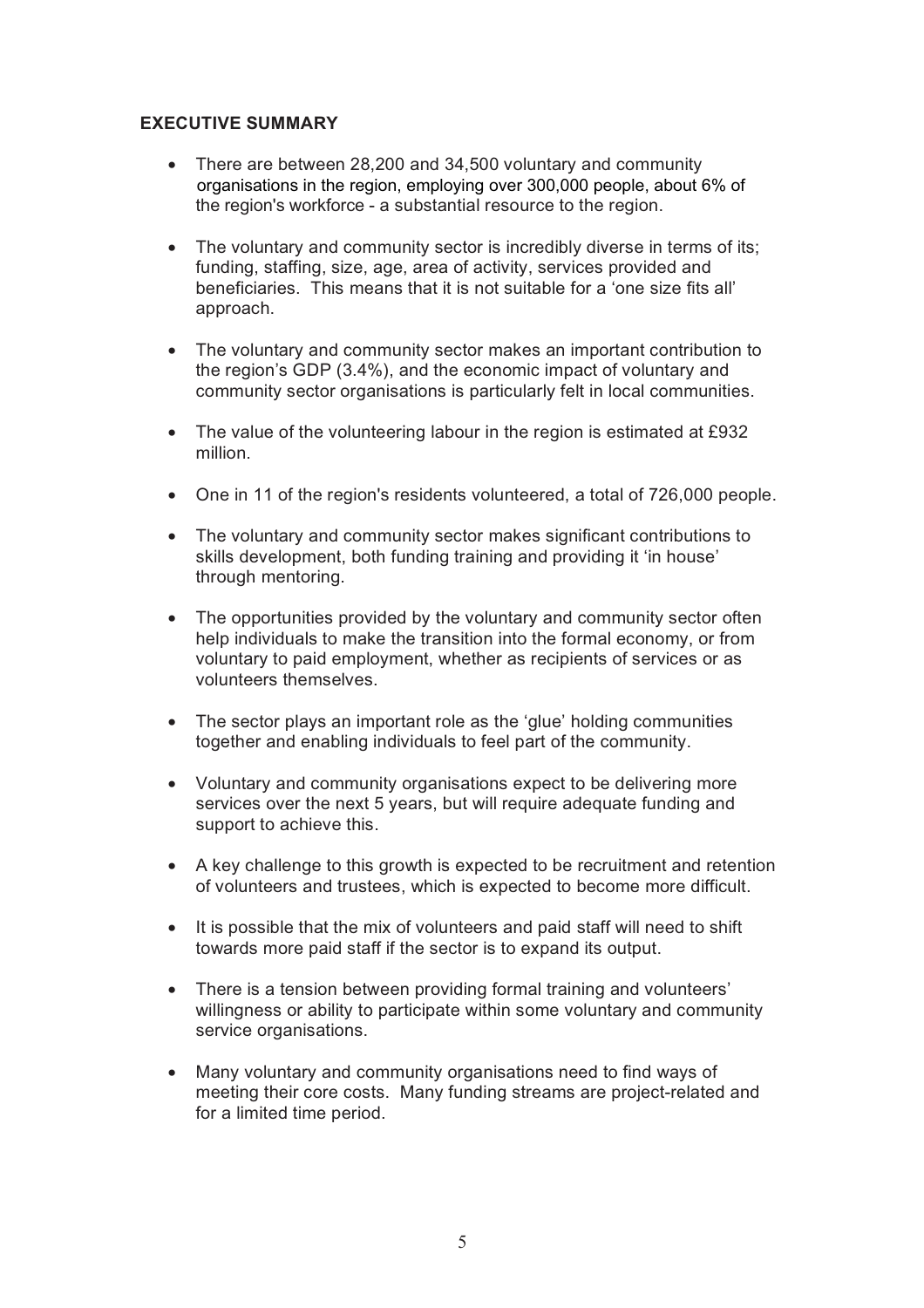In terms of the needs of the voluntary and community sector other core concerns include;

- *Funding:* this needs to be sufficiently long-term to allow stability and planning, over focus on project funding at times detracted from the core mission.
- *Appropriate and affordable premises: premises* are essential, particularly to allow growth; associated issues emerged including running costs, refurbishment and providing disabled facilities.
- *Appropriate trustees:* the evidence shows that it is difficult to recruit appropriately skilled trustees, representative of organisations' volunteers, staff and beneficiaries.
- *Recruiting and retaining paid staff:* the region's high cost of living made recruitment and retention hard.
- *Recruiting volunteers:* this is already difficult and expected to become worse.
- *Awareness raising:* national and local government both had incomplete awareness of the sector's value and financial constraints, individual organisations felt raising their profile would help recruit volunteers and trustees.
- *Provision of adequate training for staff, trustees and volunteers:* staff and volunteers' development, staff turnover, growing expectations and changing legislation all necessitated good ongoing training. A key emerging challenge was 'professionalising' and increasing public service delivery without frightening off trustees and volunteers with paperwork and bureaucracy.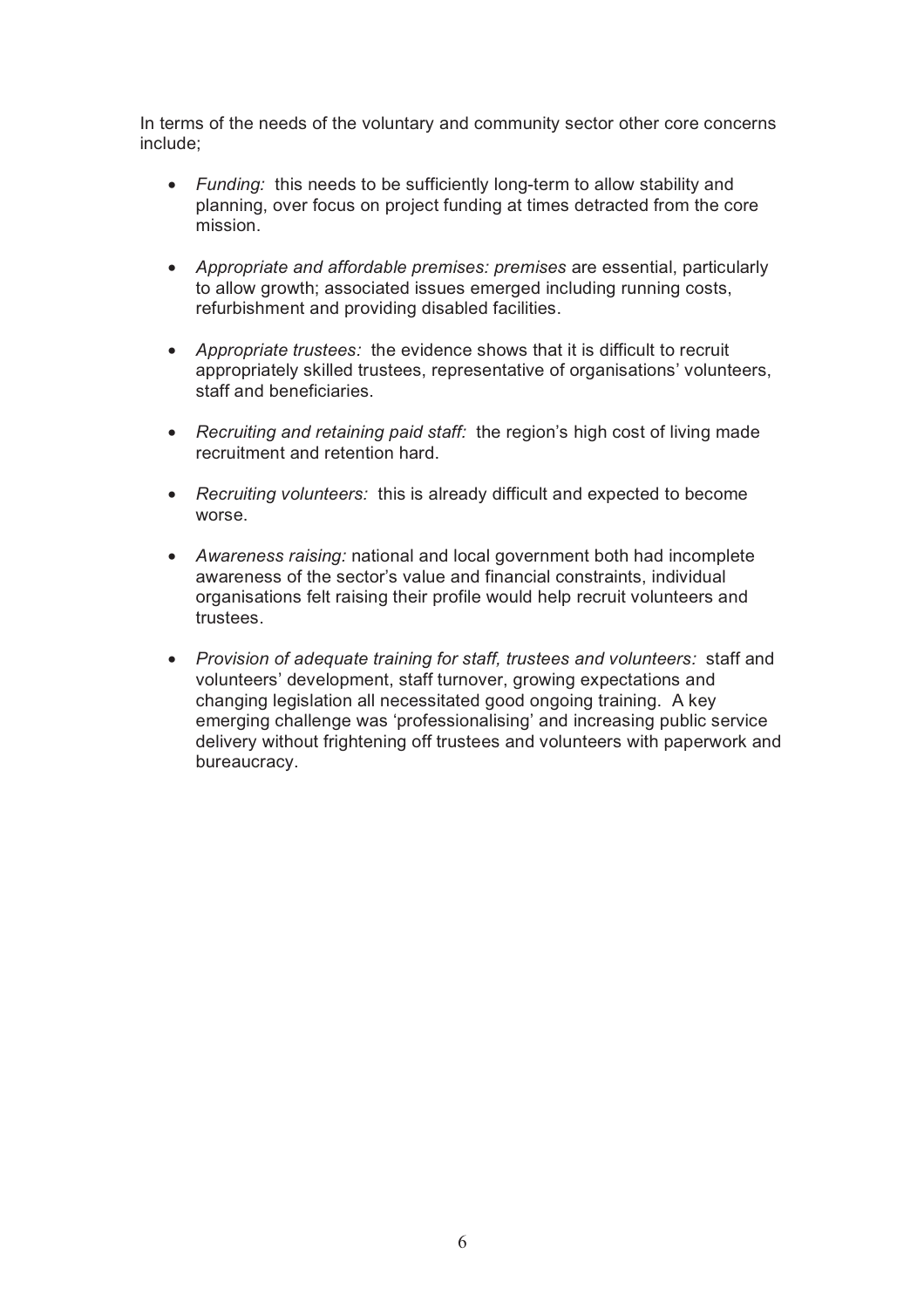#### **SECTION 1: INTRODUCTION**

#### **1.1 Background and Aim of Hidden Asset**

The voluntary community sector has never been so important to central, regional and local agendas. Nationally, 2005 is the *British Year of the Volunteer.* Chief Secretary to the Treasury Paul Boateng says, '... as we begin the 21<sup>st</sup> century we look again to the voluntary and community sector to help us rekindle the spark of civic services that fires the building of strong civic communities; to reform the operation of public services and build a bridge between the need of individuals living in those communities and the capacity of the state to improve their lives.<sup>3</sup>

In our region, SEEDA says in its Regional Economic Strategy that the voluntary community sector is a necessary partner in delivering 10 of the 18 priorities set for delivering the vision of 'a prosperous region delivering a high quality of life and environment for everyone, now and in the future'<sup>4</sup>.

So there seems to be general agreement that the voluntary community sector is important. However, not everyone who says this believes it, and those who believe it have a problem: there is insufficient data, certainly regionally, either to build understanding of the sector or to prove its importance. Policy-making and implementation, funding, development and partnership working all suffer.

#### **1.2 Definitions**

#### **Voluntary/community organisations**

This report refers frequently to 'voluntary/community organisations', 'the voluntary/community sector' and to 'the region'.

'Voluntary/community organisations`, for us, meet three criteria:

- They are free to decide their rules, their purpose and whether they exist at all.
- They must be *controlled* by volunteers (so their directors / trustees / management board are not paid).
- They must not exist to make a financial profit (so any surplus they do make is incidental and re-invested in the organisation).

By way of contrast:

- Statutory bodies such as the Government Office of the South East (GOSE) and local authorities have rules, responsibilities and their very existence is *determined by law*.
- Many statutory bodies engage volunteers but are not *controlled* by them.
- Profit making is core to organisations in the business sector, profit being distributed to owners, for example, or shareholders.

 $\overline{a}$  $3$  HM Treasury, September 2002, 'The Role of the Voluntary and Community Sector in Service Delivery, a Cross Cutting Review'

<sup>4</sup> SEEDA, 2002, 'Regional Economic Strategy'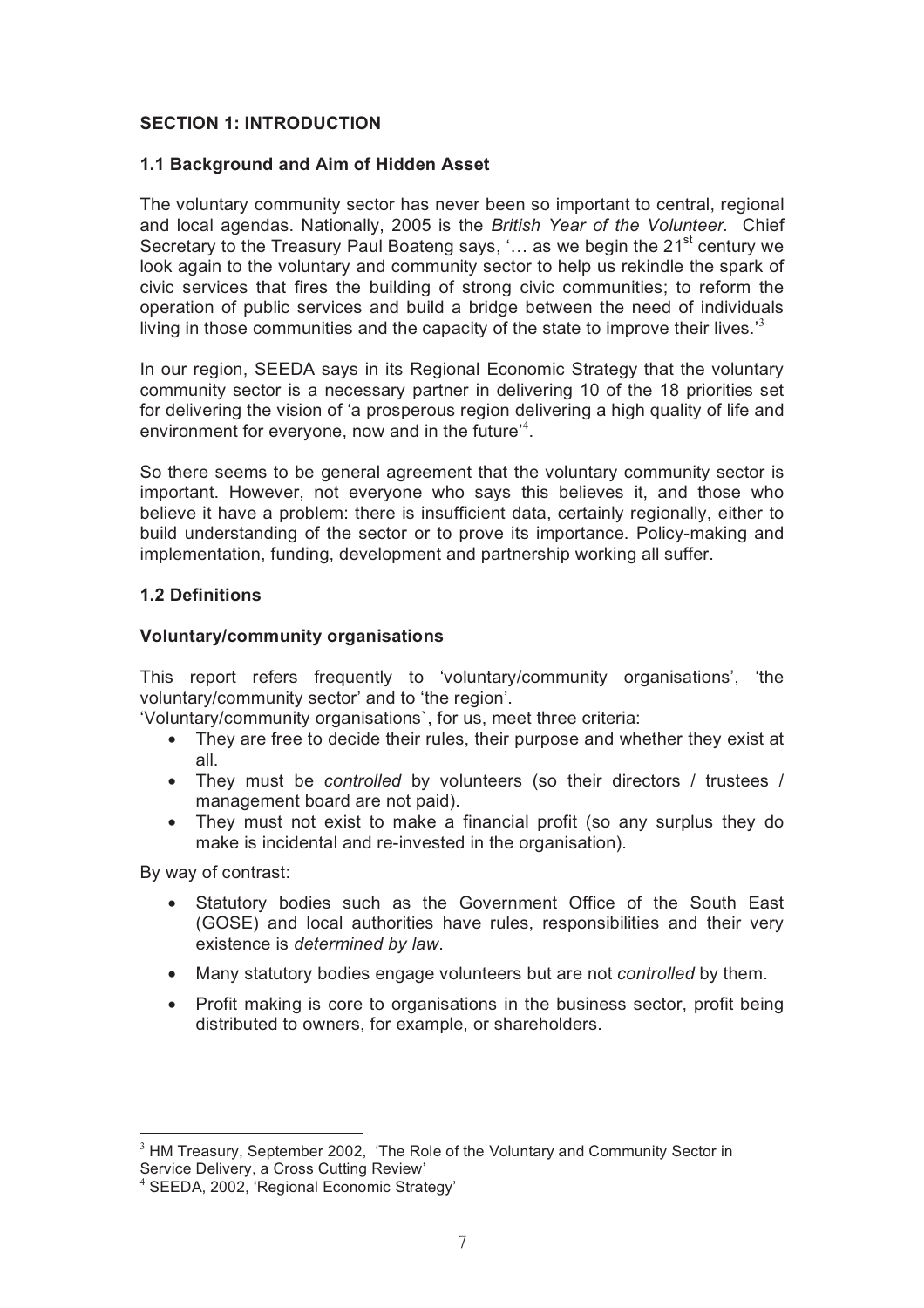#### **The voluntary/ community sector**

Given that this report stresses the incredible diversity of voluntary/community organisations, it may seem perverse to refer to a 'voluntary/community sector' at all. RAISE believes and indeed the report shows that all voluntary/community organisations meet the three above criteria and, additionally, share characteristics including:

- Closeness to communities and beneficiaries
- Innovative management of volunteers and staff
- Short lines of communication and relative absence of hierarchy
- Flexibility
- Awareness of cost
- Focus on equalities issues, social justice, people: and action.

Self evidently, all voluntary/community groups are not the same. As illustrated in the Compact Code of Good Practice on Community Groups, community groups and voluntary organisations encompass a range of structures with the smallest community groups having the least formal structure and no income and with the largest voluntary organisations having formal structures and (comparatively) high income.

Providing diversity is respected, however, talk about 'the voluntary/community sector' is both meaningful and useful in that it builds understanding and effective interaction between individual voluntary/community organisations and between them and the wider world.

Whenever we talk about the 'voluntary/community sector', 'the sector' or 'voluntary/community organisations', we are referring only to that part of the sector or those organisations in England's South East Region.

By *Hidden Asset* is meant the volunteering which volunteers in the South East region engage in. Hidden Asset is the act of volunteering by volunteers in the areas of:

- Kent and Medway
- Surrey, East and West Sussex and Brighton and Hove
- Hampshire and the Isle of Wight (including Southampton and Portsmouth)
- Berkshire, Oxfordshire, Buckinghamshire and Milton Keynes, West Berkshire, Reading, Wokingham, Windsor and Maidenhead, Bracknell Forest and Slough.

#### **Qualitative and quantitative**

The report's data is based on two main evidence sources: a questionnaire and focus groups (see below). Broadly, the data can be divided into 2 types:

- Quantitative: what can be measured by numbers
- Qualitative: opinions / views / anecdotal evidence that make up important intelligence but are not measurable.

All of the data from the focus groups is qualitative. All of the data from the questionnaire – except for individual comments – is quantitative.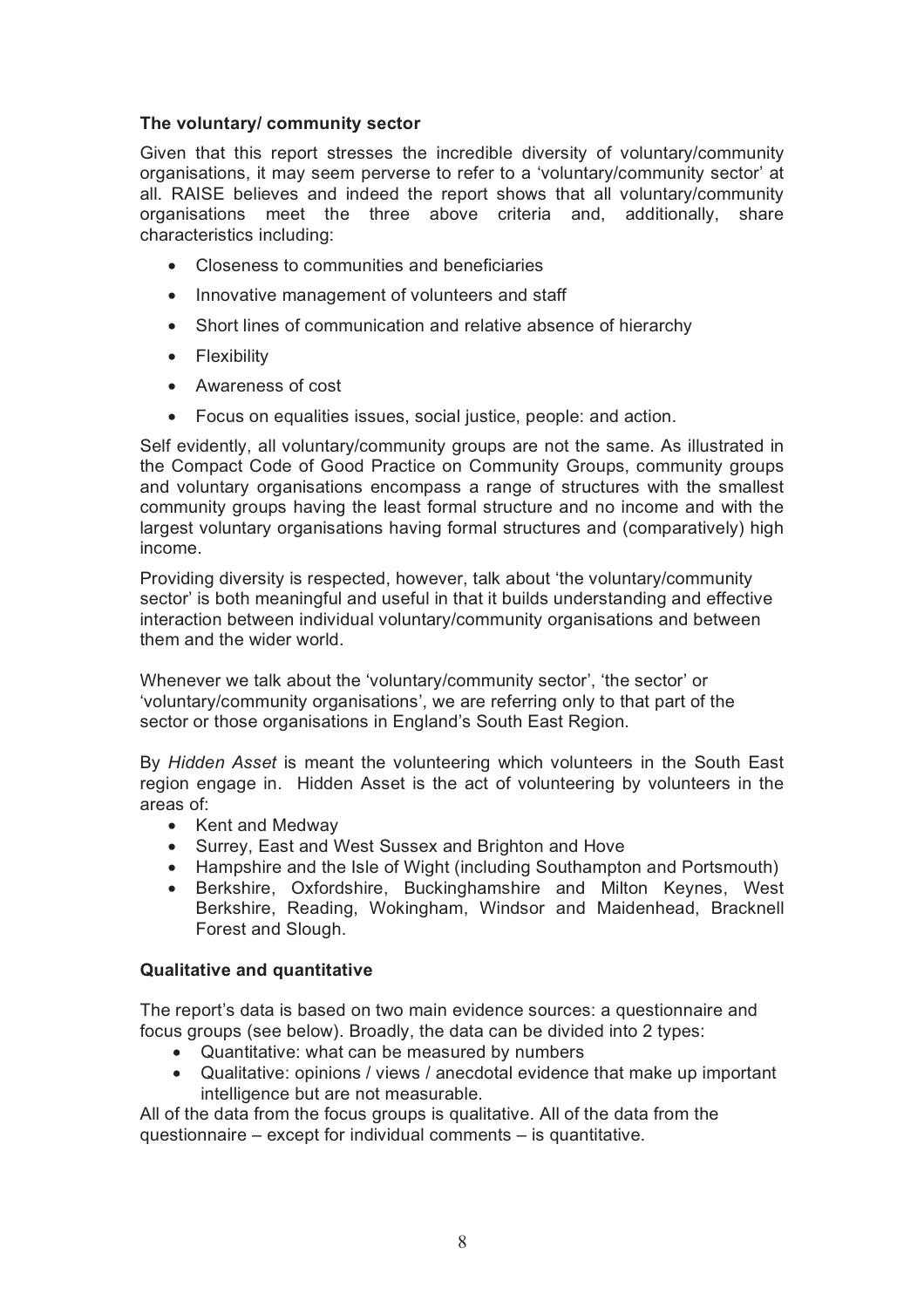Existing national and local research and research in other regions help in the building of understanding of the voluntary/community sector or parts of it. *Hidden Asset's* Appendix 2 (page 59) highlights key findings from NCVO's 'UK Voluntary Sector Almanac, 2004' and VONNE's 'The Contribution of the Voluntary and Community Sector to the Economic Life of the North East Region' Appendix 4 (page 62) lists these studies and others.

Nevertheless, until now, the only research into the sector across the South East was RAISE's 'How Many?' which established a baseline figure of the number of voluntary/community organisations in the South East. The report 'How Many?' achieved its limited aim. Now the time is right for *Hidden Asset* with its wider, threefold aim of building understanding of the South East's voluntary/community sector, proving its importance and setting out its needs. We hope the report will support our members, inform policy making and implementation, shape the development of funding, improve partnership working, and, more generally, strengthen the voluntary/community sector and the region of which it is so important a part.

#### **1.3 Methodology**

#### **Preparing the Specification and Awarding the Contract**

RAISE invited Board members, members and representatives from partner organisations to help decide what information *Hidden Asset* should contain. A detailed specification was drafted by the author of 'How Many?' RAISE invited bids and, after presentations by short-listed organisations, awarded the contract to Skills Insight.

#### **Desk study of existing literature**

In the first stage of the project, Skills Insight conducted desk research to establish what studies had been carried out already. They then sourced contact databases for the mailing list. The desk research helped them design the questionnaire (see Appendix 1) and write the focus group script. It also helped them compare *Hidden Asset*'s findings with those of previous studies.

#### **Building the database of organisations to contact**

To compile a mailing list, Skills Insight used Charity Commission data and databases from voluntary/community sector membership organisations across the South East. We are most grateful for this invaluable information. It was combined onto one main database which was then cleaned to remove duplicates and invalid addresses.

#### **The survey questionnaire**

 $\overline{a}$ 

Skills Insight drafted a pilot questionnaire based on the North Yorkshire forum for voluntary organisations survey 'Valuing the voluntary and community sector in North Yorkshire and York<sup>15</sup>. Once RAISE board members were happy with the final version it was sent to a sample of 500 organisations taken from the cleaned

<sup>5</sup> Dowson, Burden, Hamm & Petrie (2000), 'Valuing the voluntary and community sector in North Yorkshire and York', North Yorkshire Forum for Voluntary Organisations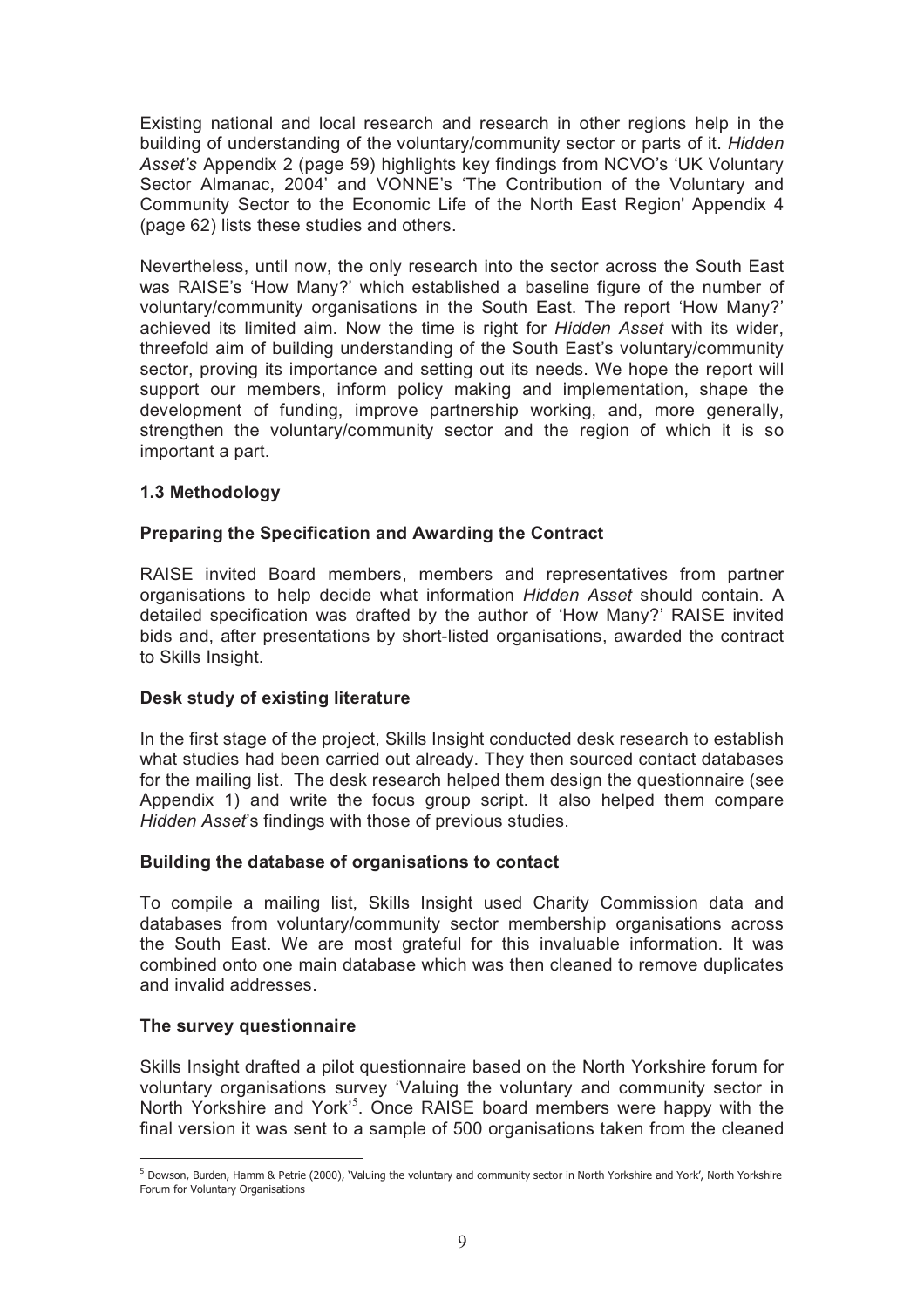contact database. The aim was to test the effectiveness of the questionnaire and the reliability of the database sources. The final version of the questionnaire was then sent to 5,000 organisations and a follow up letter written to maximise response rates. A total of 719 responses (14%) was received of which 549 (76%) came from voluntary/ community organisations as defined above. This response rate was good for any postal survey, especially where the database had been assembled from different sources.

#### **Analysing and weighting responses**

The report's threefold aim was to build understanding of the South East's voluntary/community sector, to prove its importance and to set out its needs**.** Responses had to be extrapolated therefore to produce regional estimates. Skills Insight's methodology was heavily influenced by the VONNE study referred to already (page 9), that in turn being based on the Home Office's LOVAS (Local Voluntary Activity Surveys) work<sup>6</sup>. Skills Insight aggregated LOVAS's 13 district classifications into five: poor, town, suburban, rural and very prosperous. These classifications were then used to weight responses so they were representative of the population and classification type of the region overall. This produced a weighted total of 34,502 organisations.

As the weighted responses were based on actual responses, there was likely to be a skew in information received towards larger voluntary organisations. However, weighting by district classification helped compensate and the weighted total of 34,502 compared well with the working total of 28,200 organisations which 'How Many?' in November 2000 believed to be 'slightly conservative'.

#### **The focus groups**

 $\overline{a}$ 

Skills Insight undertook additional qualitative work to provide insight into the general public's involvement with, and attitude to, the voluntary /community sector. The aim was to run focus groups in each of the region's six local Learning and Skills Council (LSC) sub-regions. Manageable discussions were achieved through recruiting up to 10 people per focus group, recruitment occurred through free advertising in public areas and via major employers. Only Berkshire failed to attract enough participants.

Skills Insight wrote an interview script covering four main groups identified as potential attendees: paid staff working in or with the voluntary/community sector; volunteers; beneficiaries of voluntary/community services; and the uninvolved. Attendees of the focus groups consisted mainly of volunteers or those who worked in the sector. There were representatives from beneficiaries and the uninvolved although recruiting the latter was challenging.

Volunteers worked in a number of voluntary/community sector fields: essentially local community activity, youth work, leisure and sport, support services (counselling, listening), services to the public / specialist groups and

<sup>&</sup>lt;sup>6</sup> LOVAS project is commissioned by the Active Community Unit and directed by the Research and Statistics Directorate at the Home Office. This project is carrying out a series of in-depth local surveys with the aim of providing representative information of local voluntary organisations and activity in England. To date it has completed 24 local studies with three of those in the South East: Thanet in Kent; Gosport in Hampshire; and Guildford's Eight Urban Wards in Surrey.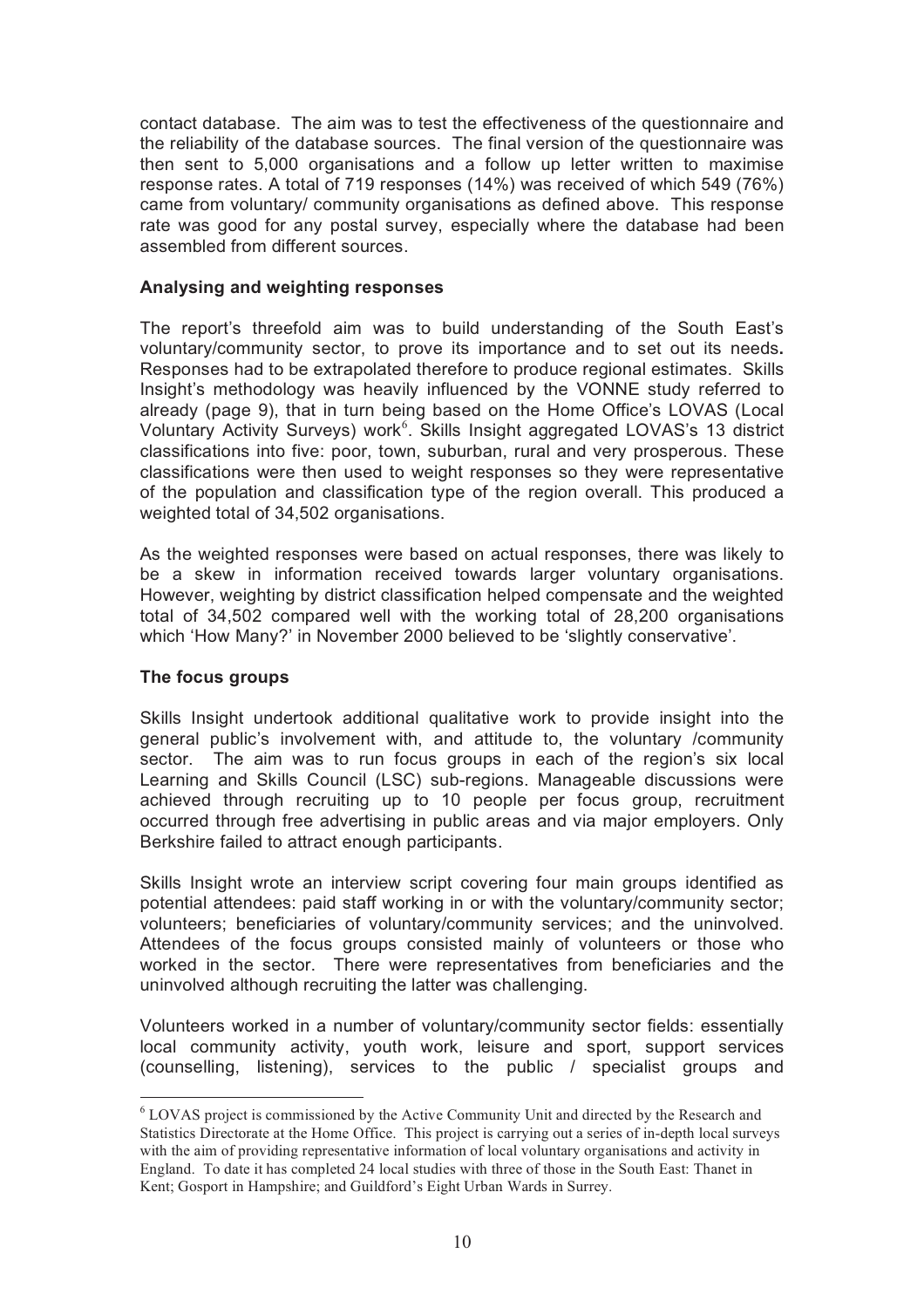campaigning. The majority of volunteers worked a few hours per week, which included training, travelling, management committees and administration. The majority of participants were over 40 but there was a good proportion of those in their 20s and a few in their 30s. There was a mix of full-time employed, students and retired. Feedback from the groups raised a number of important issues as will be shown in the analysis.

#### **1.4 Presentation of Information in the Report**

The data and analysis from both the questionnaire and the focus groups have been split into 3 main sections corresponding to the 3 key questions:

- **How Diverse is the Voluntary/Community Sector?**
- **How much of an Asset is the Voluntary/Community Sector?**
- **What are the Needs of the Voluntary/Community Sector?**

The quantitative data comes from the survey and the qualitative data comes from comments in the questionnaire and from the focus groups. The qualitative data tells important stories and it is the evidence which help to explain some of the statistics. Generally, the key data is described in words with further detail shown in tables and graphs.

The percentages in the tables and graphs do not always add up to 100% or where multiple choice was involved or where questions allowed only one answer, percentages total 100%. We have signposted the relevant tables and graphs:



Where questionnaire questions allowed only one answer, percentages total 100% and tables and graphs are indicated thus:

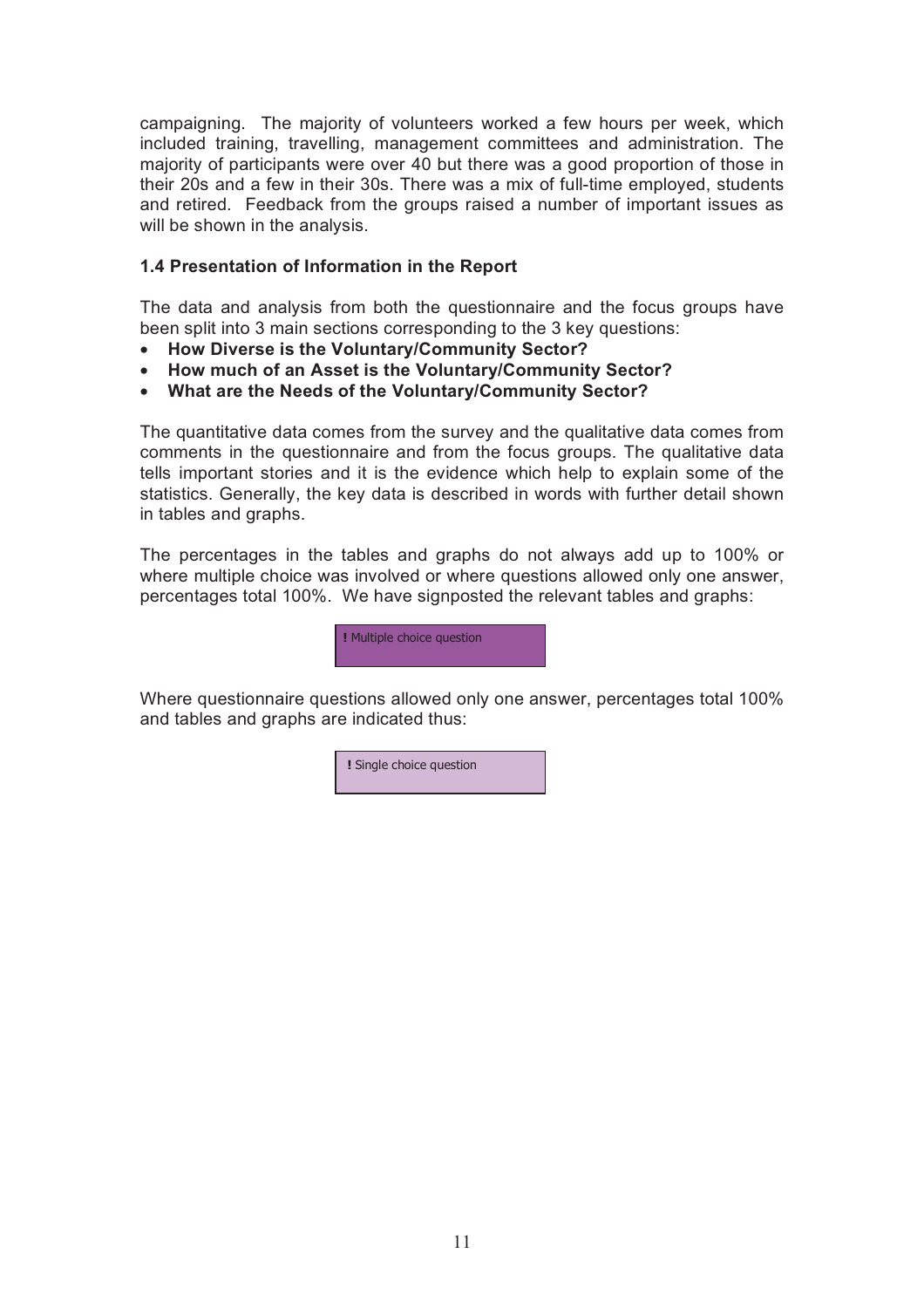# **SECTION 2: THE FINDINGS OF HIDDEN ASSET**

#### **2.1 How Diverse is the Voluntary / Community Sector?**

The statutory and the business sectors are both incredibly diverse. The statutory sector ranges from parish councils to the NHS, the business sector from the self employed window cleaner to the multinational oil company. The voluntary/community sector is sometimes seen as uniquely diverse, and wrongly considered by implication, problematic. That view may be taken particularly by the statutory sector given that it, unlike the business and voluntary/community sectors, is not free to decide its rules and purpose and whether it exists at all. But denying the voluntary/community sector's diversity would, perversely, deny one of the key ways in which it is an asset to the region.

#### **2.1.1 Summary quantitative data**

### **Types of Organisation**

- We offered respondents 9 types of organisation ranging from 'registered charities' to 'informal neighbourhood organisations without written rules'. All options were taken up.
- **84%** of all respondent organisations described themselves as registered charities, by far the largest response.
- **Over one third** described themselves as local voluntary organisations.
- **14%** of organisations could be described as 'informal'.

#### **Areas of Work**

- We offered respondents **16** areas of work ranging from 'welfare or social care' to 'animals'. All options were taken up.
- **The majority** of voluntary and community organisations **worked in more than one** of the suggested areas
- **15%** of organisations stated that their most important area of work was **'welfare or social care'**, the **largest response**.

#### **Services Provided**

- We offered respondents **11** types of service ranging from 'information / advice' to 'raising funds'. All options were taken up.
- **Over half** of all organisations stated that one of their main services was the provision of **information /advice.**

#### **Beneficiaries**

- We offered respondents **14** types of beneficiary ranging from 'older people' to 'homeless / poorly housed'. All options were taken up.
- **47%** of organisations stated that **older people were one of their main beneficiaries, the most common response**, with 18% stating that older people were the group that used their service the most.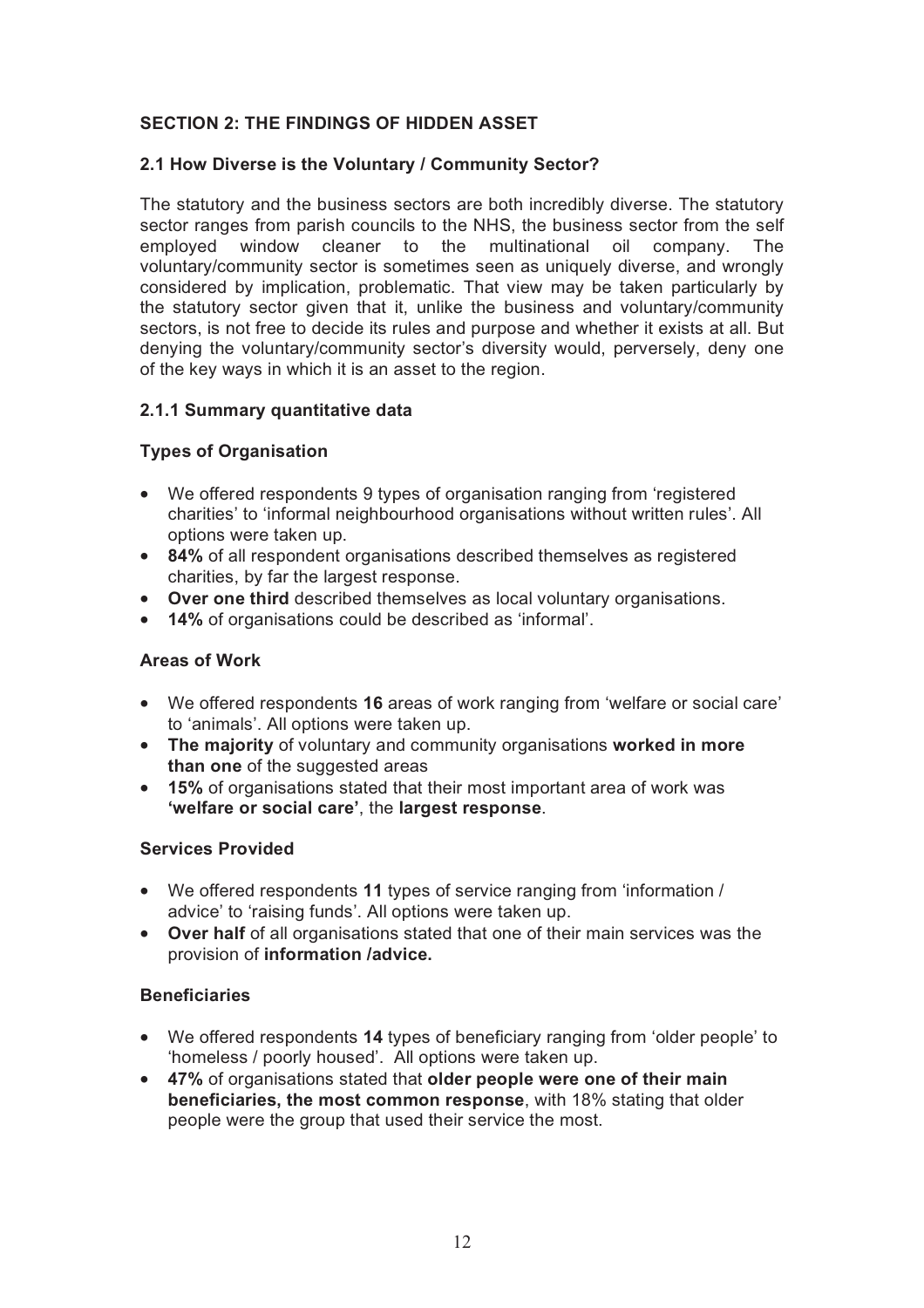• **17%** of organisations stated that their service was not used, specifically, by any one particular group and had **a far broader client group**.

# **Number of Beneficiaries**

- Respondents were asked how many beneficiaries they had and their responses were placed into 'number ranges'. These ranged from **'25 beneficiaries or less'**, **to '5,001 or more beneficiaries'**.
- The **most common** answer was '**101 to 500** beneficiaries'.
- **29%** of organisations had **over 1,000** beneficiaries.

# **Age of Organisation**

- Respondents were asked their year of establishment and their responses were placed into 'period ranges'. These ranged from '**1 or under' to '101 years or**
- The most common response was **'21 to 50 years'**.

# **Size as evidenced**

- **different numbers of volunteers (directors/trustees/board of management) controlling the organisation**
- We estimated from responses that there were, on average **9** trustees per organisation, although these **commonly ranged from 6 to 13** across the different main activity types.
- **different numbers of volunteers**
- We estimated from the responses that there were on average **21** volunteers per organisation, although these **commonly ranged from 6 to 62** across the different main activity types.
- The above translates into **1 in 11 people in the South East who volunteer**, a total of over 7000,000 individuals. These figures compare favourably with the North East, for example, where it was found that 1 in 15 of the population volunteered<sup>7.</sup>
- There was also variation between age ranges, with **32%** of volunteers in the **50-64** years old age bracket compared to only **21%** in the **25-49** age bracket.
- **different numbers of paid staff**
- We estimated from the responses that there were, on average **9** members of paid staff per organisation, although these commonly ranged from **1 to 24** across the different main activity types.
- The **sector employs over 300,000** people, this representing approximately **6% of the region's workforce.** This compares favourably with the North East, for example, where paid staff in the sector accounted for 4% of the region's workforce<sup>8</sup>.
- Volunteers outnumbered paid members of staff by a ratio of two to one on average.
- **different levels of total income**
- We asked organisations their level of income and their responses were placed in 'number ranges'. These ranged from 'up to **£9,999', to £1,000,000** or more'.
- **28%** of organisations incomes were in the range **'£100,000 to £499,999'**, the highest proportion.

 $\overline{a}$ <sup>7</sup> (November 2000), 'The Contribution of the Voluntary and Community Sector to the Economic Life of the North East region, VONNE

<sup>8</sup> ibid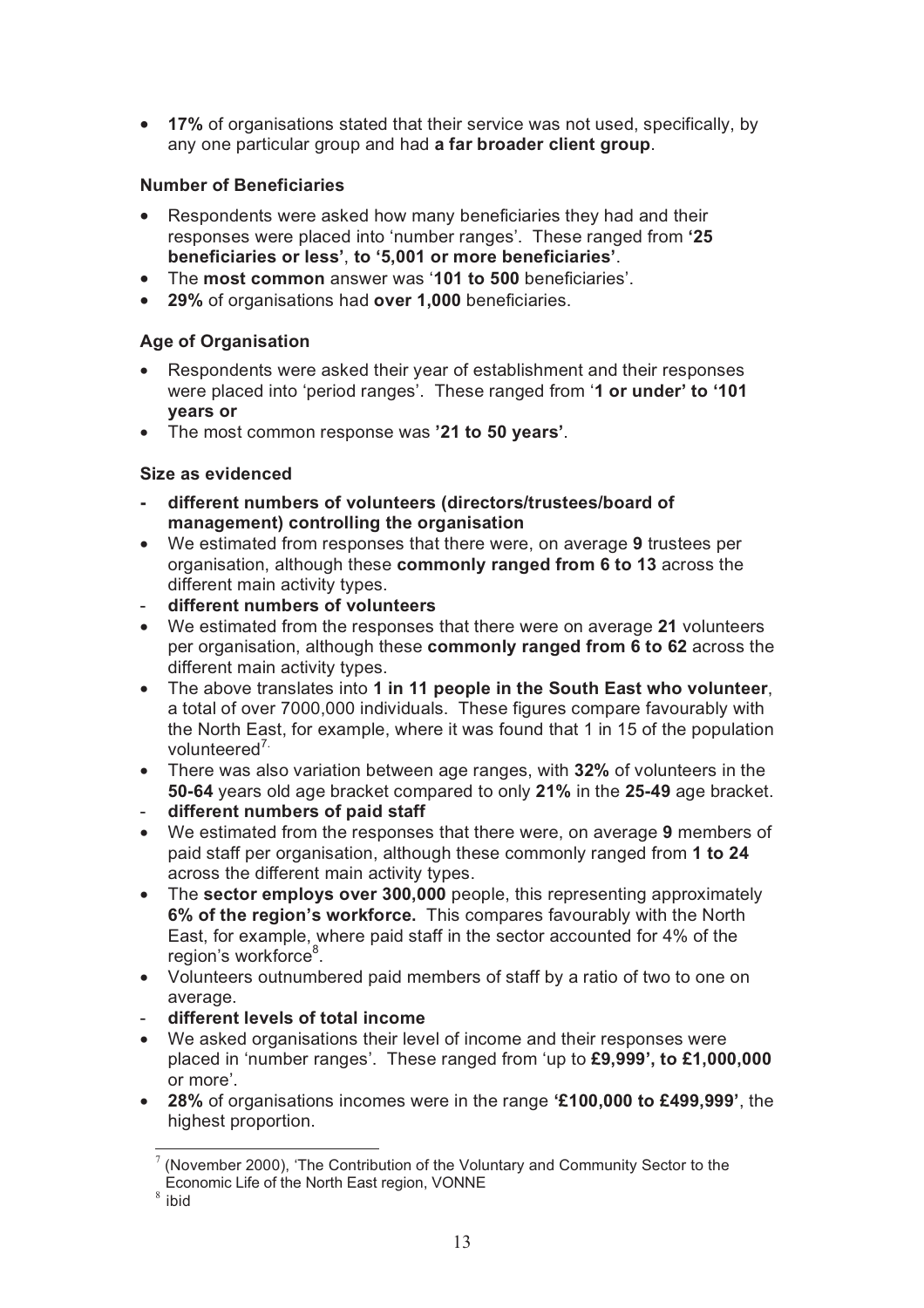- **21%** of organisations had income in the **'£9,999 or below'** range with **7%** in the **'£1,000,000 or over'** range.
- **different sources of funding**

We asked organisations to define the main types of funding they received and say who provide that funding.

- **43%** of organisations stated that one of their main types of funding was from **'donations and gifts'**, with **41%** stating **'fund-raising'**.
- Of those organisations accepting 'contribution-in-kind' **over half** are provided with accommodation to run their organisation.
- Over **40%** of organisations mentioned **'individuals'** as one of their main sources of funding.

# **2.1.2 Summary Qualitative data**

Three diversity themes emerged from qualitative answers to the questionnaire and from the focus groups. Organisations wanted to:

- diversify income sources
- attract a more diverse group of volunteers (especially more young people, particularly as trustees)
- work more effectively by networking with other organisations to share information and deliver services effectively.

Additionally, organisations had a sense of straddling two worlds: the 'official' world of statutory organisations such as local authorities and funders and the world of their beneficiaries whose views they felt were often left unheard.

# **2.1.3 Quantitative data**



# *Figure 1.1 Type of organisation*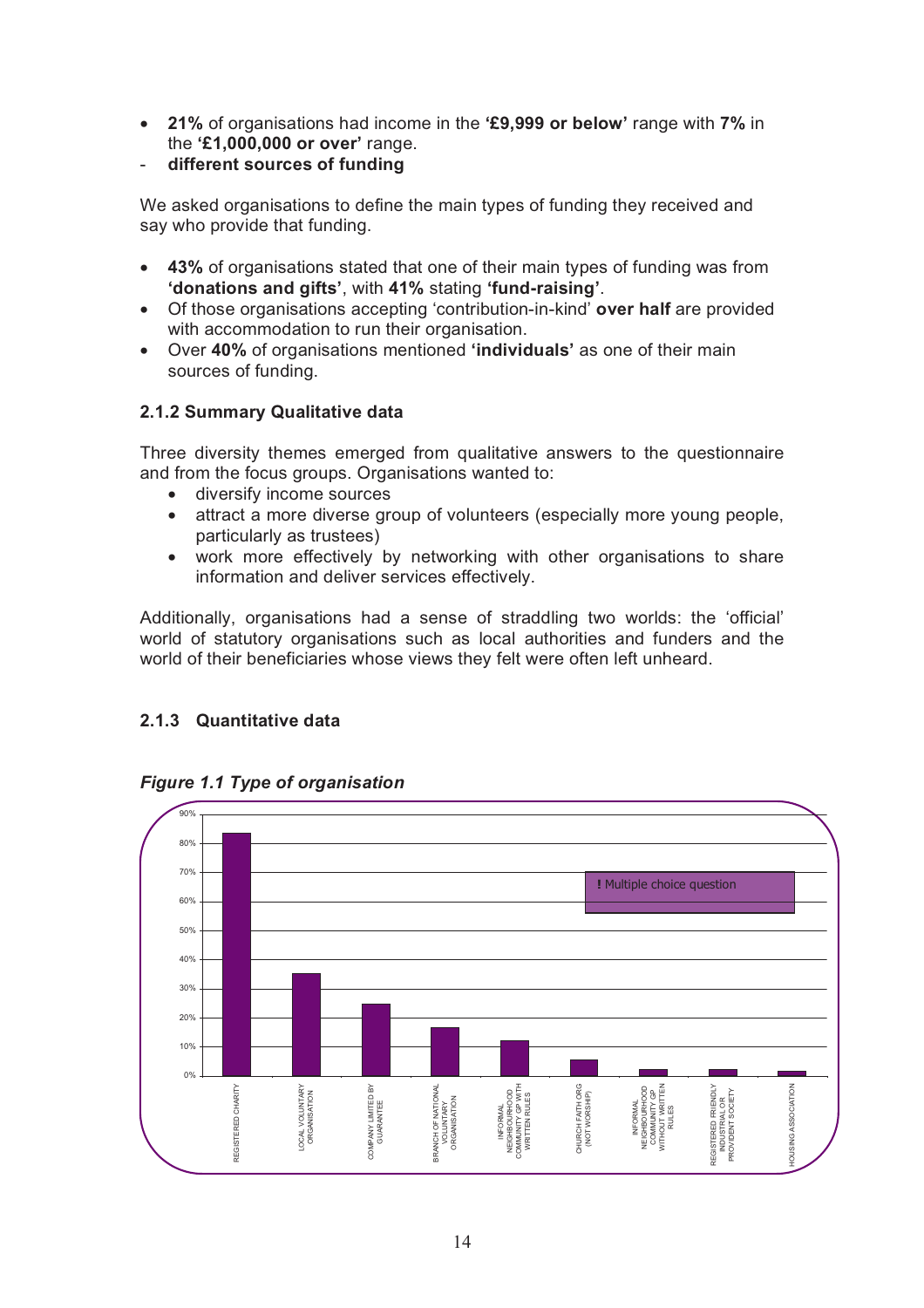#### **Key Facts**

We asked organisations to define themselves by type. We offered, in addition to 'Other', 9 options including 'Registered charity' and 'Housing association'. All options were taken up. 'Registered charity' was most common, at 84%. 'Housing Association' was the least common. Where organisations felt that the options provided in the survey did not describe the type of organisation they were, they chose the option of 'other' and specified their type. 8% of organisations did so but the types of organisation specified were so diverse that they are not represented graphically.

- This was a multiple choice question so option percentages did not total 100. Many organisations were able to choose more than one option. For example many registered charities are also companies limited by guarantee and so chose both categories.
- Given that larger organisations were more likely to respond to the survey (please see section 2), the ratio of formal organisations (registered charities, companies limited by guarantee etc.) to informal organisations was almost certainly disproportionately high. Despite this, 14% of the responses did come from informal groups.

We are particularly grateful to the informal neighbourhood groups who completed the questionnaire. Although they made up some 14% of organisations replying, in the circumstances surprisingly high, more work is clearly needed in accessing, reflecting and supporting them.



*Figure 1.2 Areas of work the organisation is involved in*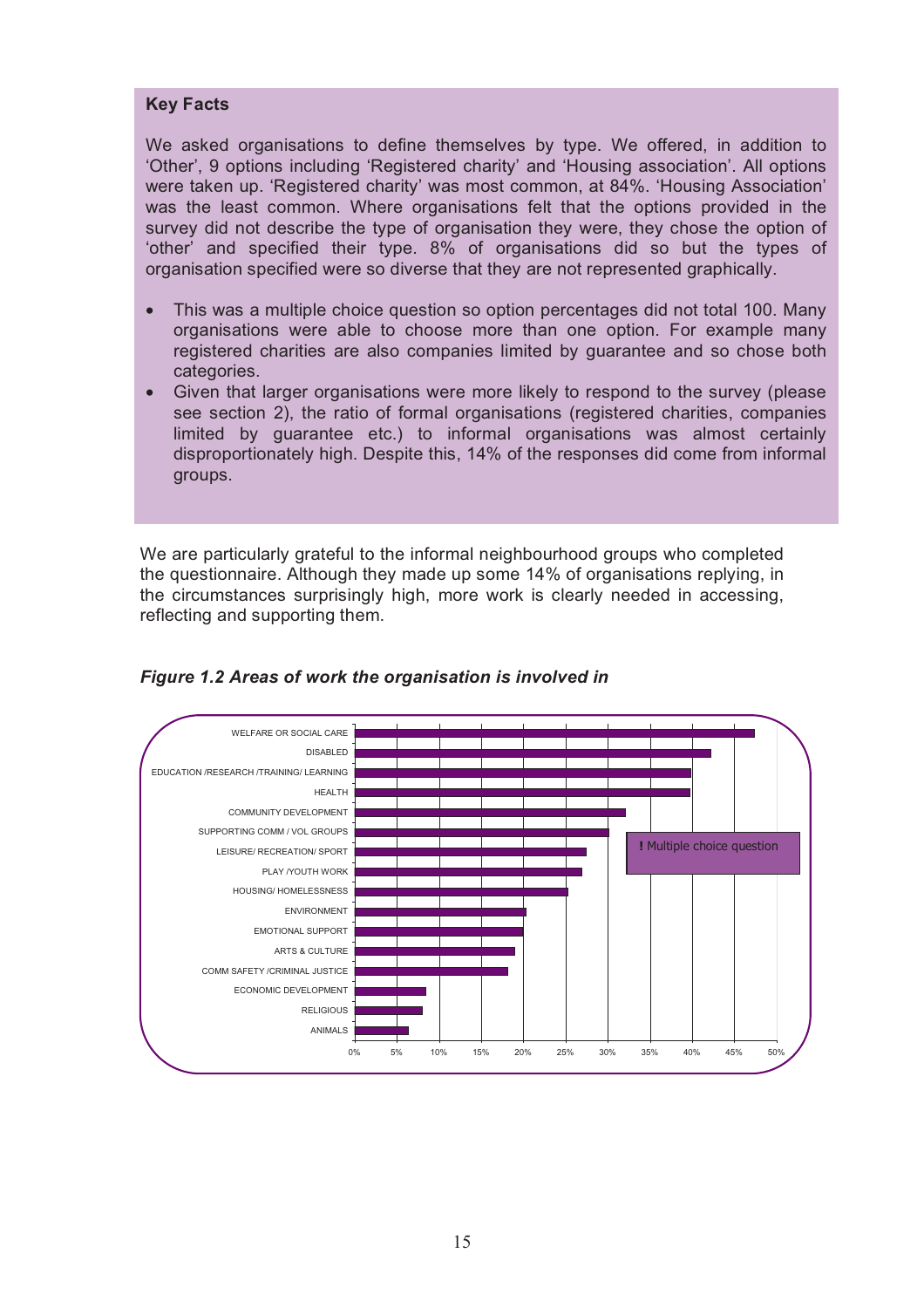#### **Key Facts**

Having asked organisations to define themselves by type, we asked them what areas of work they were involved in. We offered, in addition to 'Other', 16 options, ranging from 'Welfare or social care' to 'Animals'. 'Welfare or social care' was the most popular with over 45% of respondents indicating they worked in this area.

This was a multiple choice question so option percentages do not total 100. As in **1.1**, the figures show what percentage of respondent organisations went for a particular option. The majority of organisations selected 3 options.

The high percentage of organisations completing 3 options is interesting, indicating perhaps that voluntary/community organisations are diversifying in the quest for funding and / or that they focus on beneficiary need and endeavour to provide holistic, joined up services.



*Figure 1.3 Most important area of work the organisation is involved in* 

# **Key Facts**

Given how many organisations said they were involved in several areas of work, we wanted to know which work area they saw as most important. We offered, in addition to 'Other', 16 options ranging from 'Welfare or social care' to 'Animals'. Over one third of organisations in the South East worked mainly in 'Welfare or social care' (15%), 'Supporting community or voluntary groups' (10%) and 'Education /research /training /learning' (9%).

- This was a single choice question so option percentages total 100. A responding organisation was only able to pick one option.
- 17% did not feel they fitted into any of the listed categories and chose the option they had written in 'Other' or wrote some other response indicating organisations are not happy at being pigeon-holed and choosing one area of work as more important than another. However, where possible, their responses have been reallocated to the other categories, providing more informative analysis.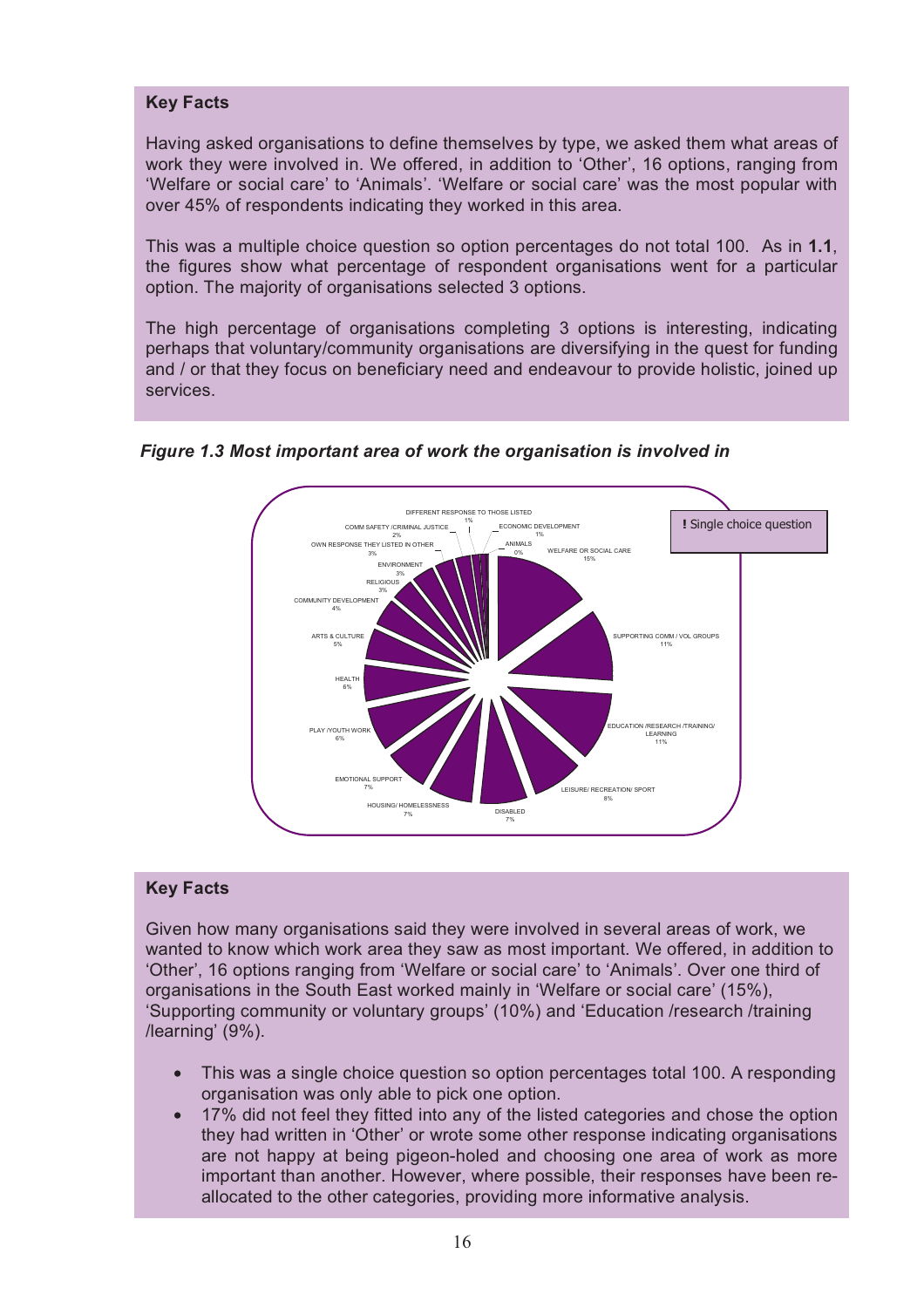In figure 1.2, 32% of organisations said they undertook community development, but in figure 1.3 only 3% said it was their *most important* area of work. This, coupled with how many organisations chose 3 or more options at 1.2, showed how many organisations might indeed be providing 'joined up services' and, whatever their core work, adding value that supports community development. In this sense, they were indeed a *Hidden Asset*.



# *Figure 1.4 Main services provided by voluntary and community organisations*

### **Key Facts**

Having established organisations' work areas, and which area was most important to them, we wanted to find out what main specific services organisations provided within those work areas. We offered, in addition to 'Other', 11 options for organisations to choose between. Options ranged from 'Information or advice' to 'Providing or managing living accommodation'. 56% of organisations stated that one of their main services was 'Information or Advice', by far the largest response. This may mean giving out information, advice, guidance, counselling *or* emotional/physical support. Apart from this, 'Education/research/learning/training' was the only option to have more than 30% of organisations regarding it as a main service.

Not included in the diagram is 'Other'. 32% of organisations chose 'Other' as a response, referring to a hugely diverse range of main services including 'Behaviour modification', 'Fund-raising', 'Leisure activities', 'Transport', 'Volunteers' and 'Youth work'. The diversity was such that it is not represented graphically.

The 11 options provided clearly were not enough; this was the question where organisations most commonly entered a response in 'Other', bringing out most clearly the diversity of the voluntary/community sector's work.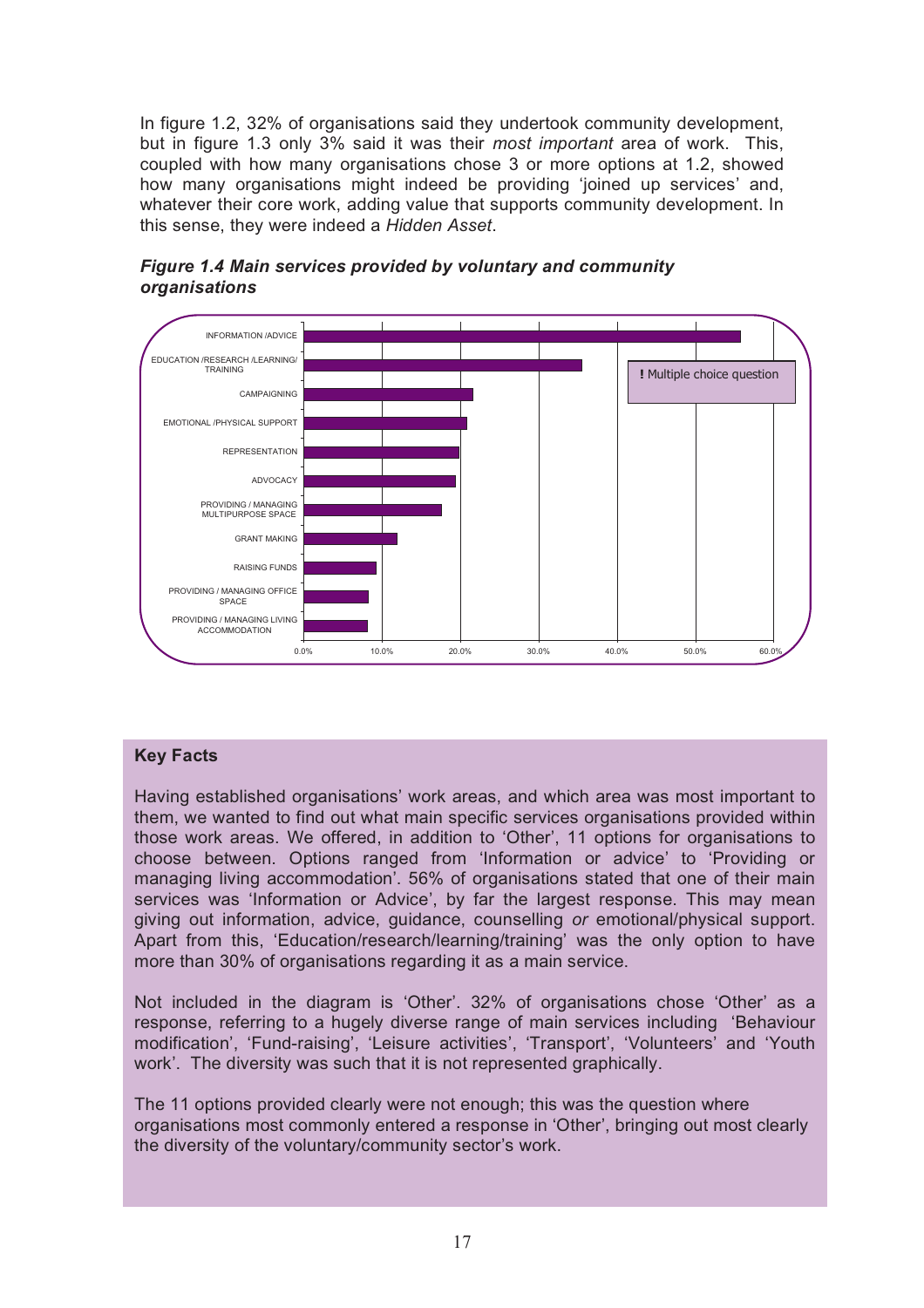

*Figure 1.5 Beneficiaries of the services provided by the organisation* 

### **Key Facts**

We asked organisations to say which groups were the main beneficiaries of their services. We offered, in addition to 'Other', 14 options, from 'Older people' to 'Homeless and poorly housed'. 'Older people' was by far the most popular, with 46% of organisations choosing this option. 'Homeless/poorly housed' was the least popular. 16% of organisations entered a response in 'Other'.

- Organisations working with older people might have opted for that but, if they worked with Alzheimer's, have opted for 'Mental health issues' too.
- 16% of responding organisations chose 'Other', many giving information suggesting the beneficiaries they had in mind were a subset of beneficiaries already chosen. 'Other' is not represented graphically.

Almost a quarter of organisations said their beneficiaries came from 'no one specific group'. Those organisations may focus on the specific service or services they provide (to all types of beneficiaries) whereas other organisations focus on providing joined up services to specific types of beneficiaries, perhaps those coming from a particular locality or community of interest. These different focuses form another part of the voluntary/community sector's diversity.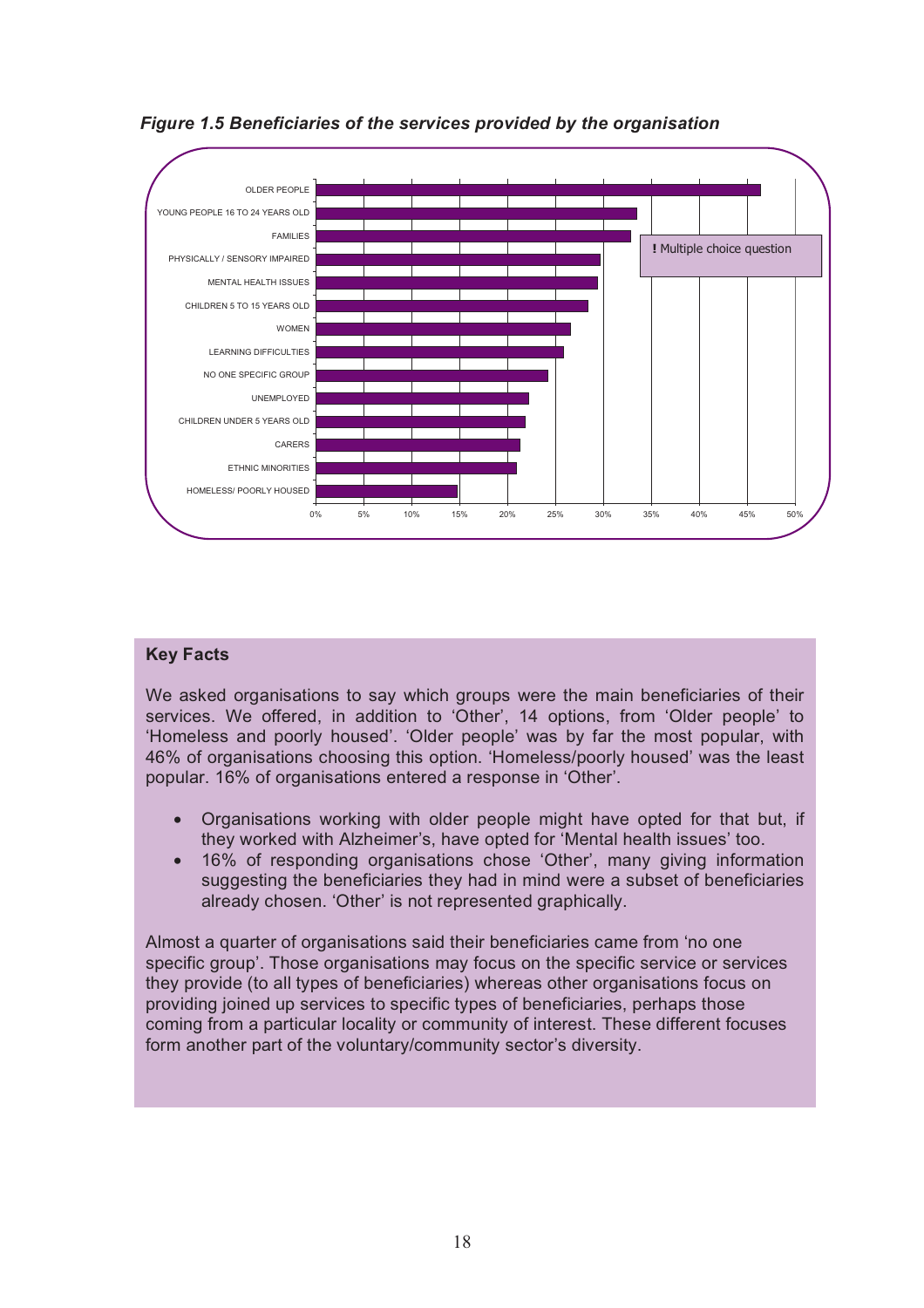

*Figure 1.6 Single client group which uses the organisation's services the most* 

#### **Key Facts**

Having established which main beneficiary groups organisations worked with, we wanted to identify the single client group that used their services most. We offered 17 options, in addition to 'Other'. 'Older people' was again the most common (18% as opposed to 46% in figure 1.5). Many responding organisations were reluctant to identify a main client group, 17% effectively saying they had no beneficiary group they worked with more than any other.

- 7% of respondents listed their own response in 'Other'. Examining their comments and making some assumptions, we redistributed these responses as far as possible. This led to the creation of a new option: 'Organisations'. The 5% then put into this option is probably smaller than would have been the case had 'Organisations' been an original option.
- This was a single choice question so option percentages total 100. A responding organisation was only able to pick one option.
- Almost one fifth of organisations were reluctant to identify a main client group. Such reluctance is to be expected in organisations focusing on the specific service or services they provide rather than on a type or types of beneficiaries. It is interesting that 'Older people' was the single client group most commonly identified. This may correlate with an arguably disproportionate preponderance of older volunteers (see **1.11** below). It also suggests that the voluntary/community sector may be well placed to address demographic change (producing a higher percentage of older people in the population as a whole) and to fill gaps in statutory provision.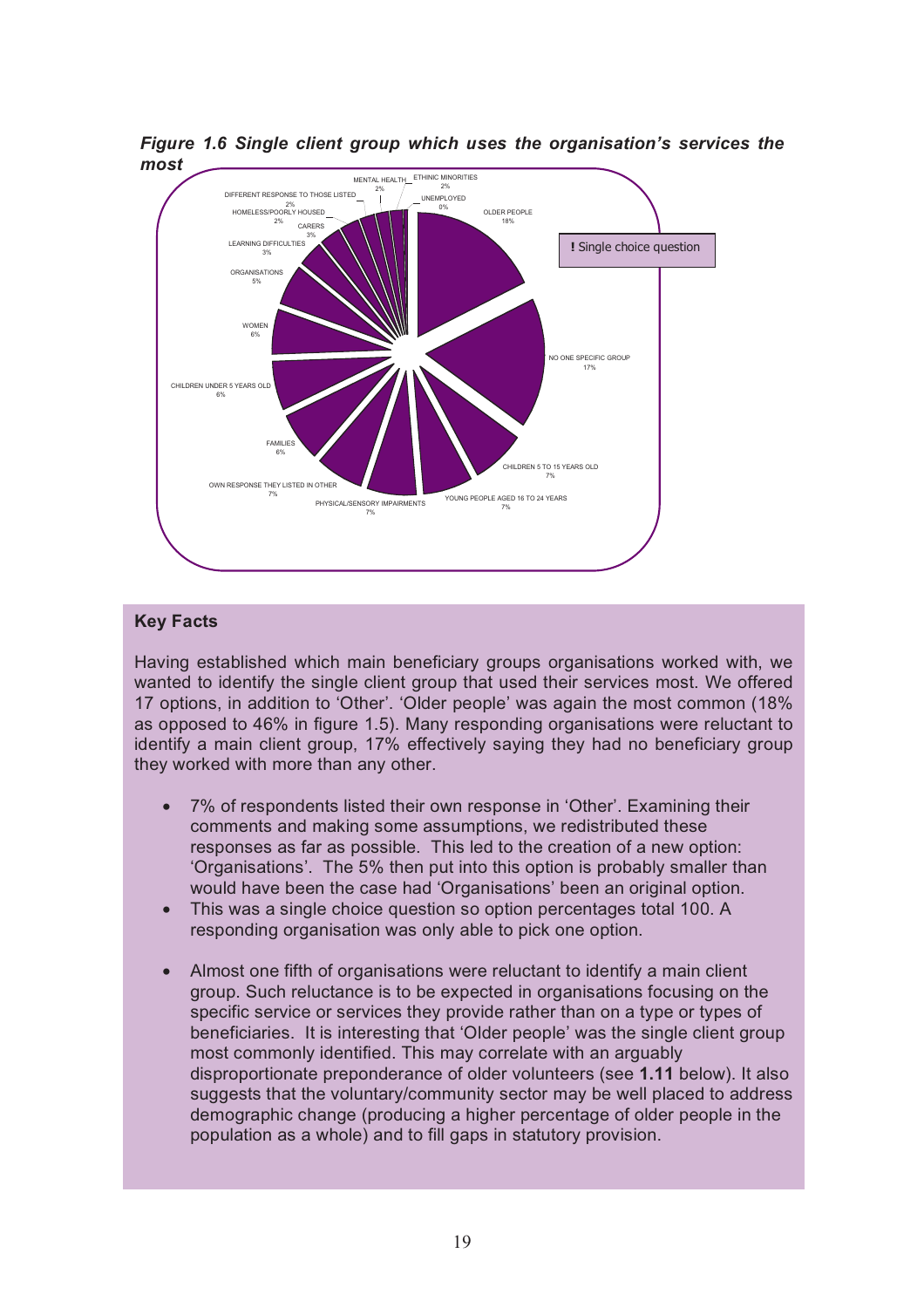#### *Figure 1.7 Total number of beneficiaries of the organisation's services in the past year compared with the North Yorkshire Forum's***<sup>9</sup>** *study (2000)*



#### **Key Facts**

 $\overline{a}$ 

We asked organisations to estimate the total number of beneficiaries they had engaged with in the last year. Their responses were placed into options ranging from '25 or less' to '5,001 or more'. The largest percentage of organisations responding (24%) fall into the '101 to 500' number of beneficiaries category, but 11% of organisations responding opted for '5,001 or more'. When compared to the results of the Yorkshire study, it is noticeable that, a greater proportion of organisations in the South East appears to deliver to large numbers of beneficiaries.

Organisations were asked to estimate the total number of users / clients / members who used their service in the last financial year. We then placed the estimates into ranges ('25 or less' etc.) to allow easier analysis and comparison with the North Yorkshire study.

There was a clear relationship between the RAISE and the North Yorkshire results, both sets showing a predominantly normal distribution, where the results rise to a peak (at '101 to 500') and then fall away again. Intriguingly, however, both sets of results show a lower percentage at '5,001 to 1,000' than normal distribution might have led us to expect.

 $9$  Dowson, Burden, Hamm & Petrie (2000), 'Valuing the voluntary and community sector in North Yorkshire and York', North Yorkshire Forum for Voluntary Organisations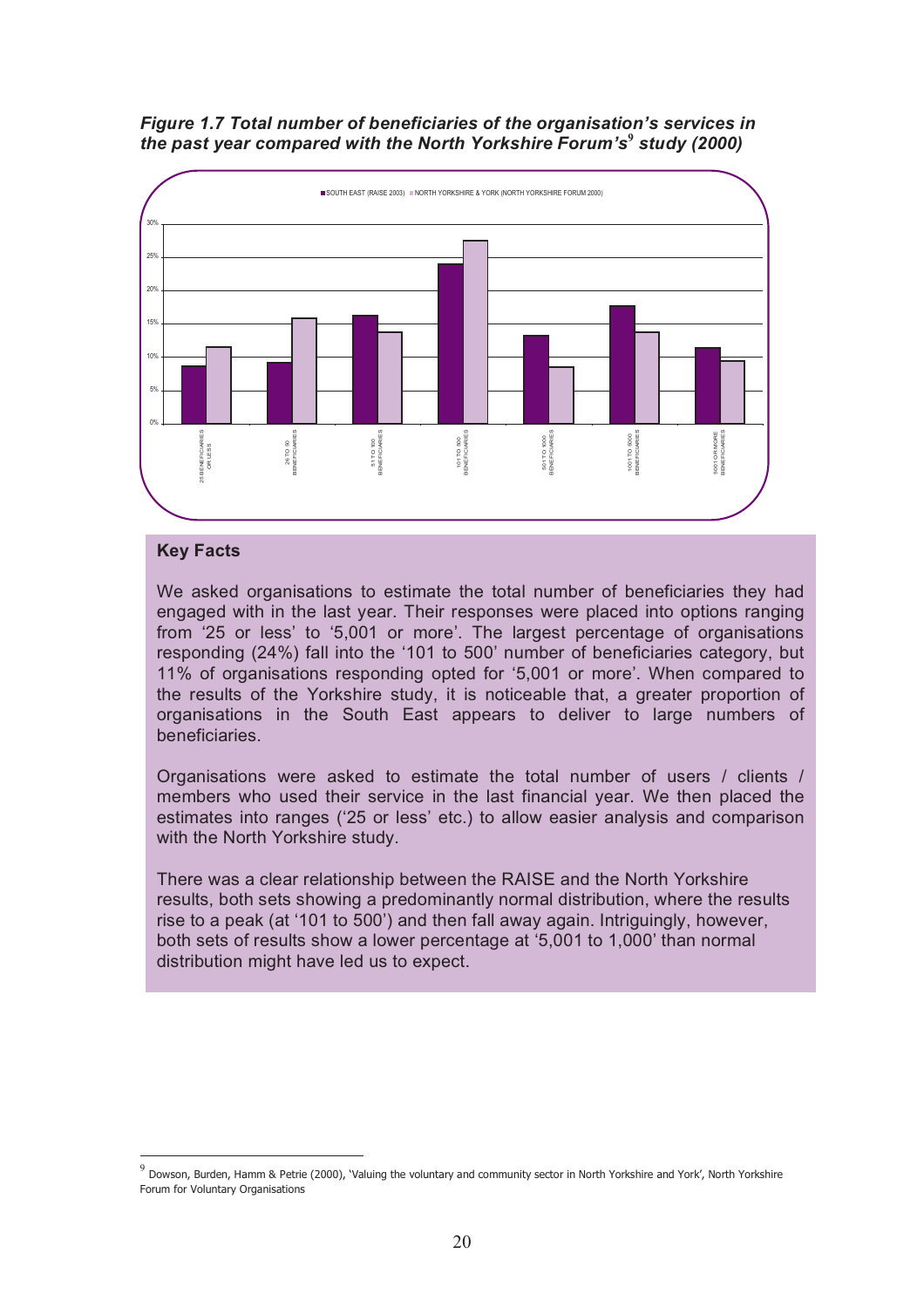



#### **Key Facts**

We asked responding organisations to tell us when they were established. Their responses were placed into options for the number of years they had been established ranging from 'one year or less' to '101 years or more'. The largest percentage of organisations responding (35%) opted for '21 to 50'. We then compared the answers with those in a survey conducted by VONNE, RAISE's equivalent in England's North East Region.

It is tempting to see the table as reflecting historical periods when voluntary/community organisations are most or least likely to be set up. This is misleading for two reasons. First, the table may well overestimate the current percentage overall of older organisations; such organisations are arguably more likely than newer organisations to have grown, growth making it easier for them to complete the questionnaire. Second, the table will underestimate the number of voluntary/community organisations set up say '101 or more years ago.' Many of those organisations will no longer exist. Unlike public sector organisations that have to exist by law, voluntary/community organisations are subject to the market place in the sense that they die when there is no need for their services and/or no resources (volunteers and/or funding) to keep them going. In reality, the table probably overestimates the percentage of current organisations established 21- 50 years ago, organisations not yet 'past their sell-by date' but now large enough for completing the questionnaire to be (comparatively) easy.

 $\overline{a}$  $10$  (November 2000), 'The Contribution of the Voluntary and Community Sector to the Economic Life of the North East region', VONNE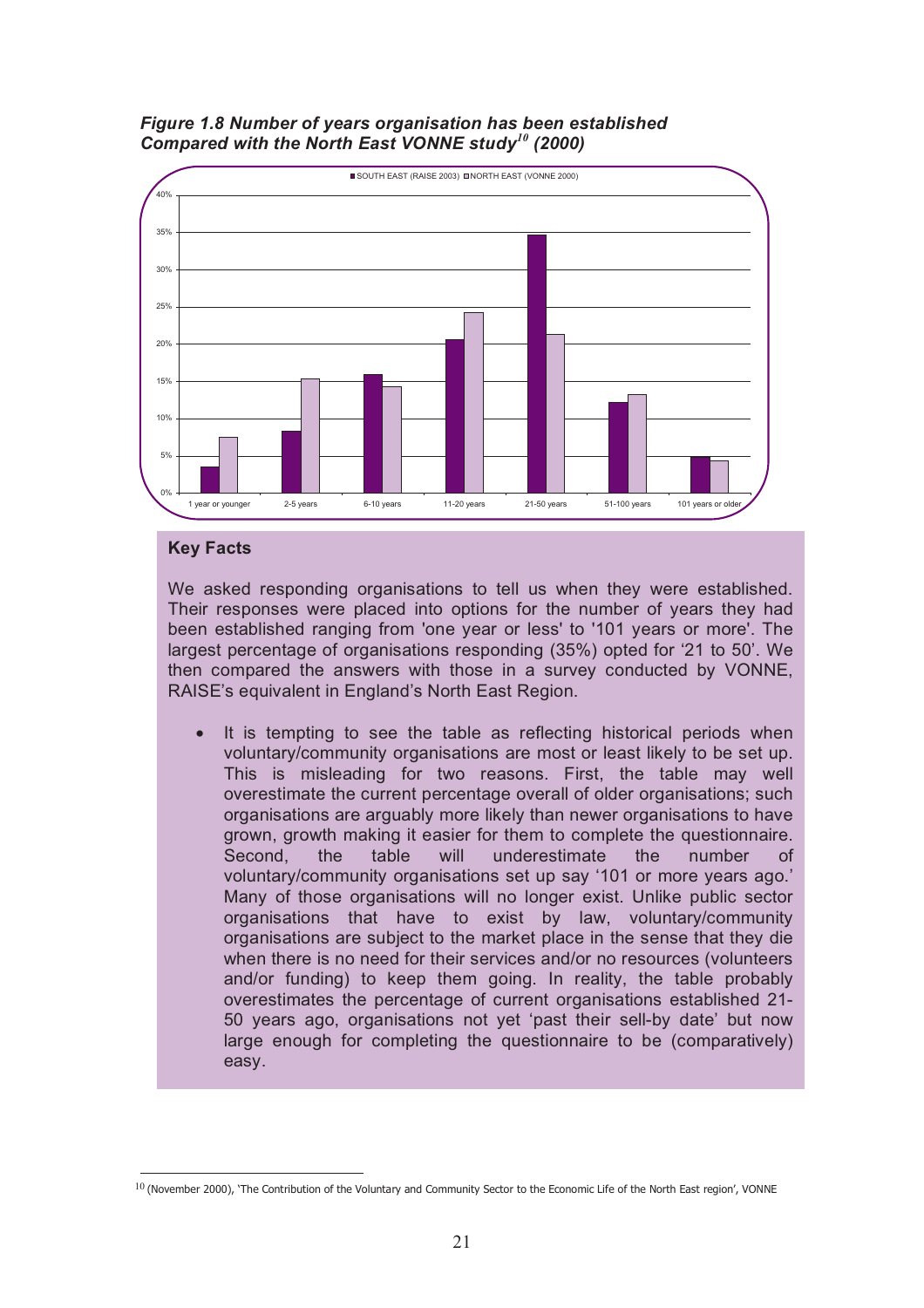There is a clear relationship between the RAISE and the VONNE results, with both sets of results showing a normal distribution, where the results rise to a peak and then fall away again. The most noticeable difference is that they peak at different points, the North East at 11-20 years and the South East at 21-50 years. There will of course be a slight variation in years due to the studies being carried out in different years.

The most popular option  $-21 - 50$  years' – coincides with a period from the end of the Second World War and the acceleration of the welfare state to the beginnings of Mrs Thatcher's first government – a period sometimes seen as least favourable to the establishment of voluntary/community organisations. This underlines the dangers of seeing the table as reflecting historical periods when voluntary/community organisations are most or least likely to be set up. Perhaps the table has two key strengths. First, it suggests voluntary/community sector 'churn', the sector as a whole surviving by helping meet fundamental needs while individual organisations come and go for more superficial reasons. Second, the table reminds us of the sector's longevity when compared with RAISE or any of our regional partners. Some 5% of responding organisations were established more than a hundred years ago.

| hours worked by area of work |                                                                     |  |
|------------------------------|---------------------------------------------------------------------|--|
|                              |                                                                     |  |
|                              | Average number of Average hours per<br>trustees<br>trustee per vear |  |

|  |                              | Figure 1.9: Average number of trustees/management board members and |  |  |
|--|------------------------------|---------------------------------------------------------------------|--|--|
|  | hours worked by area of work |                                                                     |  |  |

|                                         | Average number of<br>trustees |                      | Average hours per<br>trustee per year |                     |
|-----------------------------------------|-------------------------------|----------------------|---------------------------------------|---------------------|
| Main activity type                      | Average                       | <b>Ratio</b><br>m: f | Average                               | <b>Ratio</b><br>m:f |
| Education /research/ training/ learning | 6                             | 1:1                  | 107                                   | 1:1                 |
| Religious                               | 7                             | 1:1                  | 86                                    | 3:1                 |
| Leisure /recreation /sport              | 9                             | 1:1                  | 80                                    | 1:1                 |
| Play /youth work                        | 7                             | 1:1                  | 74                                    | 1:2                 |
| Emotional / physical support            | 8                             | 1:1                  | 74                                    | 1:1                 |
| Welfare or social care                  | 9                             | 1:1                  | 67                                    | 1:1                 |
| Environment & animals                   | 11                            | 2:1                  | 69                                    | 1:1                 |
| Health                                  | 9                             | 1:1                  | 65                                    | 1:1                 |
| Housing homelessness                    | 9                             | 1:1                  | 57                                    | 1:1                 |
| Economic & community development        | 10                            | 1:1                  | 56                                    | 1:1                 |
| Supporting community / voluntary groups | 13                            | 1:1                  | 55                                    | 1:1                 |
| Disabled                                | 9                             | 1:1                  | 49                                    | 1:1                 |
| Arts and culture                        | 11                            | 1:1                  | 47                                    | 1:1                 |
| Other                                   | 10                            | 1:1                  | 54                                    | 1:1                 |
| Total                                   | 9                             | 1:1                  | 62                                    | 1:1                 |

#### **Key Facts**

In the introduction, section 1**.2**, we said voluntary/community organisations, for RAISE, meet three criteria, one of which was that they were *controlled* by volunteers (so their directors / trustees / management board were not paid). We asked responding organisations about their 'unpaid controllers' (here called 'trustees'): how many there were, the ratio of men to women and the number of hours worked. We discovered that, within responding organisations, there were on average 9 trustees, there were approximately the same number of male as female trustees and that trustees worked on average 62 hours each year for their organisations.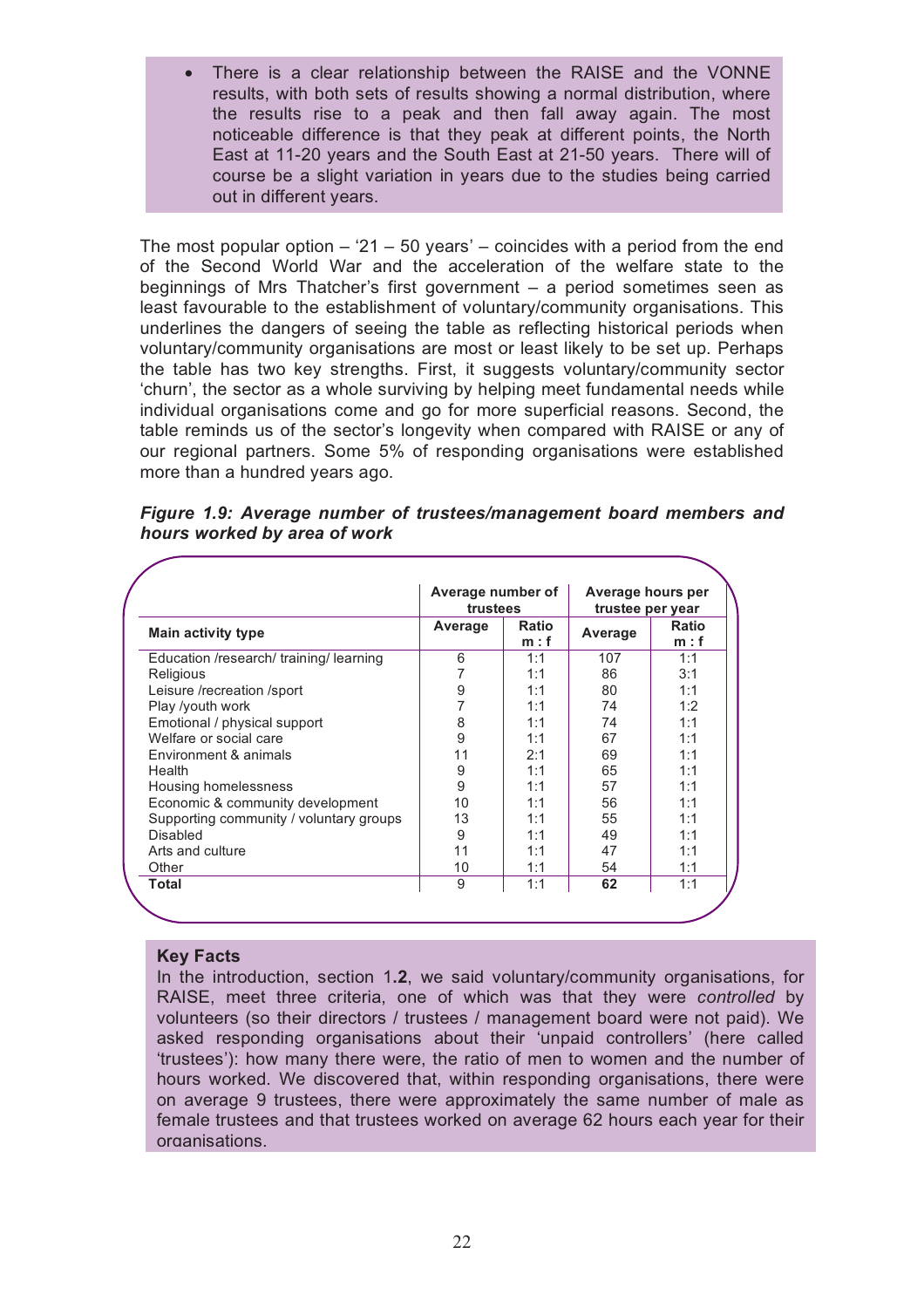In figure 1.9 our findings have been divided into the main activity of the responding organisations. This table shows:

- There are twice as many male as female trustees working in the 'Environment and animals' activity
- Male trustees work slightly more hours than female trustees on average, the discrepancy being most noticeable in 'Religious' activity. Female trustees worked appreciably more hours in 'Play/youth work.

We did not ask about the ethnicity or age profile of trustees, age being a concern highlighted in the qualitative data below. It is unclear whether the average 62 hours per year were worked by trustees *in their controlling capacity only* or included time they spent working for their organisations in a more general volunteer capacity.

#### *Figure 1.10 Average number of volunteers per organisation, hours worked and ratio of male to females*

|                                            | Average hours per<br>volunteer per year |                     | Average hours<br>per volunteer per<br>year |                     |
|--------------------------------------------|-----------------------------------------|---------------------|--------------------------------------------|---------------------|
| Main activity type                         | Average                                 | <b>Ratio</b><br>m:f | Average                                    | <b>Ratio</b><br>m:f |
| Supporting community / voluntary groups    | 16.7                                    | 1:1                 | 187                                        | 1:1                 |
| Religious                                  | 9.8                                     | 1:1                 | 182                                        | 1:1                 |
| Disability                                 | 21.6                                    | 1:2                 | 135                                        | 1:1                 |
| Leisure/ recreation/ sport                 | 7.3                                     | 1:1                 | 106                                        | 1:1                 |
| Welfare or social care                     | 21.1                                    | 1:2                 | 92                                         | 1:1                 |
| Play/youth work                            | 26.4                                    | 1:2                 | 88                                         | 1:3                 |
| <b>Environment &amp; animals</b>           | 16.3                                    | 2:1                 | 66                                         | 1:1                 |
| Education / research / training / learning | 33.4                                    | 1:2                 | 60                                         | 1:1                 |
| Emotional / physical support               | 61.7                                    | 1:3                 | 48                                         | 1:1                 |
| Health                                     | 16.1                                    | 1:3                 | 47                                         | 1:1                 |
| Arts & culture                             | 7.2                                     | 1:1                 | 39                                         | 1:1                 |
| Economic & community development           | 8.8                                     | 1:1                 | 33                                         | 1:1                 |
| Housing / homelessness                     | 5.5                                     | 1:3                 | 33                                         | 1:2                 |
| Other                                      | 22.4                                    | 1:2                 | 226                                        | 1:1                 |
| Total                                      | 21.0                                    | 1:2                 | 115                                        | 1:1                 |

#### **Key Facts**

Having asked organisations about their trustees, we asked them about volunteers in general: how many there were, the ratio of men to women and the number of hours worked. We discovered that, within responding organisations:

- There were on average 21 volunteers per organisation equating to approximately 1 in 11 people in the South East population who volunteer, i.e. just over 726,000 volunteers.
- There were approximately twice as many female as male volunteers
- On average, each volunteer worked 115 hours per year
- Male volunteers on average worked slightly more hours than women
- The gender ratio and average hours worked varied significantly by activity.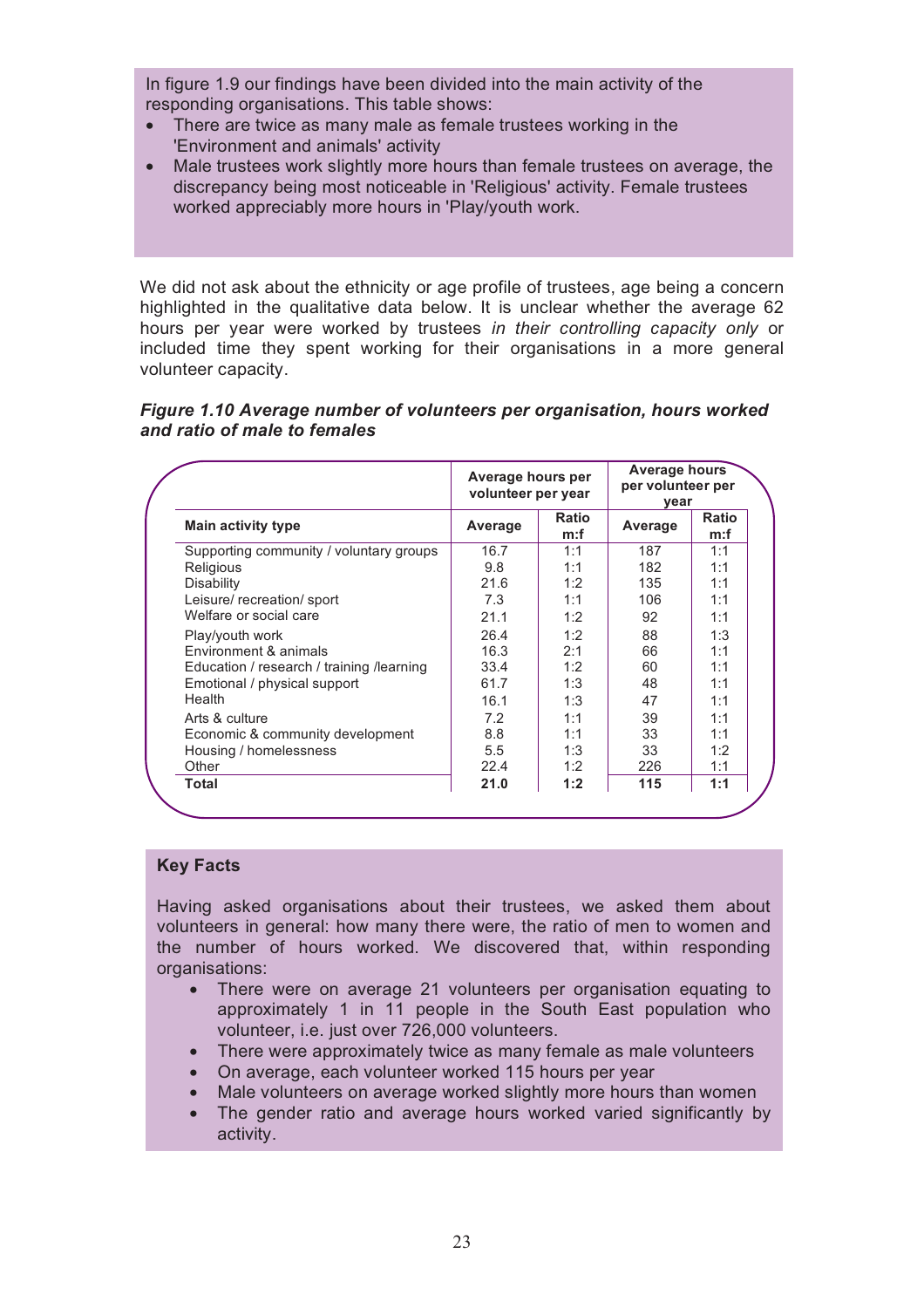Figure **1.10** shows the averages while dividing the findings into the main activity of the responding organisations. The table shows that as with trustees above, there were twice as many male as female volunteers in 'Environment and animals' activities, but there were three times as many female as male volunteers in 'Emotional/physical support' and 'Health' activities.

It is interesting to compare the gender balance of trustees (figure **1.9**) with the gender balance of volunteers. With the exception of activity 'Environment and animals', where the 2:1 prevalence of men to women volunteers was matched by a 2:1 prevalence of men to women trustees, there seemed a disproportionate number of male trustees. This is perhaps part of a wider picture in which trustees are unrepresentative of volunteers generally. It may also reflect a gender division of skills or experience in the wider economy.

*Figure 1.11 Distribution of numbers of volunteers and hours worked by age cohort* 

| Main activity type                                                               | 16-24<br>vears old<br>% | 25-49<br>years old<br>$\%$ | 50-64<br>years old<br>% | 65 years<br>and over<br>% | Total<br>% |
|----------------------------------------------------------------------------------|-------------------------|----------------------------|-------------------------|---------------------------|------------|
| Distribution of volunteers                                                       | 23                      | 21                         | 32                      | 24                        | 100        |
| Distribution of hours worked                                                     | 24                      | 24                         | 26                      | 26                        | 100        |
| Number of volunteers as percentage of the<br>total population in their age group | 20                      | 5                          | 16                      | 14                        | 100        |

#### **Key Facts**

Having asked about volunteers generally and gender balance, we asked about the age ranges of volunteers and compared that with age ranges of the population generally. We asked responding organisations to put their volunteers into one of four age cohorts: '16-24', '25-49', '50-64' and '65 and over.' Broadly, we found:

- Volunteers were spread evenly across the four age cohorts with about a quarter in each (although 32% of volunteers were 50 -64). However, the cohort sizes were not equal.
- By comparison with the total in the age cohort across the population generally, there were significant numbers of 16-24 year old volunteers and significantly fewer '25-49' year old volunteers.
- Qualitative data suggested it was difficult to find younger trustees yet 16-24 year olds volunteered more frequently than other age cohorts did. This again suggested trustees were not always representative of volunteers as a whole. To an extent perhaps they should not be; controlling an organisation may require professional skills – such as accountancy - younger people may not have.
- 25-49 year olds tend to be preoccupied with building careers and families and it is no surprise they volunteer less frequently than other age cohorts. A fear however is that they lose the 'volunteering habit' and do not 'rejoin' when they reach the '50-64' cohort. They may of course keep in touch with voluntary/community organisations as beneficiaries and / or donors. Additionally, employers may support staff volunteering and voluntary/community organisations may 'keep the cohort warm' with newsletters and family friendly events.
- In figure 1.6 above, we noted that 'older people' was the single client group most commonly identified (18%) and suggested a possible correlation between that and an arguably disproportionate preponderance of older volunteers.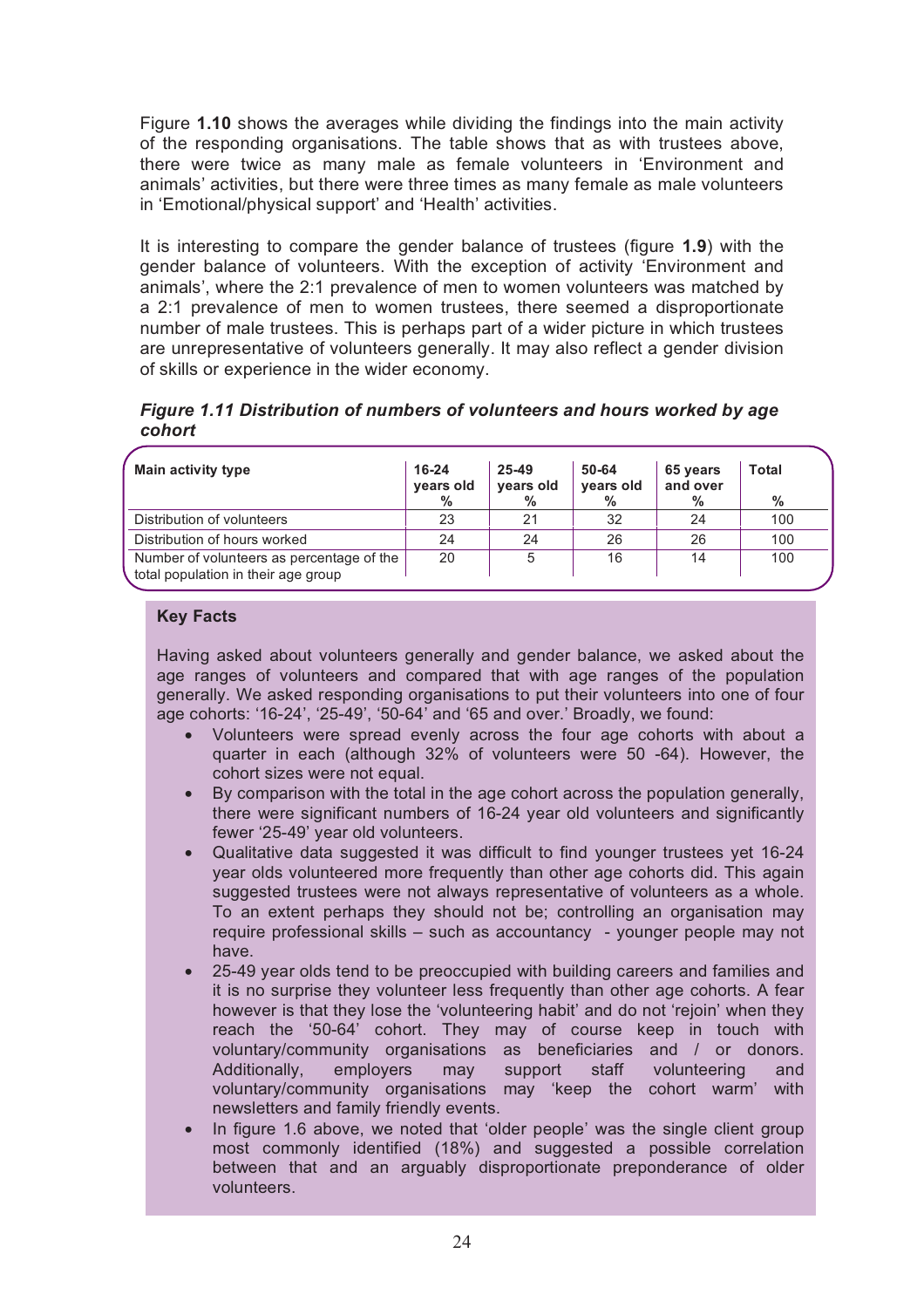Interestingly, if you add up percentages in figure **1.6** for children under 5, children between 5 and 15 and young people between 16 and 24, you arrive at 24% for a 'new' client group of 'children and young people'. This would make it by far the most commonly identified client group. That, coupled with 18% for 'older people', suggests that, insofar as it focuses on beneficiaries rather than services, the voluntary/community sector operates at either end of the age range, with younger people and older people. Again there is a possible correlation between that and an arguably disproportionate lack of volunteers in the middle of the age range. Nevertheless, volunteers have significant representation in all age cohorts, another example of the sector's diversity and one of the reasons it is well placed to understand beneficiaries and build social cohesion.

*Figure 1.12: Average number of paid staff per organisation and the ratio between paid and voluntary staff* 

| <b>Main activity type</b>                  | Average number<br>of paid staff | Ratio<br>Paid:volunteer |
|--------------------------------------------|---------------------------------|-------------------------|
| Economic & Community development           | 23.6                            | 3:1                     |
| Housing / homelessness                     | 18.7                            | 3:1                     |
| Welfare or social care                     | 13.7                            | 1:2                     |
| Supporting community / voluntary groups    | 10.8                            | 1:2                     |
| <b>Disability</b>                          | 9.3                             | 1:2                     |
| Other                                      | 9.2                             | 1:2                     |
| Emotional / physical support               | 7.3                             | 1:8                     |
| Education / research / training / learning | 6.5                             | 1:5                     |
| Arts & culture                             | 4.7                             | 1:2                     |
| Play / youth work                          | 2.8                             | 1:9                     |
| Health                                     | 2.4                             | 1:7                     |
| Religious                                  | 2.0                             | 1:5                     |
| Environment & animals                      | 1.8                             | 1:9                     |
| Leisure / recreation / sport               | 0.9                             | 1:8                     |
| Total                                      | 8.9                             | 1:2                     |

#### **Key Facts**

Having asked about trustees and volunteers generally, we asked responding organisations about paid staff. We discovered each responding organisation had on average 9 members of staff which translates into an estimated 307,000 paid staff working in the sector, approximately 6% of the South East workforce. When the findings were considered by the main activity of responding organisations they showed significant variations, from 'Economic and community development' (an average of 23.6 staff) to 'Leisure/recreation/sport' (0.9). In almost all areas, there were less paid staff than volunteers, with the exception of those mainly involved with 'Economic and community development' or 'Housing and homelessness'.

The average of 9 members of paid staff per organisation appears high and may be due to the fact that large, formal organisations with paid staff were more likely to complete the questionnaire than other types of voluntary/community organisations.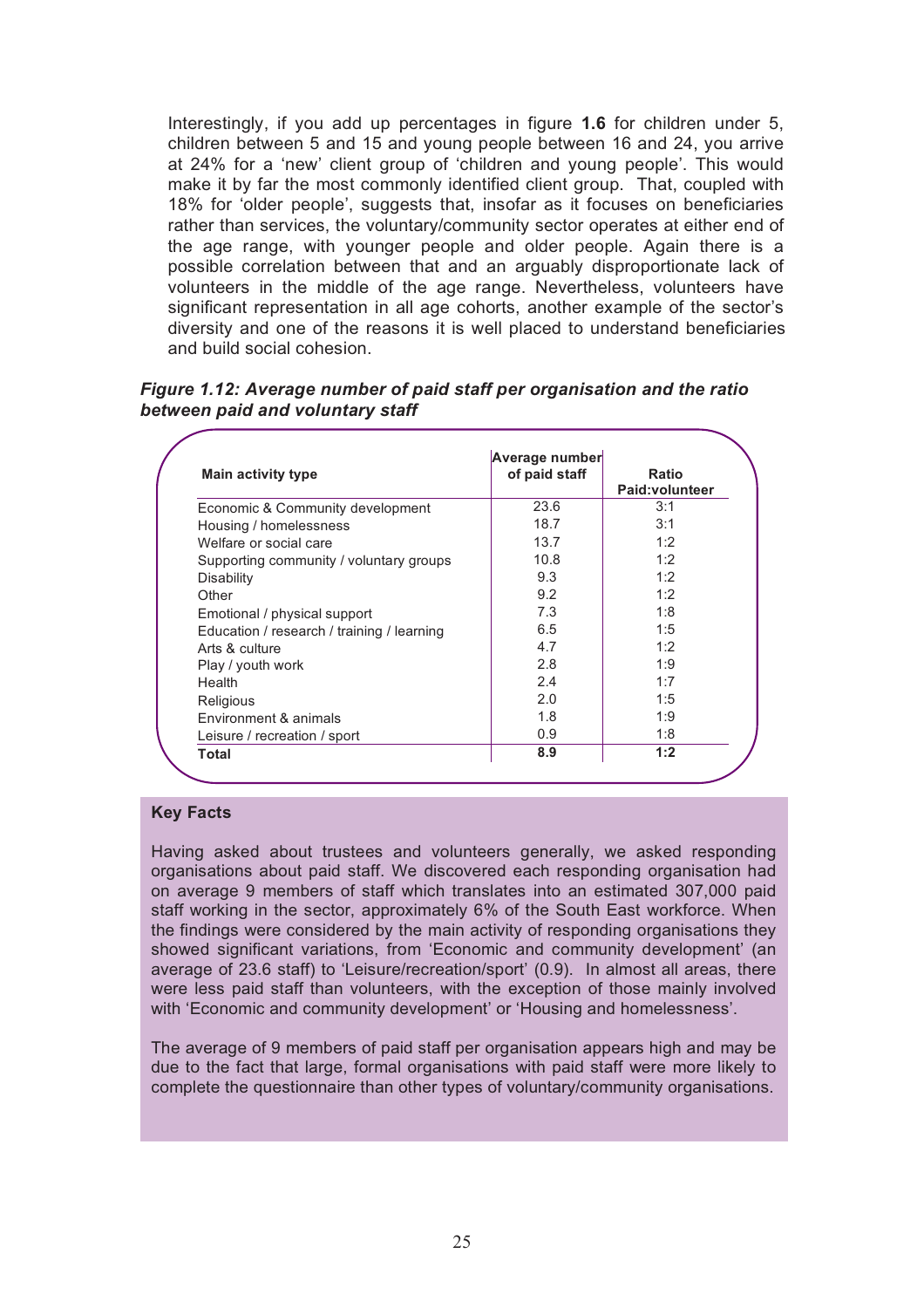Whilst the level of paid staff within the sector appeared high, the reliance on volunteers was much apparent. Overall, there were two volunteers for every paid member of staff. This mix of paid and unpaid workers was another source of the sector's diversity and one of the key features distinguishing it from the statutory and private sectors.

Why are some types of organisation able to attract a higher proportion of volunteers to paid staff? To what extent is it caused by the type of voluntary and community work it undertakes and if not, are there any lessons that can be learned from organisations in these areas?



*Figure 1.13 Total income by percentage of organisations* 

#### **Key Facts**

Having looked at the diversity of voluntary/community organisations in terms of numbers of volunteers and paid staff, we looked at their diversity in terms of total income. The responses were placed in options ranging from 'Up to £9,999' to '£1 million or more'. The largest percentage of organisations responding (28%) was in the range '£100,000 to £499,999' although there was a smaller peak at '£10,000 to £49,999' (23%). There was also a significant proportion (21%) whose income was £9,999 or below.

- Given that larger organisations were more likely to respond to the survey, it is likely that the proportion of organisations in the higher income ranges was over-estimated. This assumes that larger and more formal organisations are likely to have greater incomes than other voluntary and community organisations.
- Organisations were asked to estimate the total income from the past financial year. The estimates were then placed into ranges ('Up to £9,999' etc.) to allow clearer analysis.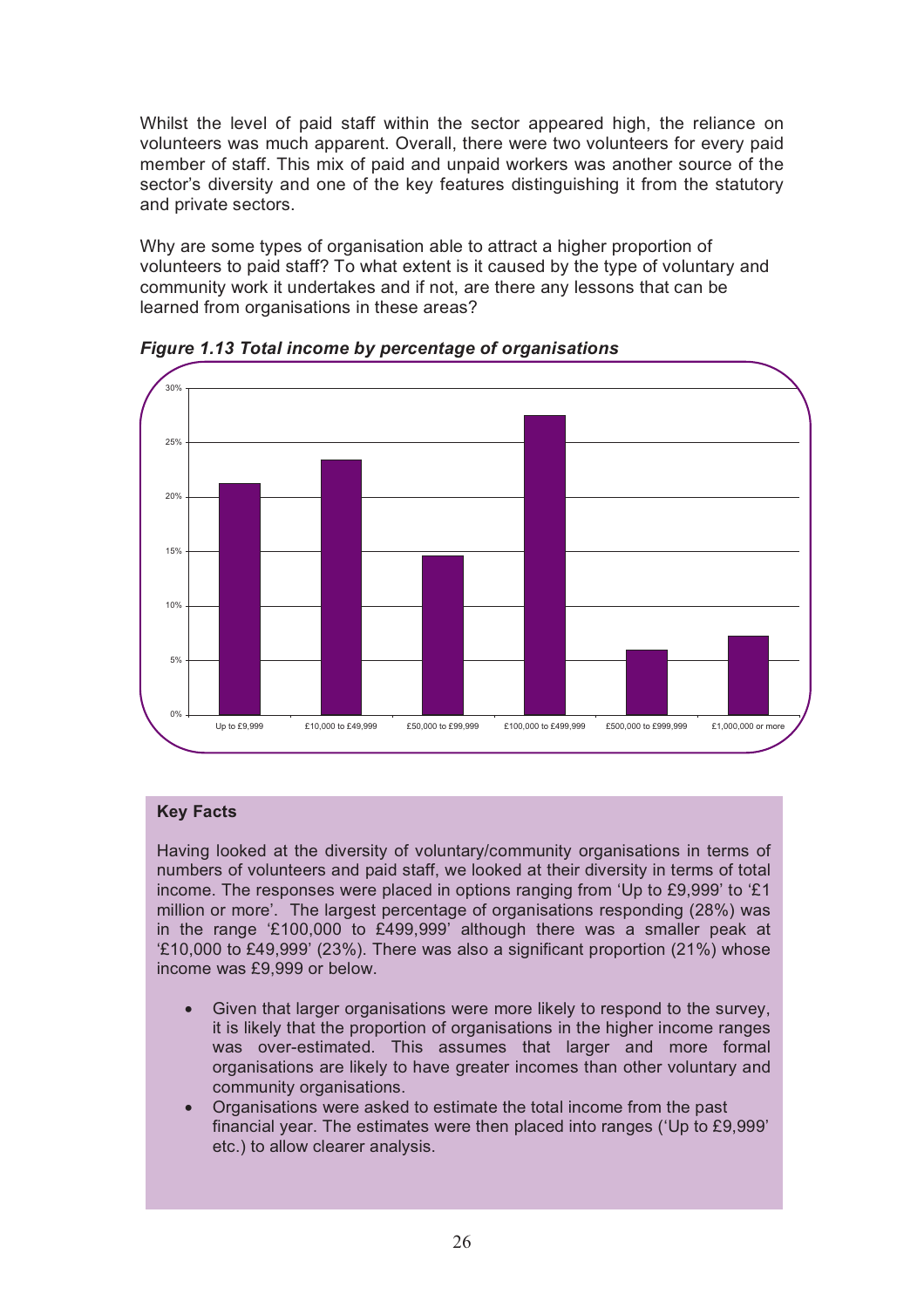'The Role of the Voluntary and Community Sector in Service Delivery, a Cross Cutting Review" (HM Treasury September 2002) speaks of 'a diverse [national] sector with a large number of small organisations but dominated, in funding terms, by a subset of large organisations<sup>3</sup>. That seems very true of the South East where the total income of the lowest earning organisations (those in band '£9,999 or under') was only 0.3% of the total income of the highest earning organisations (those in band '£1 million or more'). It makes policy development around funding the whole sector very difficult.



#### *Figure 1.14 Main type of funding sources*

#### **Key Facts**

We asked organisations to define the main types of funding they received. We offered 10 options including 'Donations, gifts etc.' and 'Contracts and Service Level Agreements (SLAs)'. The most popular option was 'Other grant aid funding' (44% of responding organisations went for that) with 'Donations, gifts etc.' close behind with 43%. The least common option was 'Income from rental property' (6%).

It is important to understand that this table shows neither where different types of funding come from nor what the most financially significant sources of funding for individual organisations were. 'Other grant aid funding' was the type of funding most frequently mentioned by responding organisations. It may or may not be the most financially important source of funding of responding organisations. It is highly unlikely to be the only type of funding any responding organisation received.

 $\overline{a}$ <sup>9</sup> p.9, HM Treasury (2002), 'The Role of the Voluntary and Community Sector in Service Delivery: A Cross Cutting Review'.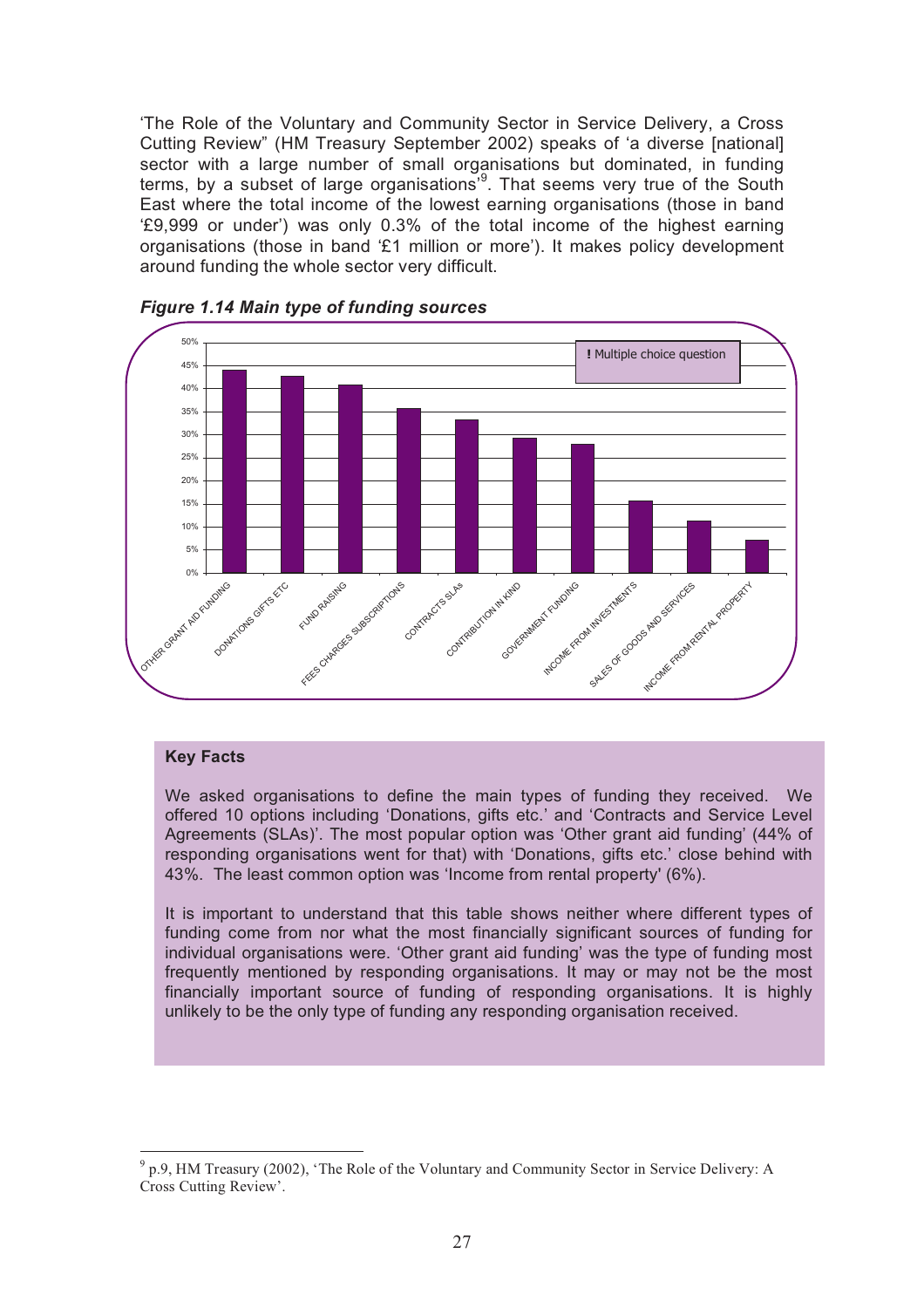36% of organisations received funding from fees / charges / subscriptions, 34% from delivering contracts, 11% from the sales of goods and services and 7% income from rental property. We do not know how significant this earned income was to individual organisations. The larger organisations were more likely to respond to the questionnaire, and are more likely to have received it than smaller, community organisations. Nevertheless, the image of a sector passively awaiting handouts is belied by frequent references to 'enterprise funding.'



*Figure 1.15 Type of contribution-in-kind* 

#### **Key Facts**

One of the options given in figure 1.14 was 'contribution-in-kind'. Given the number of different non-monetary contributions that can be made, we asked organisations to specify what type of contribution-in-kind they received. There were 9 options ranging from 'Use of premises' to 'The provision of secondee labour'. Of those accepting 'contribution-in-kind' over half the respondents were provided with accommodation.

The only organisations that responded to this question were those who stated that one of their main types of funding was 'contribution-in-kind' (29% of all organisations).

Almost a third of organisations received 'contribution-in-kind' and the top three areas of aid all related to premises: through free use of a building, favourable rents or a reduction in rates. Given the importance of premises to voluntary/community organisations (see **2.2**) 'contribution-in-kind' is a vital part of the diverse economic support keeping the sector alive.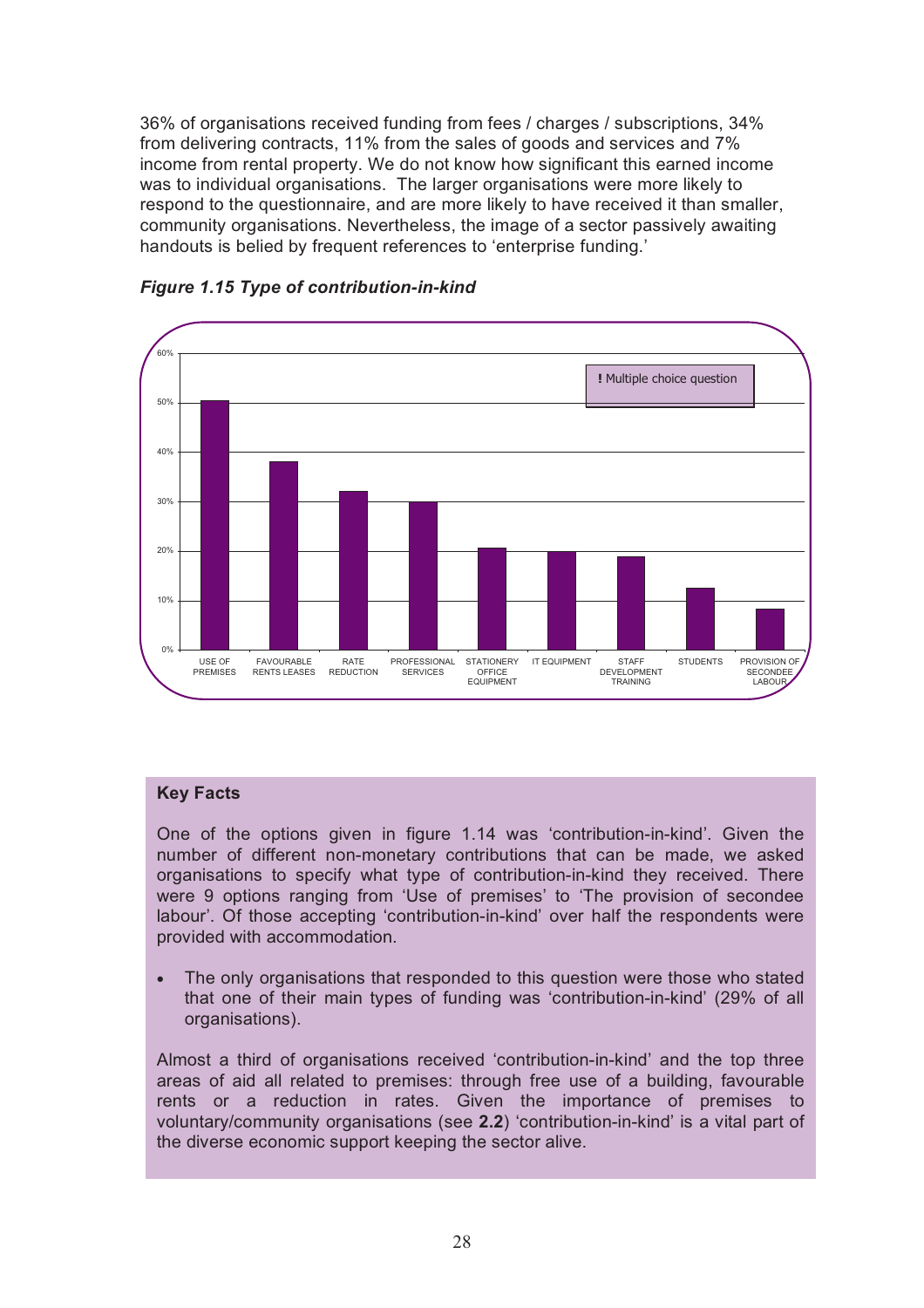



# **Key Facts**

Having asked what type of funding organisations received, we went on to ask about funding sources. 20 options were available for organisations to choose from, organisations commonly choosing 1 or 2 options. Perhaps surprisingly, the main source of funding most cited was 'Individuals' (40%). 'District councils', 'County councils' and 'Charitable trusts' all came in at between 25% and 30%. Unsurprisingly, the lowest percentages were 'scored' by funders with very specific remits such as 'Sport England'.

• 31% of organisations, many of whom went for additional options too, opted for 'Other' and provided additional information including 'Investments', 'Quangos' 'Sales and 'Hire of halls'. The additional information was too diverse to be represented graphically

The main funding sources most frequently mentioned were not necessarily, of course, the sources which make the biggest financial contribution to the voluntary/community sector overall. Nevertheless, three points in particular seem worth noting:

- The percentage 'score' for 'Individuals' was surprisingly high (40%), the percentage for 'Regional bodies e.g. SEEDA' surprisingly low (7%)
- Relying on 'Individuals' as a main source of funding may well make it incredibly hard for voluntary/community organisations to plan and to recruit and retain staff and volunteers.

The 'Unitary authorities' score (16%) was appreciably lower than the score for 'District councils' (29%) and 'County councils' (28%).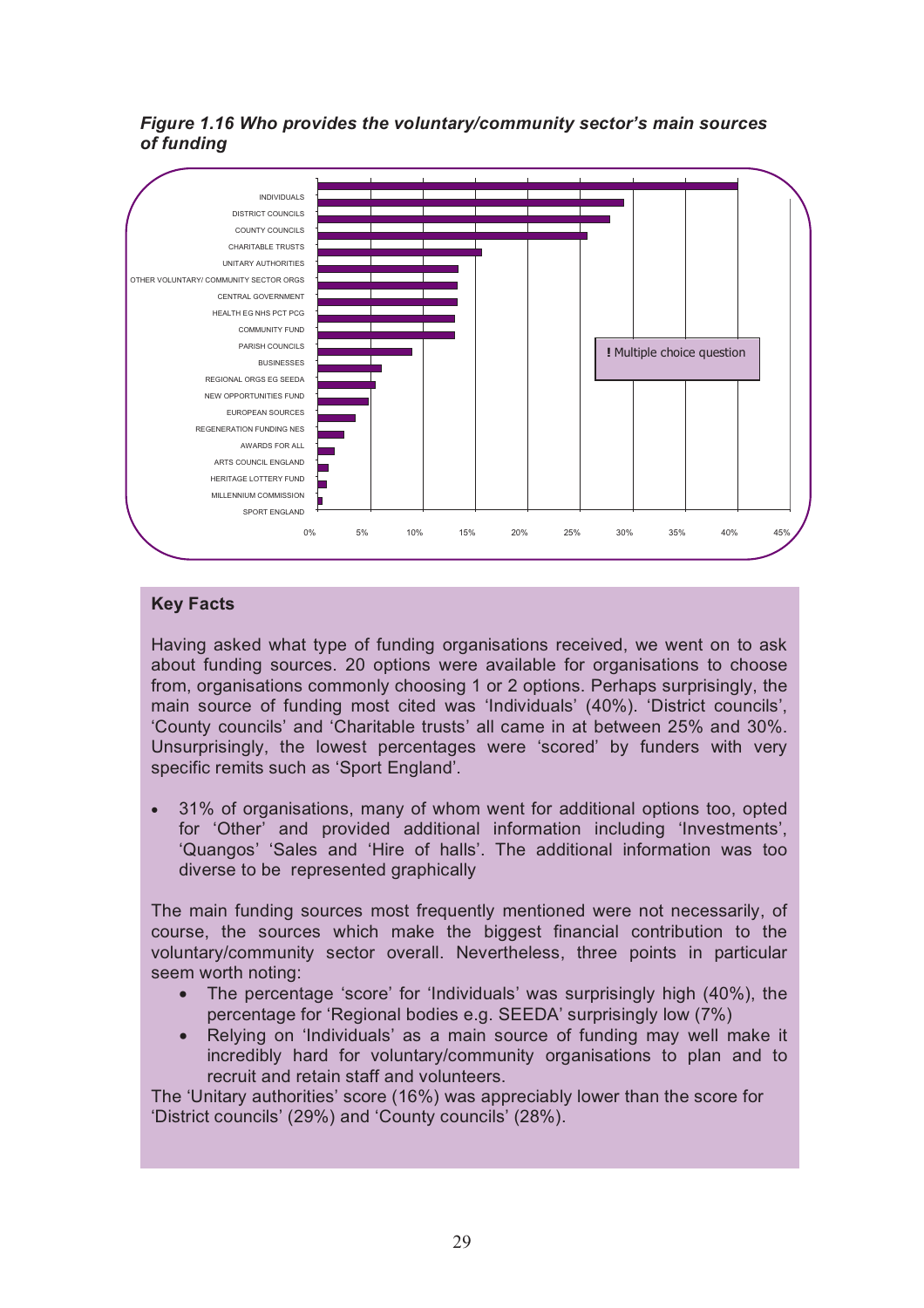- The 'Business' score (9%) is a useful benchmark in mapping Corporate Social Responsibility. Businesses, and indeed local authorities, may of course provide 'Contribution-in –kind' (see 1.14 and 1.15 above) as well as funding.
- **2.1.4** Comments in the Questionnaire on special issues

Although comments were about individual organisations, they coalesced into sector-wide concerns about the lack of diversity in:

- sources of funding and
- the age and background of volunteers, particularly trustees.

Organisations wanted to:

- *identify '… other sources of funding'*
- *generate ' income as opposed to 100% relying on grants, donations etc'*

and to:

- *recruit younger trustees as they noted 'our trustees are very sweet and professional but are in the older age bracket'*
- *attract 'younger volunteers i.e. under 60 yrs'*
- *encourage 'younger people to join our group in order to have new and fresh faces which will keep the group going in the longer term'*
- *'reach groups and people not traditionally involved in volunteering'*
- *attract 'new younger trustees who are able to give more time, expertise to help'.*

#### **2.1.5 Comments From the Focus Groups**

These revealed concerns about the diversity of volunteers though not about the diversity of trustees and funding. The gender of volunteers did not emerge as an issue but age and ethnicity certainly did.

#### **Age**

Some voluntary/community organisations represented were pessimistic: *[We] would like more young people, although these seem to lack the necessary work experience…'* 

Others had better experiences: a youth work organisation had attracted 13 to14 year olds and some 18 to 20 year olds who were volunteering full time. There was a feeling that young students were quite active in volunteering and that voluntary/community organisations in university towns were lucky in that respect. *'Students help a lot in East Oxfordshire.'* 

One university paid costs for Criminal Record Bureau checks on behalf of voluntary/community organisations. Another provided a voluntary/community organisation with counselling work placements.

 Generally, the focus groups felt that young people needed more awareness of volunteering, that they didn't realise that the sector could be a good pathway into work and that schools could help. A number of focus group attendees now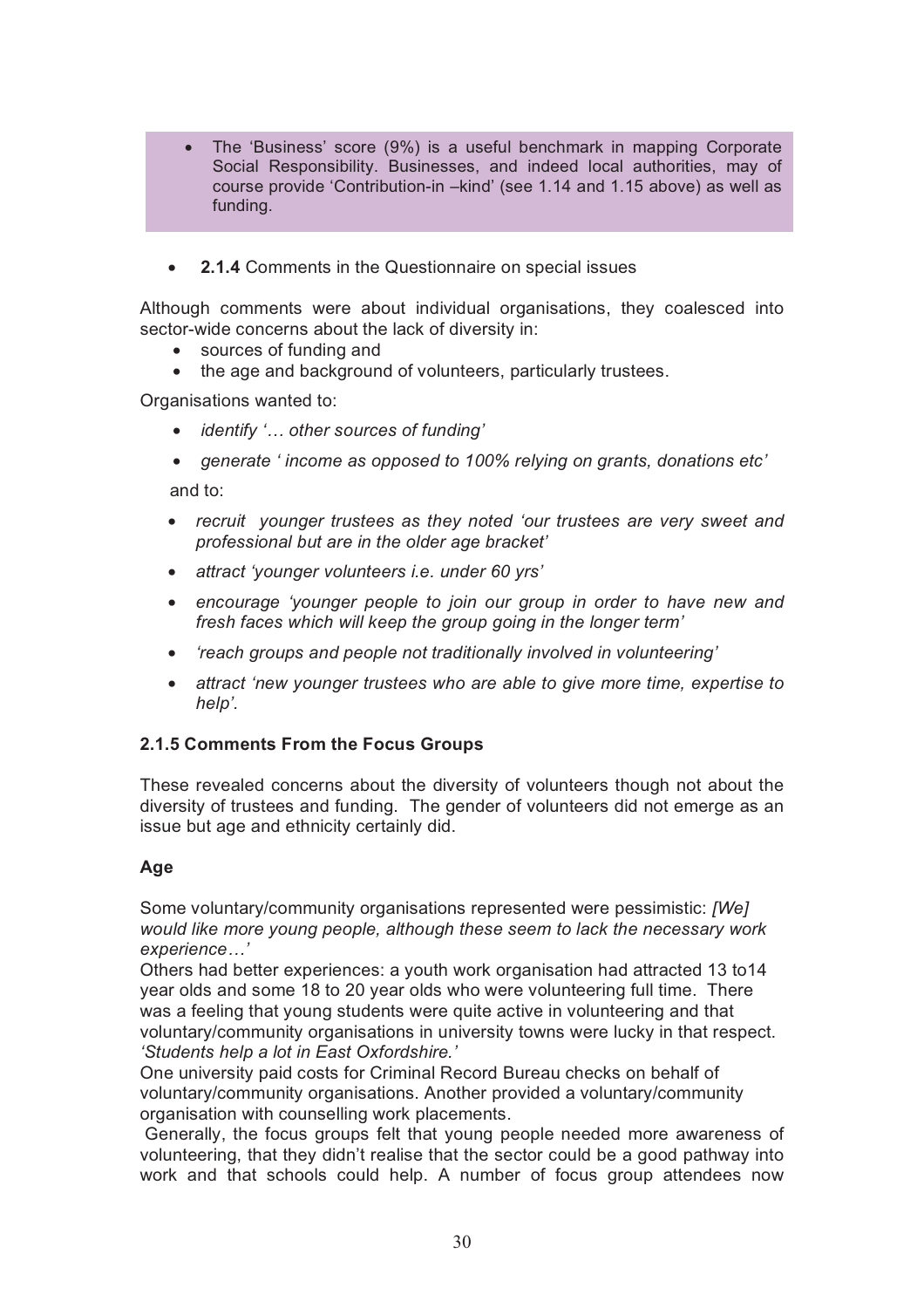involved in the sector started volunteering as young people through youth clubs, churches, the Duke of Edinburgh Award Scheme and Scouts.

#### **Ethnicity**

Few focus group attendees working in the sector worked with non-white volunteers and there was a desire to attract hard to reach groups. One volunteer hoped to recruit black minority ethnic ('bme') students as volunteers at a university volunteer fair. One person said bme volunteers were hard to access because they were already acting as carers in self-sufficient communities.

#### **2.1.6 Implications**

The incredible diversity of the sector means that 'one size fits all' solutions will not work.' In particular, given the difficulty in accessing data about smaller, less formal groups, policy makers need to be careful 'solutions' are not driven by the needs of larger organisations alone. It is interesting that the qualitative data in **2.1** dovetails with the quantitative data about need in **2.3** below**.** Both the quantitative and qualitative evidence points to concerns about the disproportion of older trustees, for example. Additionally, **2.1** demonstrates the reliance of organisations on funding from individuals.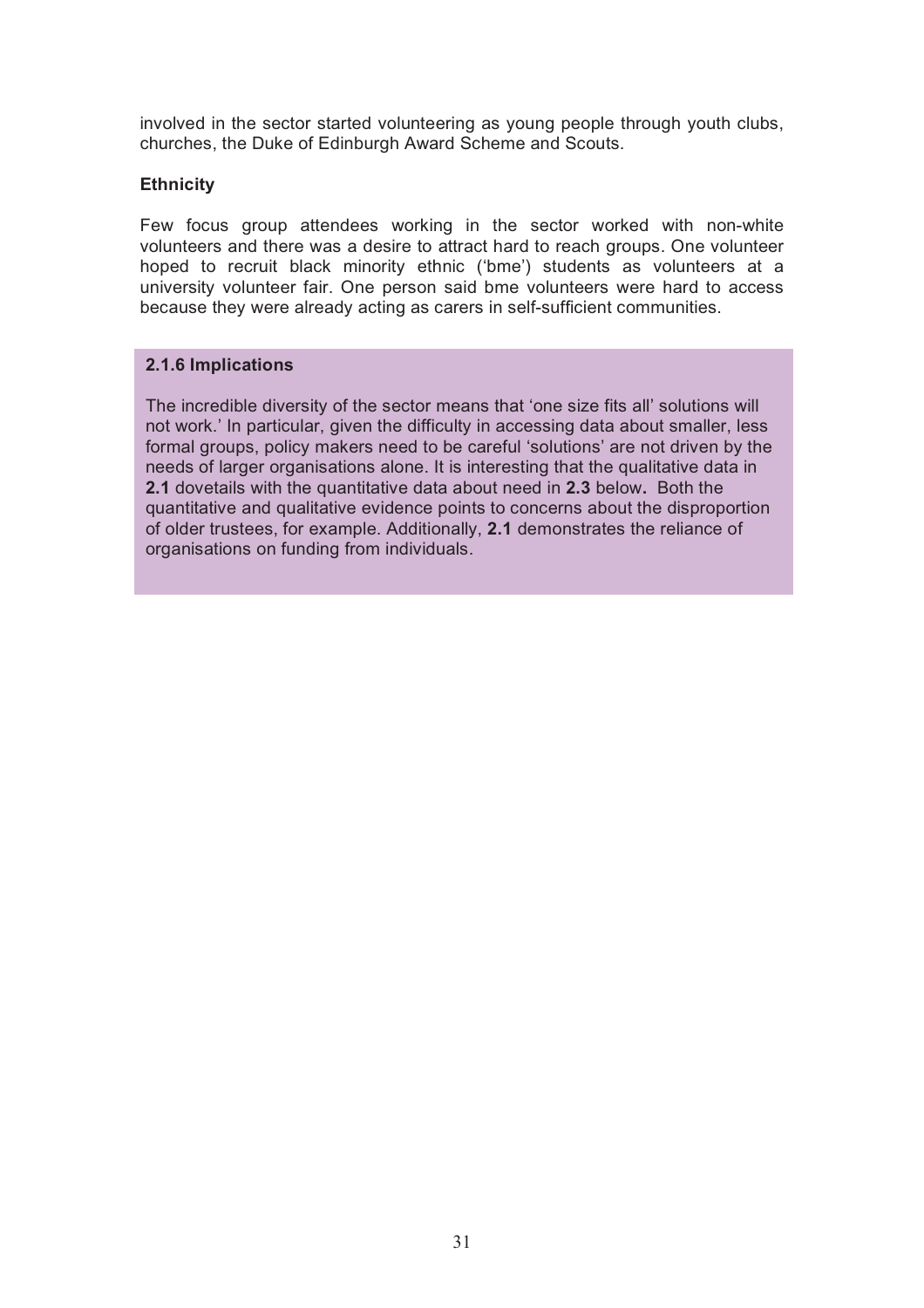# **2.2 How Much of an Asset is the Voluntary / Community Sector?**

'The Role of the Voluntary and Community Sector in Service Delivery, a Cross Cutting Review' (HM Treasury September 2002) explores the 'added value' of the sector. It says that, whereas academic research on the topic yields mixed results, voluntary/community organisations at their best may be better able [than organisations in the statutory and business sectors] to deliver 5 crucial features:

- specialist knowledge, experience and / or skills
- particular ways of involving people in service delivery whether as users or self-help / autonomous groups
- independence from existing and past structures / models of service
- access to the wider community without institutional baggage
- freedom and flexibility from institutional pressures.

There is a major piece of work to be done in the South East fleshing out the sector's added value and its ability to deliver the 5 'crucial features'. But, although *Hidden Asset* hints at the 'crucial features', in its qualitative data and in the context of the sector's diversity, the quantitative data in this part of the report is primarily about 'value', not 'added value'. The economic contribution of the voluntary/community sector is often ignored because this sector, like the statutory sector, has had difficulty defining 'output' in traditional, accounting terms. *Hidden Asset* seeks to address that by looking at the sector's contribution to the region's gross domestic product, to service delivery, as an employer of staff and volunteers, as a training provider and as a purchaser of goods and services.

### **2.2.1 Summary Quantitative Data**

The voluntary/community sector is an asset to the South East in that:

#### **It is a significant contributor to the region's GDP**

- total contribution to GDP is estimated at £563.5 million per year, equating to **3.4%** of the regional GDP when converted into market prices.
- A third of the sector's GDP contribution comes from Housing/homelessness' and 'Social care'.
- An estimated **£932 million worth of labour is contributed by volunteers.**

#### **It is a significant contributor of a range of services.**

#### **It is a significant employer of staff and volunteers, a significant trainer of its own staff, of volunteers and of beneficiaries.**

- **36% of organisations** stated that one of the **main services** they provide was **education, research, learning or training**
- 69% of voluntary /community organisations said they provided training of some sort; of those **84% said they provided training for volunteers.**
- **81% provided training for paid staff**; 67% provided training for trustees
- Organisations' annual training budgets ranged from '£1 to £500' to '£10,000 or above'.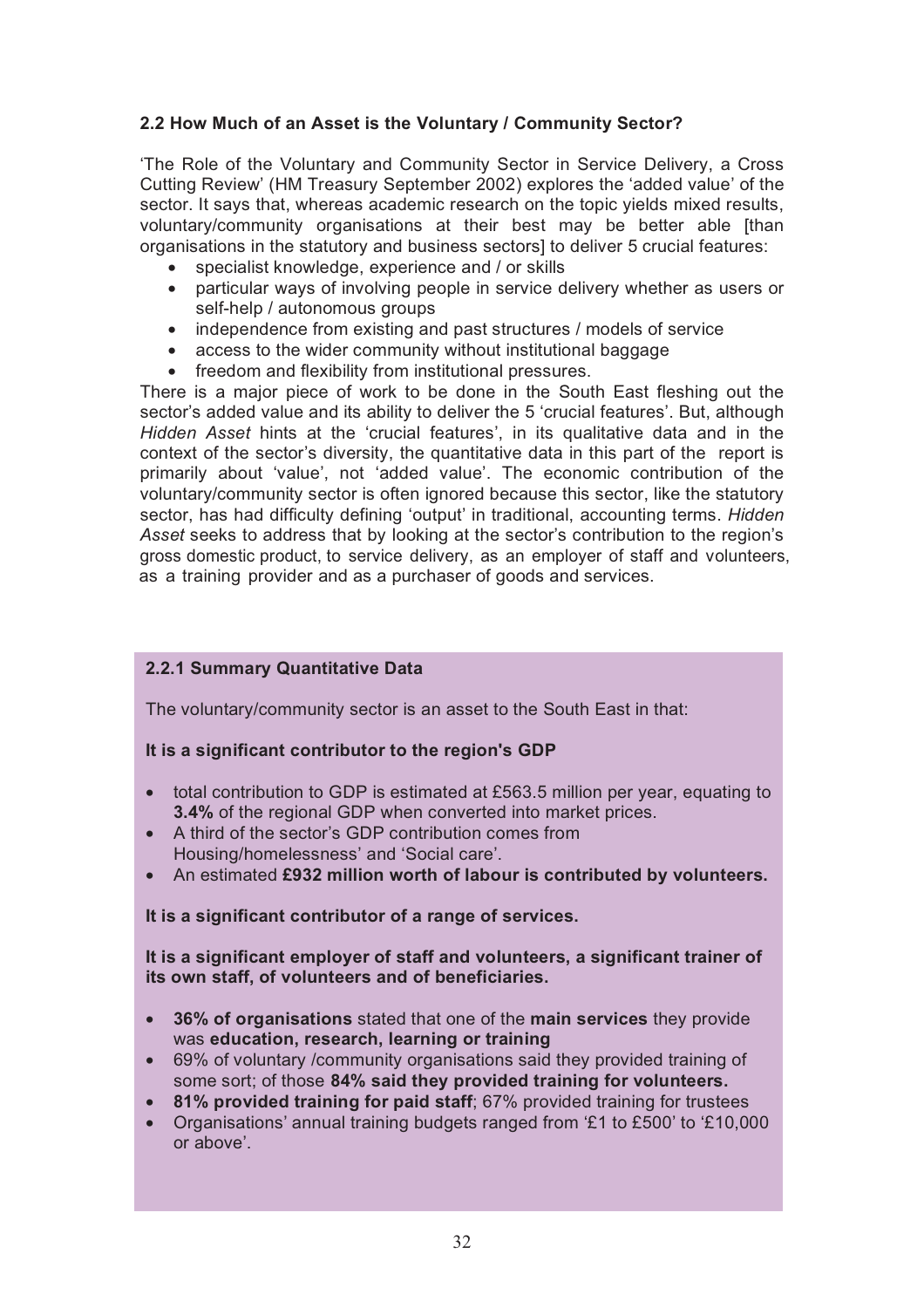- Of those organisations providing figures, the most frequently mentioned training budgets were £1,001-£2,000' and £2,001 to £5,000'.
- Over half of the voluntary and community sector's budget is spent on staff and core services (36% and 26% respectively)
- 75% of the total spend goes within organisations' local areas with an additional 21% being spent within the South East.

#### **2.2.2 Summary Qualitative Data**

Two principal asset themes emerged from the focus groups:

- Volunteering was seen to be a way of building the skills and experience of individuals so they could move into paid employment if they chose.
- More generally, volunteering was seen as a way of building social capital by linking individuals to their communities and giving them some influence in those communities.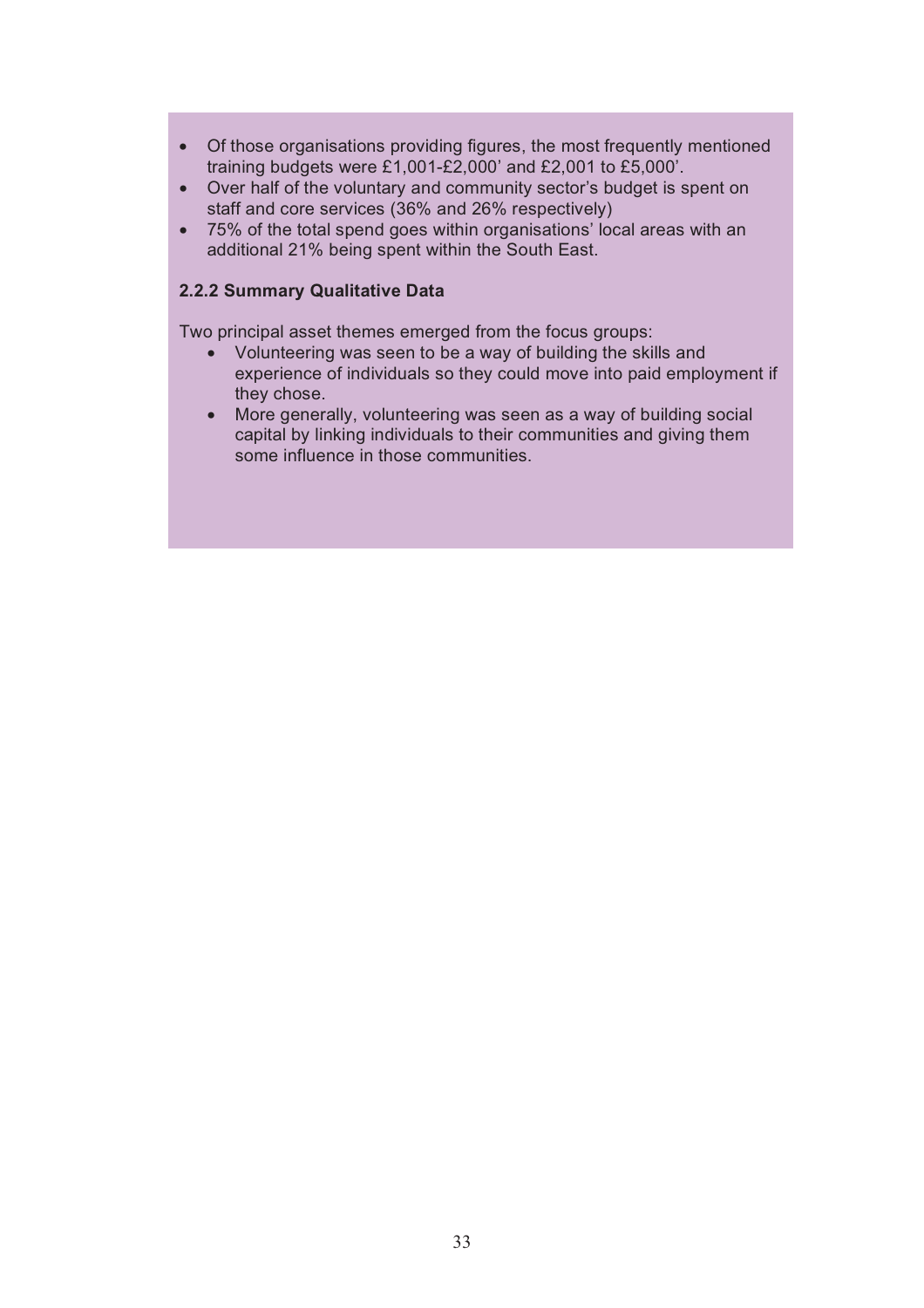#### **2.2.3 Quantitative Data**





#### **Key Facts**

Using information provided by organisations on their most important area of work, their staff numbers (both paid and voluntary) and total salaries we were able to calculate a figure for GDP. Using the approach underlined in appendix 3, the sector was estimated to be worth a little over £4.5 billion. £3.6 billion of this was down to paid staff ('Housing / homelessness' and 'Welfare & social care' between them accounting for over a third of this). Volunteers were estimated to contribute a further £932 million, the resulting total (£4.5 billion), equating to 3.4% of regional GDP.

- The contribution of the sector was calculated using the salaries of paid staff by each area of work. The wages for each area were multiplied by hours worked in that area, resulting totals being aggregated to get a sector wide total for paid staff. Volunteers' contributions were calculated in the same way using an equivalent pro rata market wage rate. For more detail, please see Appendix 3.
- The contribution from volunteers is, of course, notional.
- Where organisations have not specified their most important area of work, their value has been redistributed amongst the other categories using the multiple responses they had provided for main areas of work. A point was allocated to each area chosen from the multiple choices, these points were totalled for each area and these totals were used to proportion out the total GDP of those who did not specify a single category. For example, if 'welfare and social care' was selected by all of the organisations as one of their multiple choice responses, this was allocated a greater proportion of their GDP than if 'environment and animals' had been chosen by only two organisations as one of their responses.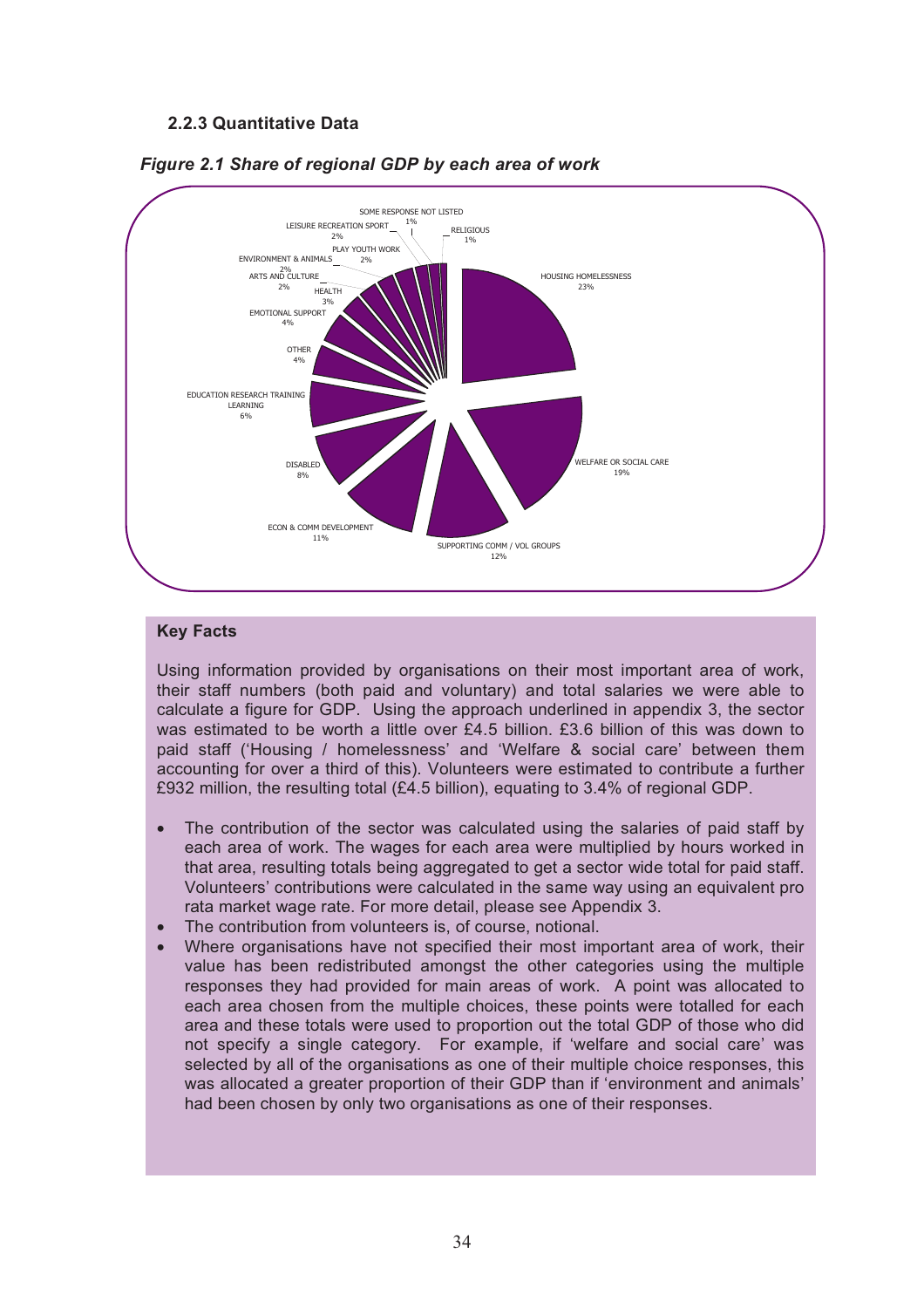The estimated 3.4% contribution to GDP indicates how important an economic asset the sector is to the region. The percentage compares well with that for other major service industries including public administration and defence (5% in the region) and health and social work (6%) (ONS 2003, estimates for 2000<sup>1</sup>).



*Figure 2.2 Amount of training budget (broken down into bands)* 

#### **Key Facts**

We asked organisations if they provided training. 69% (not represented graphically) said yes. We then asked the 69% the size of their annual training budget, placing responses into 'bands' ranging from '£1 to £500' to '£10,001 or above'. Most budgets (28%) fell into the range £1,001 to £5,000. 30% of the organisations providing training did not know their training budget. This may be due to their having no predetermined budget (training being bought as and when required) or to information being unavailable at the time. A further 10% of organisations said the question was not applicable to them. This may be because they had no predetermined training budget.

It is probably safe to assume that the 31% of organisations who said they did not provide training had no training budget.

Focus group discussions showed that almost all sector volunteers attending the focus groups felt two relevant things. First, that they had gained skills from their volunteering. Second, that training on the job and mentoring, although time-consuming, was a better way of building skills than formal training.

It may well be that such views were informed by and reinforced those of their organisations and that, in answering this part of the questionnaire, organisations took 'training' to mean 'formal training' and ignored their role in mentoring and training on the job. That would raise a number of interesting questions including: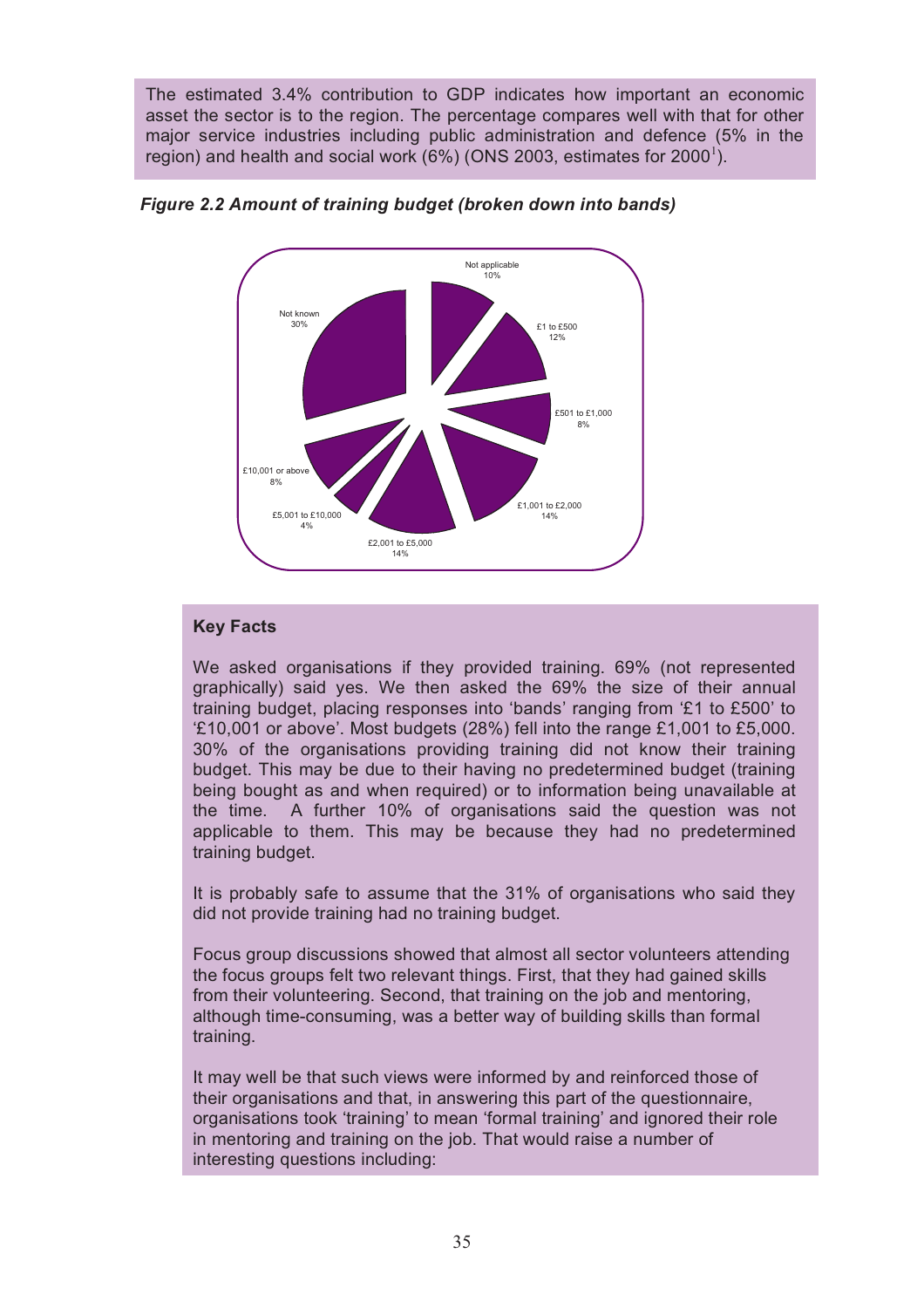- Is 'informal' training of particular value to the voluntary/community sector? What 'good practice' can it pass on to other sectors?
- Is the balance of formal and informal training in the voluntary/community sector about right and, if not, what changes are needed? Should the proportion of formal training be increased, for example, by making it more relevant and affordable and by learning lessons from other sectors?





### **Key Facts**

We asked organisations to estimate by percentage what they spent their money on and where it went geographically. The highest proportion of expenditure (36%) went on staff, with a further 26% on core services. Organisations said three quarters of their money was spent locally, another one fifth in the rest of the South East.

- The percentages in figure 2.3 are expressed in a proportion of the voluntary/community sectors total expenditure; most percentages in the report are expressed a proportion of all voluntary/community organisations.
- Much expenditure went on staff: how much of this remained in the local area will depend on where wages were spent.

With over a third of their expenditure going on paid staff, voluntary/community organisations are particularly vulnerable to wage pressures in the South East and generally higher salaries paid in other sectors. The implications on recruitment and retention are explored in section 2.3.4.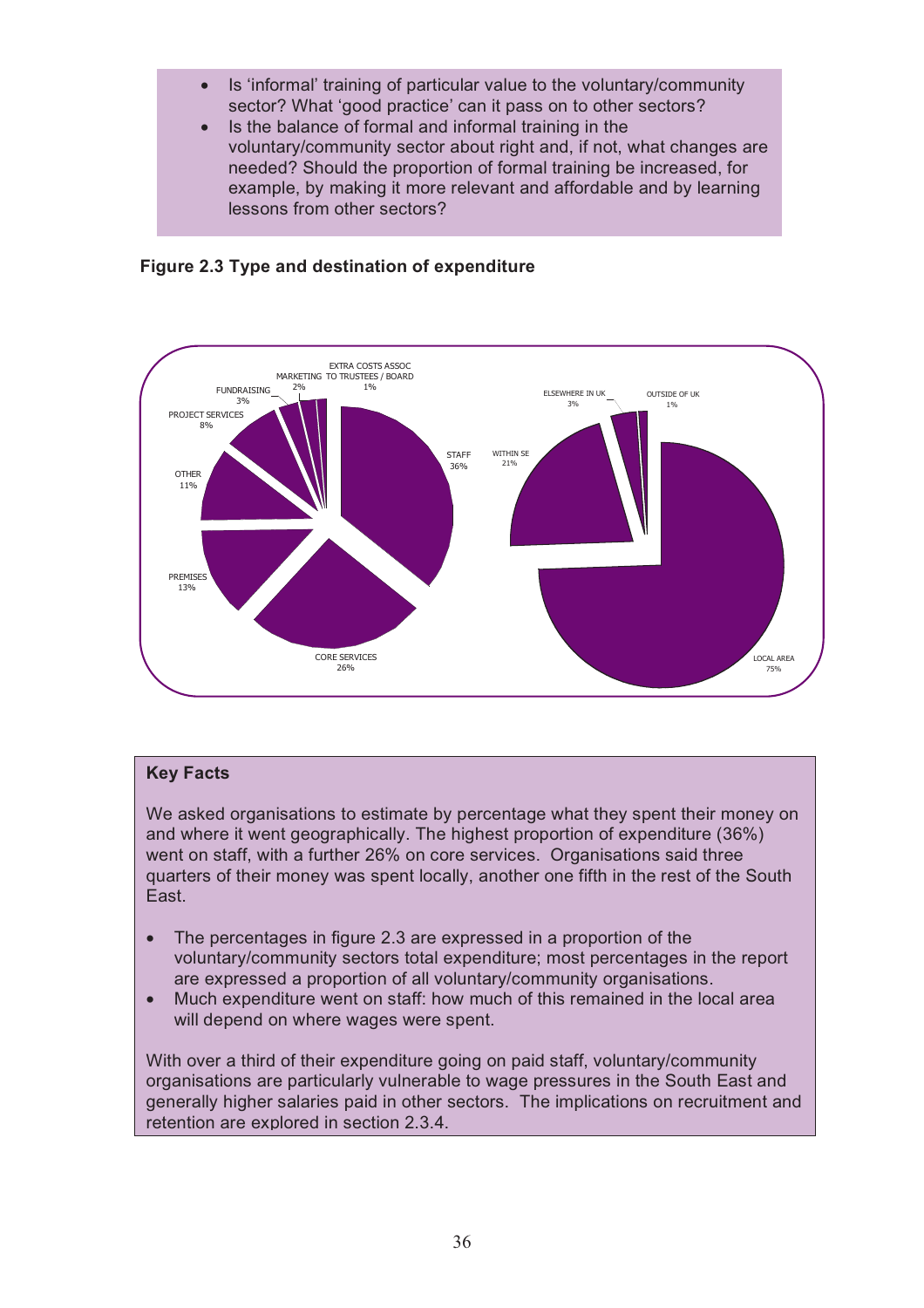#### **2.2.4 Summary Qualitative Data**

#### **Focus Groups**

Volunteers in the sector who attended the focus groups explained what they gained from their volunteering. Some mentioned the social life and said volunteering was enjoyable and gave them something to do by linking them into their communities ('*had nothing to do, keeps the mind and body active' '…good for those with more time on their hands – the unemployed and elderly…help to build social capital … common interest'…*It's '*more important nowadays given an increase in the diversity of the community and a reduction in the role of the family.'* Some felt volunteering empowered them to improve their communities: '…*the kids would go to playgroup and come back smelling of damp. I went and saw how bad the village hall was. I sorted it out.' ' …you feel as if you are contributing to your world'.* 

A common theme was volunteering as a way of building skills and experience. Almost all the volunteers who attended the focus groups felt they had gained skills from their volunteering. They mentioned skills including communication, team working, public speaking, leadership, interpersonal and social skills and specialist skills unique to a field of work. Some people volunteered specifically to improve their chances of moving into paid employment. One wanted '*to upgrade CV skills… it was a foot back in the door….'* Another had '*applied to lots (of jobs) and got rejected – needed experience'.* An ex teacher thought volunteering would help with a career change.

Significantly, focus group attendees thought working on the job and mentoring, although time-consuming, was a better way of building skills than formal training. Some older volunteers felt they were too old for formal training and there was a general impression that formal training could be expensive and time wasting: particularly if it was not accredited and could not be recognised elsewhere. Carefully tailored training delivered locally was however felt to have its place.

Some focus group attendees felt the trustees of voluntary/community organisations lacked knowledge and management skills and needed more support. They had legal responsibilities but did '*not know where to go for help'.* 

The focus groups discussed improving the quality of formal training. Some attendees suggested networking organisations working in the same field with, presumably, similar training, information and support needs.

 The focus groups discussed briefly how people could be persuaded to take up volunteering. Some attendees not involved in the sector were considering taking up volunteering but had not got round to it or did not know what was available in their area or how they could start. Some volunteers said they started purely as a way of socialising or because of leaflet drops.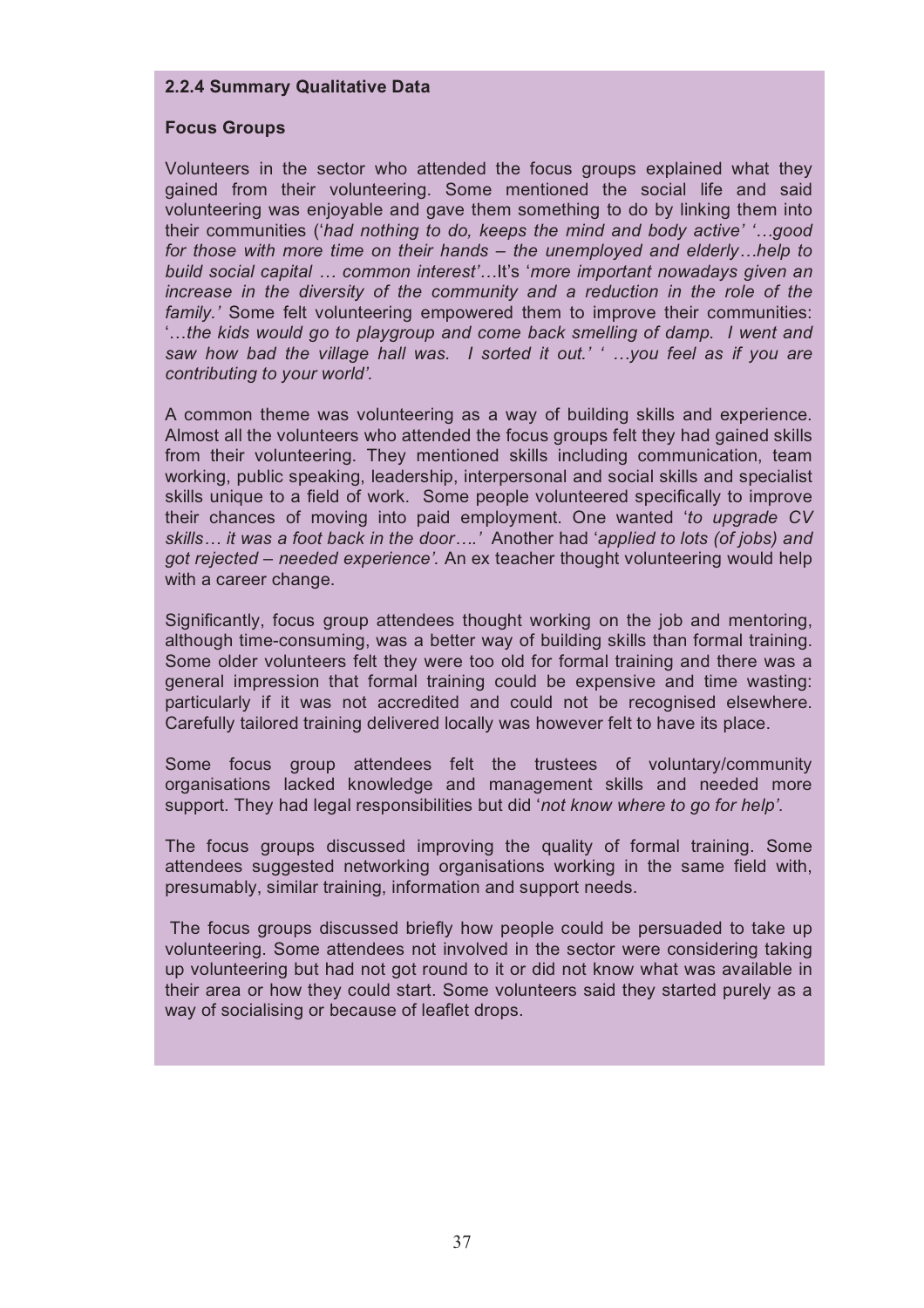#### **2.2.5 Implications**

So far as we know, this is the first report to focus on how important an economic asset to the region the South East's voluntary/community sector is RAISE's regional partners have, over the last 3 or more years, shared our growing awareness of the sector's potential to help act as the glue holding communities together, to reach and give a voice to people other sectors cannot reach and to help regenerate communities and improve services. Particularly in its quantitative data, this report touches on some of that potential: and on the potential, as an intermediate labour market, to help volunteers in particular, move into employment. The 'added value' is there, at least in part. But in this section in particular comes the 'value': the contribution to GDP, the delivery of diverse services, the role as trainer, the employment of significant numbers of staff and volunteers, the purchase *within the region* of significant goods and services. The implications for those seeking to understand the sector and its current contribution to the region are profound. We need to understand 'value' and 'added value', to support the sector based on its ability to deliver both and, in developing the sector and its ability to contribute to the region, to respect the complex interaction of 'value' and 'added value' and to share good practice between sectors in a way that expands 'value' without diminishing 'added value'.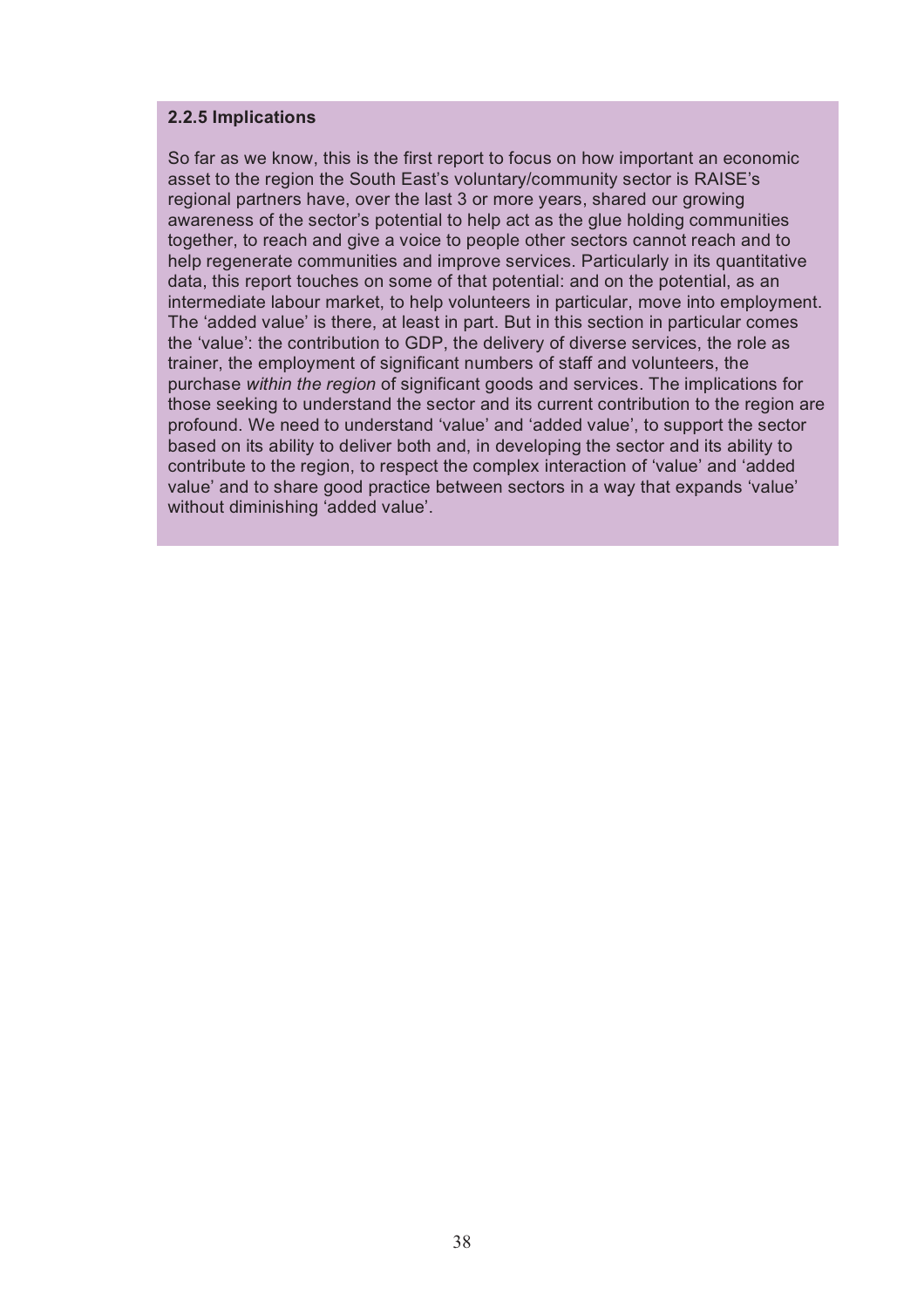# **2.3 What are the Needs of the Voluntary / Community Sector?**

If we accept that the voluntary/community sector is an asset already making a significant contribution to the region in terms of both economic 'value' and 'added value', it is worth considering how that contribution could be increased by addressing the current and emerging needs of the sector. This report does that in two stages. First, using comments from the questionnaire and the focus groups, it explores seven main areas of current need. Second, using comments from the questionnaire about the future, it flags up those current needs which will be particularly significant in the future.

#### **Seven main areas of current need**

The questionnaire and the focus groups identified seven main areas of current need:

- 1. Funding
- 2. Appropriate and affordable premises
- 3. Appropriate trustees
- 4. Recruiting and retaining paid staff
- 5. Recruiting volunteers
- 6. Raising awareness of the sector and individual voluntary/community organisations
- 7. Provision of adequate training for staff, trustees and volunteers

#### **2.3.1 Funding**

This emerged as by far the most important area of current need. Organisations said much of the funding was project based. What they needed was funding for ongoing costs related in particular to premises, staff and regulation. Stability around funding would stop the time-waste of endlessly chasing new funding streams and help them concentrate on core activities and plan. There was awareness that, to become financially sustainable, organisations needed guidance on alternatives to grant funding.

#### **Questionnaire Evidence**

Planning more than 12 months ahead is impossible '*because of uncertainty of funding'*.

*'…a high percentage of time is spent on obtaining the money to do our core business.'* 

*We 'always seem to chase for [funding] which takes one away from the real job.' We want ' reliable… funding from local authority… obtained and monitored through … mutual respect.'* 

*We want to 'be free from financial constraints to concentrate on our role in the community.'* 

We need to 'identify other sources of funding' …'g*enerate income as opposed to 100% relying on grants, donations etc.'*

#### **Concerns raised from focus groups**

There was overwhelming concern with the stability and sustainability of the sector and with the need for a sound financial base. That might not be helped by recent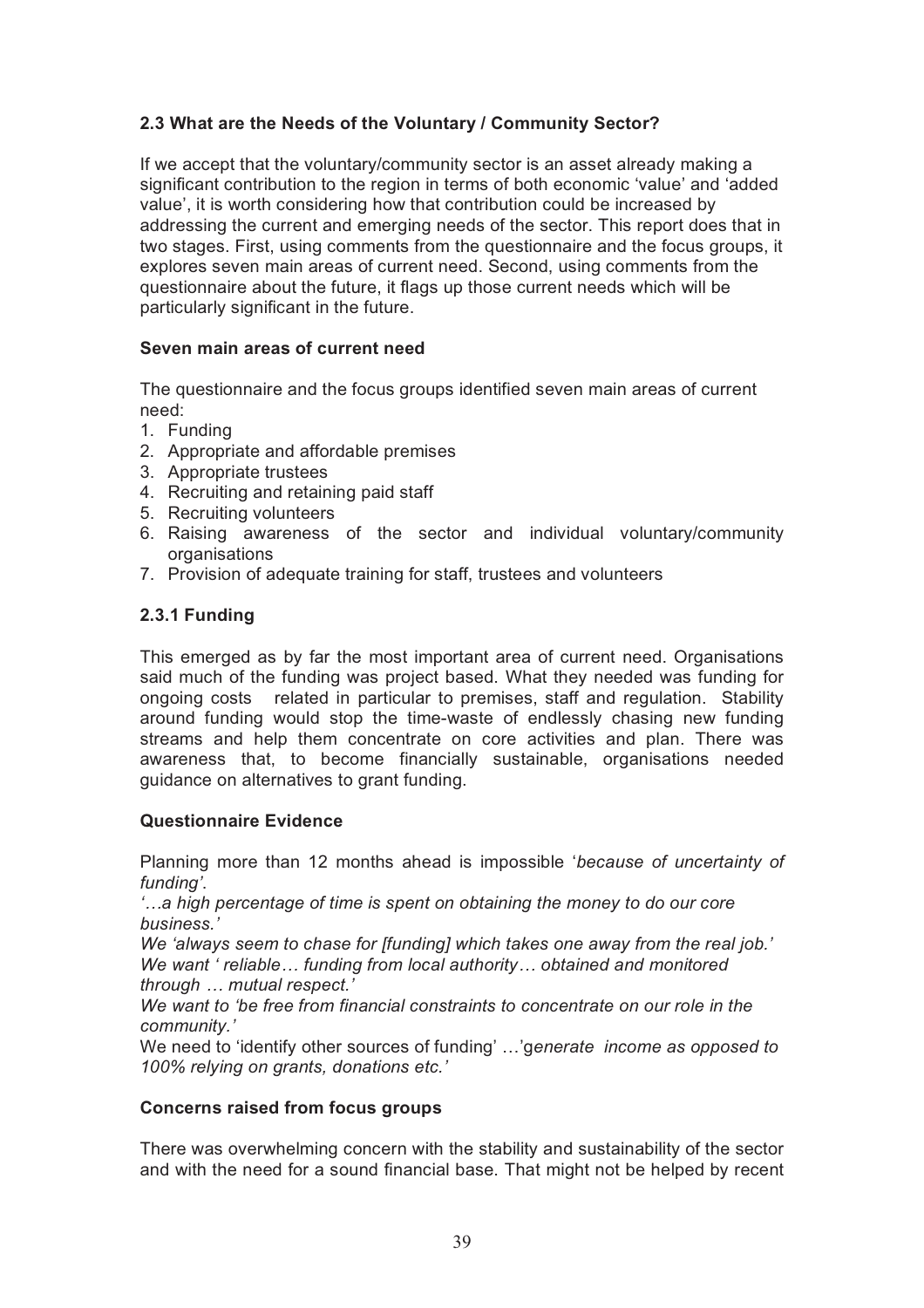initiatives including 'professionalising' the sector and involving it more in service delivery. Bureaucracy might increase causing volunteers to leave. The sector might shoulder more risk and become more accountable to those receiving services without itself receiving more support.

*'… to deliver in quality we need stability.'* 

*'Increasingly there is an emphasis towards greater professionalisation and demands…There needs to be direct support with clear channels and accountability…at the moment government is getting frontline services on the cheap which are exposed to risk.'.* 

*'Government is killing two birds with one stone, it is the democratic ideal but is as much as you can get for nothing.'*

### **2.3.2 Appropriate and affordable premises**

We have already seen (see **2.1.3** above) how important premises are to voluntary/community organisations. Comments from the questionnaire underlined the current need for affordable and appropriate premises and raised associated issues including running costs and the need for refurbishment, modernisation and provision of facilities for people with disabilities.

*We need 'premises - a place in the community for a 'drop in' facility that is safe, welcoming and supportive / accessible and includes storage space for equipment and office space.'* 

*We need 'appropriate premises to accommodate service delivery, training, admin and disabled access.'* 

*'We need storage and meeting premises - all presently done in management committee's own homes.'* 

*We are 'sometimes working in cramped premises.'* 

Sometimes the problem was success: increased demand necessitated more space:

*'We really need a bigger building space for number of elderly people attending the day centre, we know that more would come if the hall was larger.' 'Premises too small for demand to cater for under 5s.'* 

### **2.3.3 Trustees with appropriate skills**

We have already seen (see **2.1.3** above) how trustees were a concern to voluntary/community organisations. Comments from the questionnaire underlined the current need to find trustees from a broad age with the time and the skills needed to take on this significant responsibility:

*We need 'new younger trustees who are able to give more time, expertise to help scheme.'* 

*The problem is 'recruiting younger trustees, our trustees are very sweet and professional but are in the older age bracket.'* 

*We struggle with 'recruiting volunteers to serve as trustees all unpaid!'* 

*It's hard 'finding suitable trustees - the people who understand our service are usually paid by us and therefore ineligible.'* 

*'Where do we find the next Secretary, Chairman and Treasurer?' 'It is very hard to find volunteers to act as Chairman, Treasurer.'*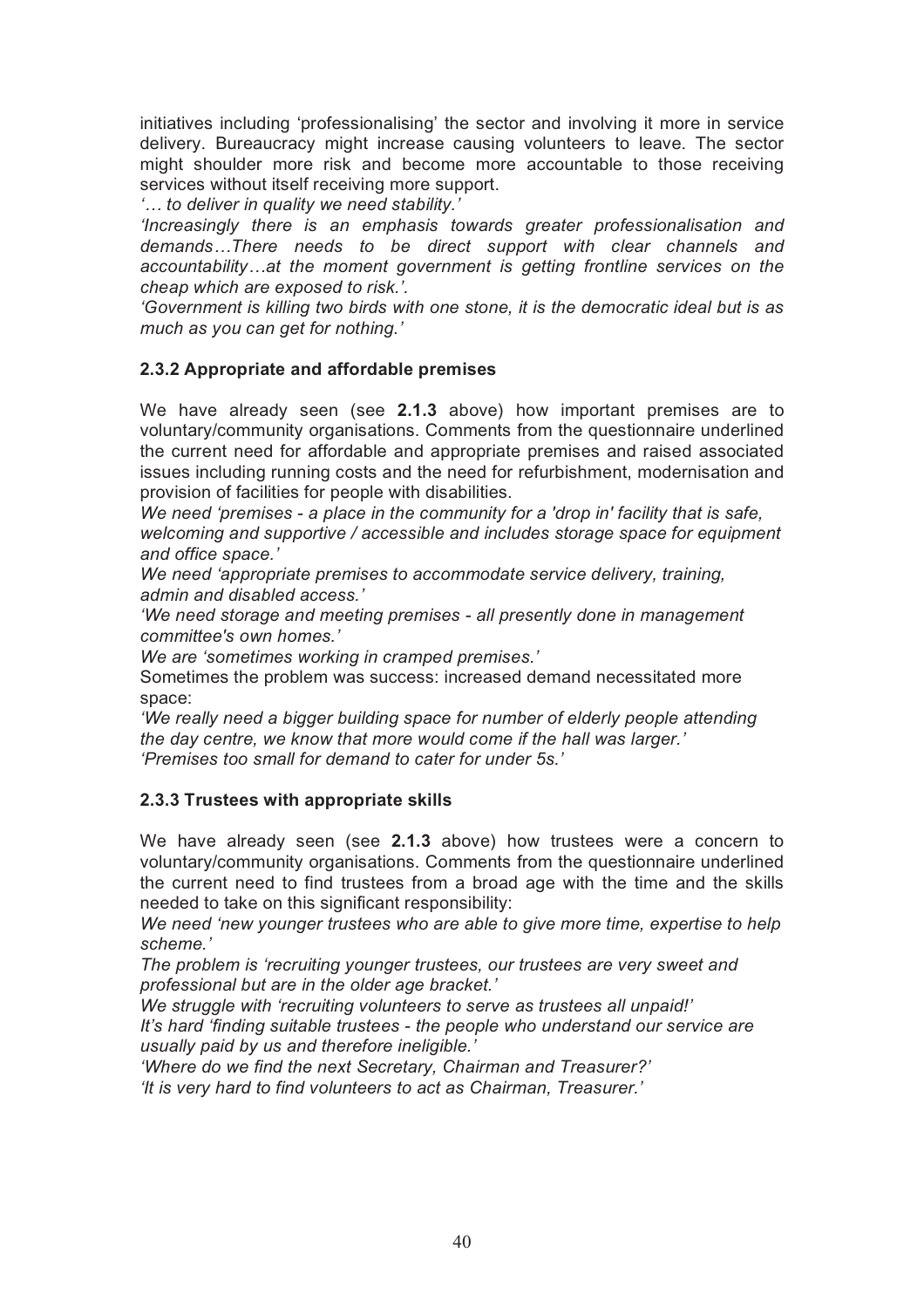# **2.3.4 Recruiting and retaining paid staff**

This was seen as a serious current problem in survey comments. The South East's high cost of living, particularly the high cost of housing, made it hard for voluntary/community organisations to recruit and retrain staff when they were unable to match salaries paid in other sectors.

*'Due to the low wages it can sometimes be difficult to keep staff … we all have bills to pay.'* 

*It is hard to provide 'salaries matching housing costs in the area.'* 

*We struggle 'recruiting and retaining sufficient capable staff in a climate of cost reduction and house price inflation.'* 

*'Government infrastructure… entices staff from organisation (due to) large(r) salaries.'*

The small staff teams common in voluntary / community organisations provided additional problems: promotion opportunities were limited, expertise was concentrated in a few people and losing one person had significant impact.

*Staff retention suffers sometimes ' due to small size and limited scope for internal promotion.'* 

*'Dealing with 'indispensable' staffing issues too dependent on one person!'* 

#### **2.3.5 Recruiting volunteers**

The survey comments and the focus groups both flagged this up as a significant current problem. Sometimes contracts depended on recruiting and retaining volunteers: so no volunteers, no money.

#### **Survey Evidence**

*It's hard 'to continue to recruit sufficient volunteers from trustees to helpers and car drivers - without [them] … we could not function."* 

*The problem's 'recruiting voluntary help and support from body of parents.' We struggle 'maintaining a volunteer base in line with our service agency agreement.'* 

*We need 'volunteers with time to give – especially… [in meeting] needs i.e. more counselling - evening youth work, etc.'* 

*'… recruitment of volunteers - this is causing problems.'* 

#### **Focus Groups Evidence**

The groups explored barriers stopping people volunteering. Four emerged: limited awareness of the routes into volunteering and the opportunities available; unrealistic expectations of volunteers by voluntary/community organisations; time; a fear that volunteers were drawn in and taken advantage of:

• Routes into volunteering: People generally knew about volunteer bureaus but felt they varied in quality. One complained about visiting a bureau and receiving nothing but a folder with '*loose bits of paper.'* People felt there was a general lack of information, advocating a register of voluntary/community organisations to help prospective volunteers and networking between the organisations themselves (such registers are fairly common but obviously not always well known.) Focus group members, including representatives from voluntary/community groups,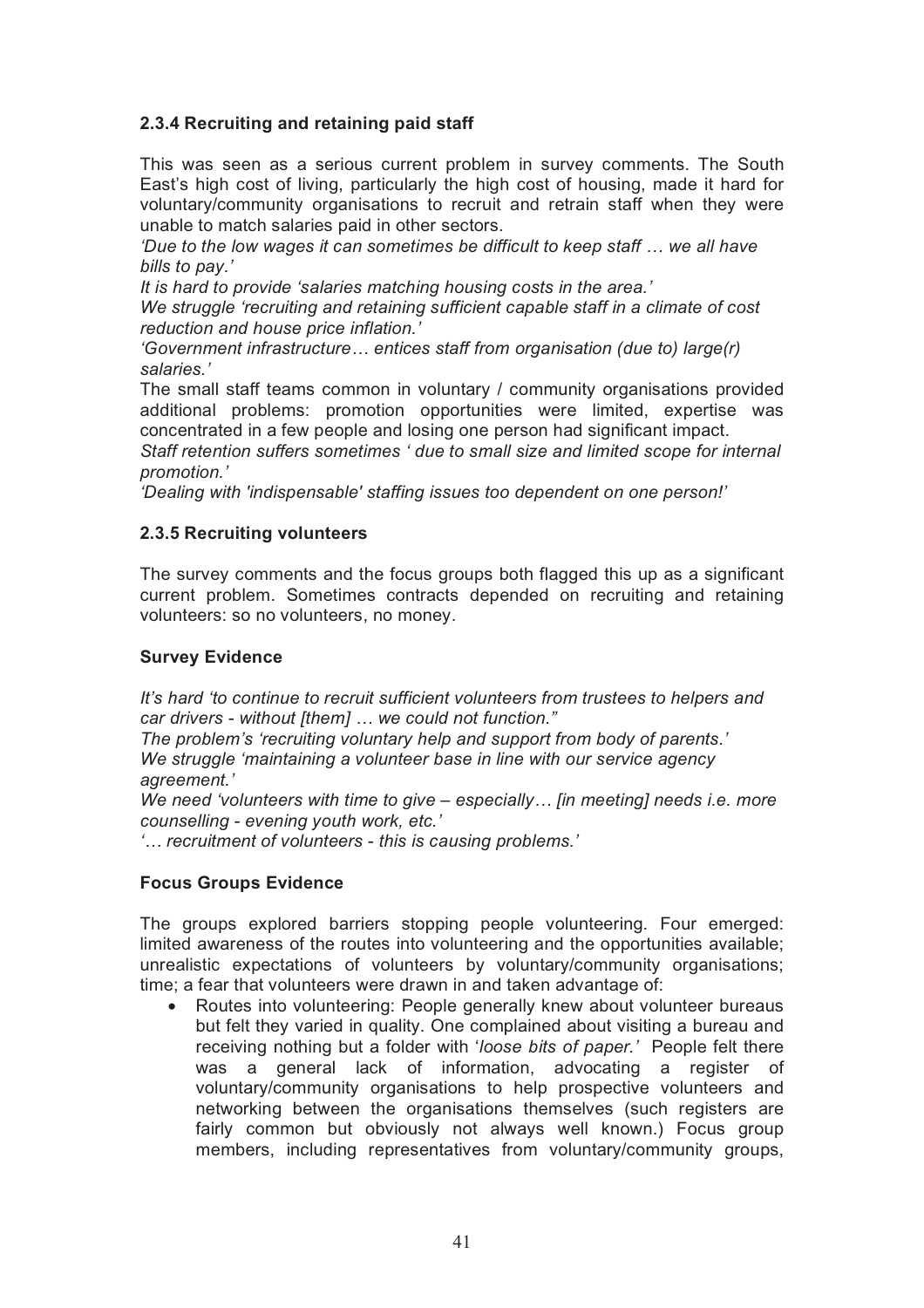reached few conclusions about recruiting volunteers. They agreed there needed to be active recruiting and, perhaps, targeting of particular groups.

- Unrealistic expectations of volunteers by voluntary/community organisations: One comment summed up what the focus groups felt: '…*organisations are not realistic in what they want from volunteers, rather than accepting what people are prepared to give.'* Some 'unrealistic expectations' concerned paperwork and training. One volunteer didn't pursue an opportunity at a charity shop because its application form put her off and she thought its working hours inflexible. Another volunteer complained *'[I] had to fill out forms and undertook a 12 week training programme in order to work …[and you are] unable to talk about the job, which makes it difficult…'* Some volunteers felt they were giving up their time and should be welcomed with open arms. What emerged was a divide between 'formal' and 'informal' parts of the voluntary/ community sector, the 'formal' part, perhaps delivering contracted services, facing a harder challenge in attracting volunteers. There seemed to be a tension between training volunteers up to a standard and their willingness to participate.
- Time: This is seen to be mainly an issue for those of working age. One suggestion was 'flexitime'. People thought there should be increased awareness of the sector in companies and that staff should be given 'time off' to volunteer.
- A fear that volunteers were drawn in and taken advantage of.: *'I am cross with how much the voluntary/community sector depends on volunteers. You volunteer for a couple of hours but end up doing more.'* Many of those who have volunteered or worked in the sector shared experiences of gradually taking on more and more hours or ending up on committees due to the overall lack of volunteers and trustees.

#### **2.3.6 Raising awareness of the sector and individual voluntary/community organisations**

'We need to raise awareness and we need help in doing so.' This was the tenor of many questionnaire comments. Organisations working in the community wanting to get everyone involved were particularly keen to publicise their services.

 *' …we are a small charity and we need people to know about who we are and what we do.'* 

 *We need 'wider awareness among the communities and households we serve.' We need 'wider awareness among local potential referral agencies.'* 

*We need 'help with publicity - possibly through the National Body i.e. a coordinated national campaign.'*

*We need '… to keep all members of our scattered community (3 villages, 2 hamlets over a wide geographical area) involved in feeling (& working!) that it is 'their' village hall.'* 

Raising awareness in a new generation was seen as a particular problem and tied in with needs to recruit volunteers. There was seen to be 'a*pathy and disinterest …[in a] new generation of ex-urban, now rural dwellers' and 'continual need for new blood [we] are grateful for whatever talents are offered. Succession is the major problem.'*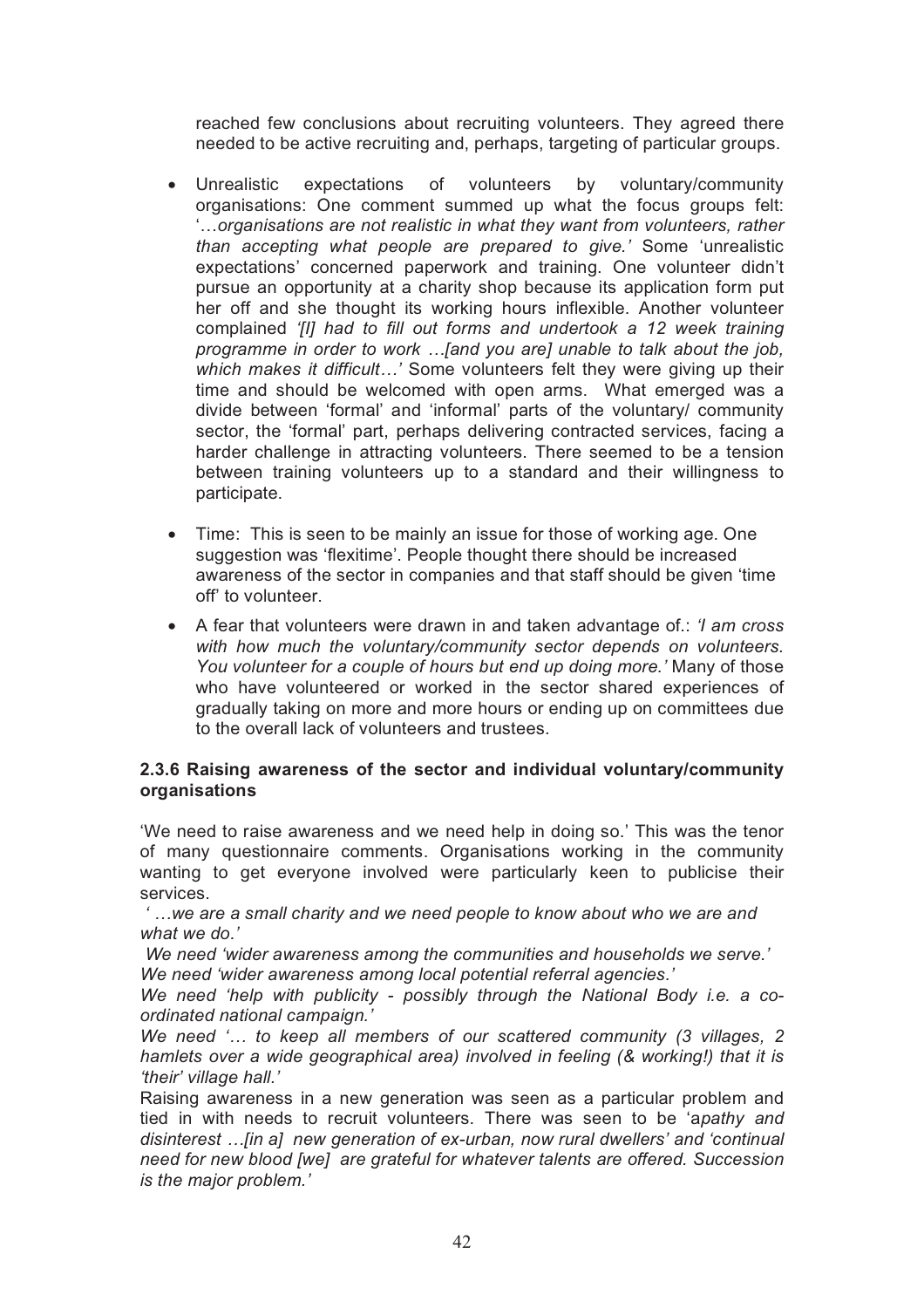National and local government were both seen to have incomplete awareness of the sector's value and its financial constraints. People wanted '*acknowledgement that we can contribute significantly to the government agenda and recognition by statutory authorities of costs of involvement in consultation / strategic planning.'*

### **2.3.7 Provision of adequate training for staff, trustees and volunteers**

This emerged as a common current problem in questionnaire and focus groups.

#### **Survey Evidence**

Staff and volunteers who lacked the right skills, staff turnover and changing legislation all necessitated ongoing, adequate training. *We need 'time and resources to meet NVQ qualified staff targets.' We face 'continual changes in legislation creating extra training needs for staff we do not have resources to manage this.'* 

#### **Focus Groups Evidence**

There was a general feeling that volunteers sometimes lacked necessary skills and that not enough time was spent finding out what skills volunteers had and developing them. It all came back to capacity in the organisation.

*We 'have a number of young people with special needs…we have not had the skills or know how to encourage and be with them…[we] almost need a specific person whose role it is to co-ordinate and be with volunteers".* 

People felt that, in training as in all else, volunteers were an essential part of the organisation and should be treated like paid staff. Too often they were '*seen as a bolt on rather than part of the jigsaw'.* 

#### **2.3.8 How some of the areas of current need are expected to develop**

The questionnaire asked voluntary/community organisations what their expectations were with respect to a number of issues over the next 5 years. Organisations were given the options 'Increase', 'Decrease', 'No change' and 'Not applicable.' **2**.**3.3** sets out in full the questions and percentage responses. The table below summarises expectations regarding some of the 7 main areas of current need explored at **2.3.1** above.

### **Expectations on Funding**

- **35%** of voluntary /community organisations **expected funding from statutory bodies to remain unchanged** over the next 5 years, **30% expecting a decrease.**
- Almost **60%** of organisations **expected funding** specifically **linked to projects to increase** over the next 5 years.
- Over **80%** of voluntary /community organisations **expected the need for sector services to increase** over the next 5 years but only **35% expected**  the numbers of **contracts** they held to **increase**.
- **59%** of organisations expected their **overall income to increase** over the next five years.
- **82%** of organisations expected their **overall expenditure to increase** in the next 5 years.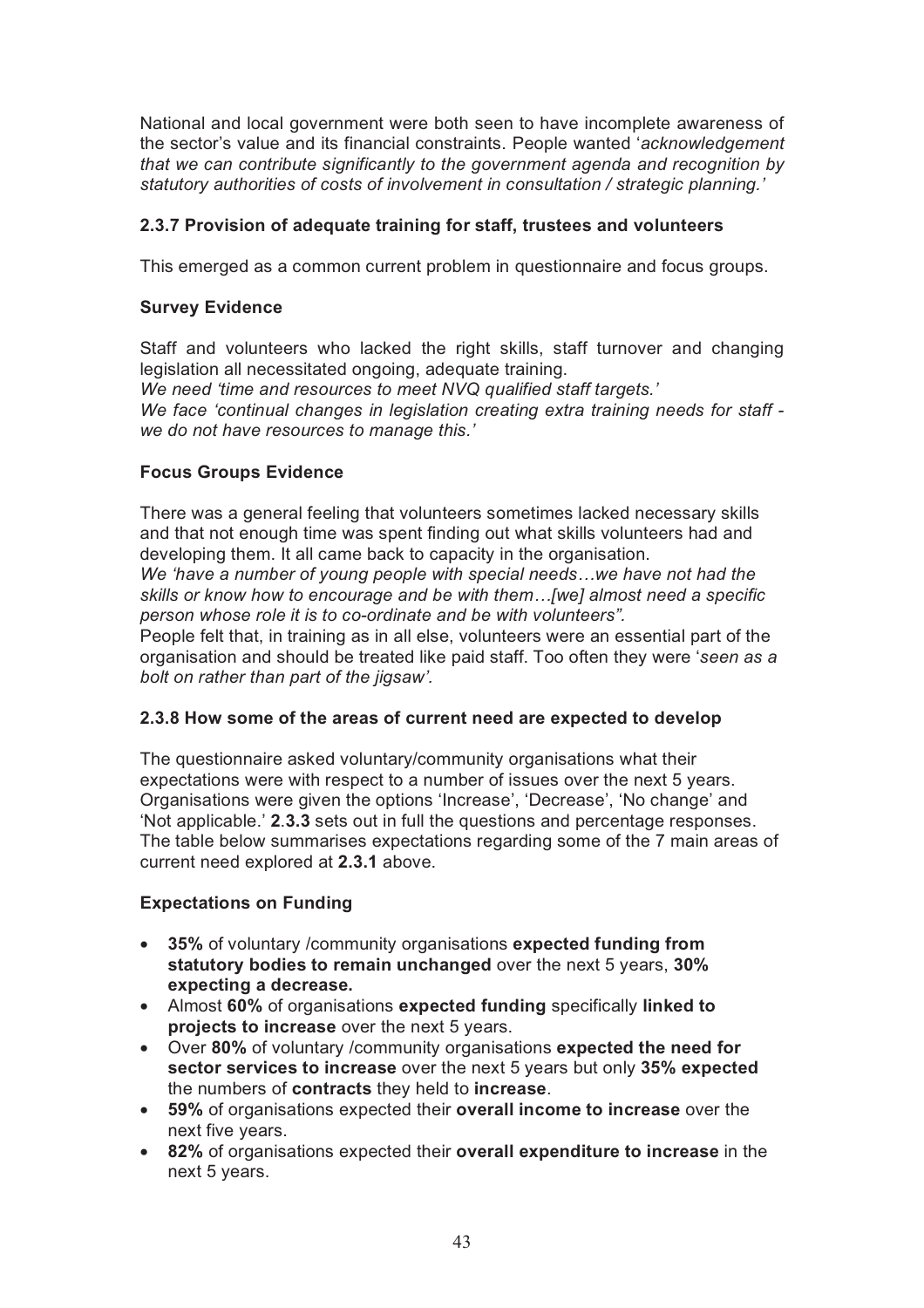• A majority of organisations expected **an increase in: complexity of ICT** equipment and skills (65%), involvement in **partnerships** (60%), **hidden costs** (56%), **complexity of client based** (53%).

#### **Trustees with appropriate skills**

• **45%** of organisations expected the **recruitment of trustees to become harder** in the next five years.

#### **Recruiting and retaining paid staff**

- Almost **half** of all organisations did **not expect recruiting paid staff to get**  any **easier** over the next 5 years.
- Almost **half** of organisations did **not expect numbers of paid staff to change** over the next 5 years.

#### **Recruiting volunteers**

- **45%** of organisations did **not expect the number of volunteers** to increase over the next 5 years.
- **45%** of organisations expected the **recruitment of volunteers** to **become harder** in the next five years.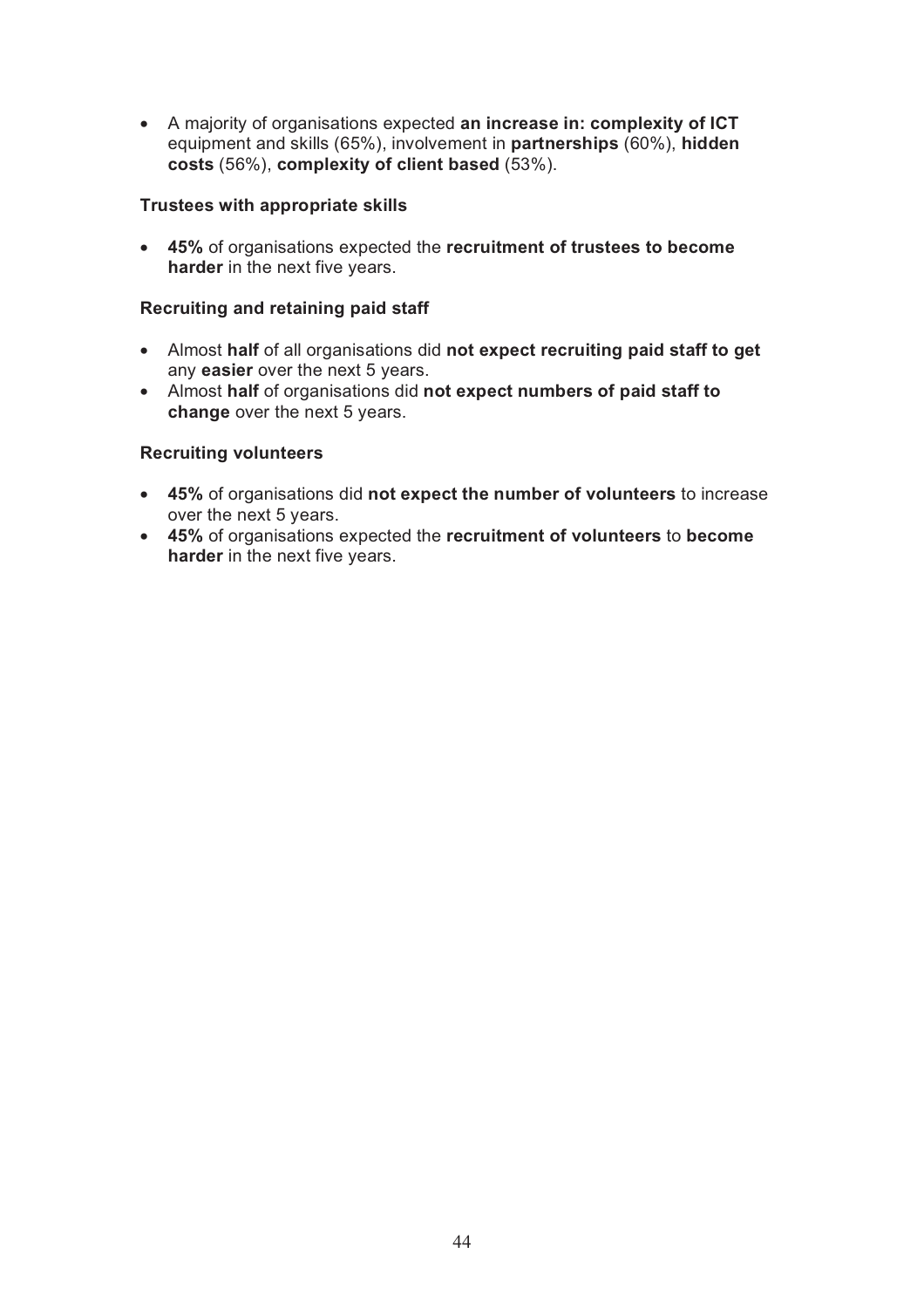## **2.3.9 How do you expect things to change in the next 5 years?**



*Figure 3.1 Areas where more organisations went for 'increase' than for any other single option*

#### **Key Facts**

We asked organisations about their expectations regarding a number of issues. Organisations were given the options 'Increase', 'Decrease', 'No change' and 'Not applicable.' It emerged that, overall, the voluntary and community sector anticipated an increase in the need for their services and an increase in expectations of them on issues surrounding service delivery. Along with this the sector expected an increase in income, although funding would probably be tied to projects.

- More organisations expected increases in expenditure and demand for services (both 82%) than expected an increase in income (59%).
- **2.3.1** outlined organisations' concerns that funding tied to projects diverted them from core activities and planning and did not address needs around premises, staff and regulation. But almost 60% of organisations expected funding specifically linked to projects to increase over the next 5 years.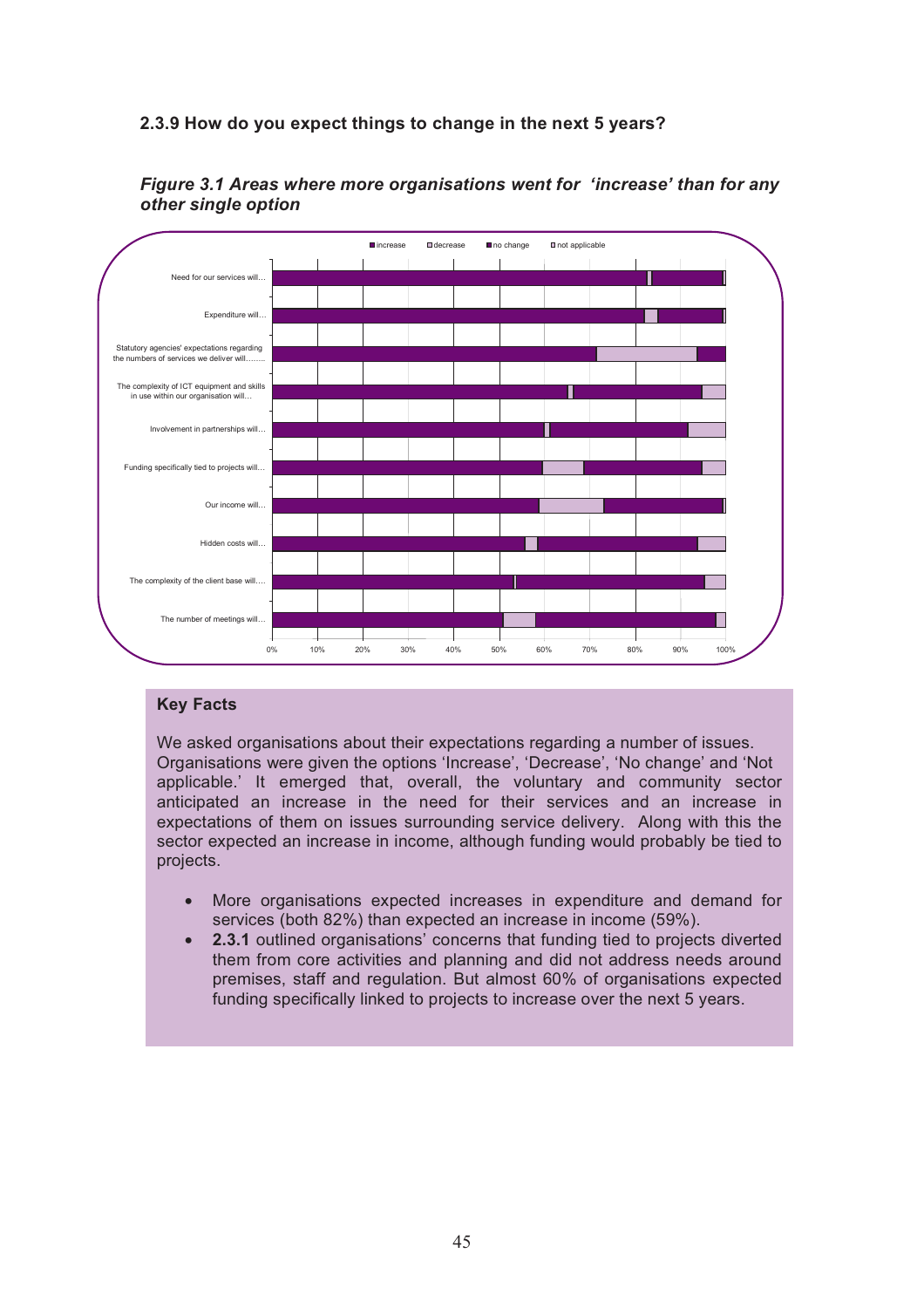#### *Figure 3.2* **Areas where more organisations went for 'decrease' than for any other single option**



#### **Key Facts**

Having been given the options 'Increase', 'Decrease', 'No change' and 'Not applicable', majority of organisations went for 'Decrease' in the recruitment of volunteers and trustees. Effectively, 45% of organisations felt this would get harder.

Due to rounding up and down both the decrease and no change in ease of recruitment of trustees are both 45%. In fact there is just under 1% more organisations who expect ease of recruiting trustees to get harder.

Selecting 'stay the same' can mean organisations already find it hard recruiting volunteers and trustees and do not expect it to get any better or worse.

In section **2.3.10** we outlined organisation and focus group concerns about recruiting volunteers generally and appropriately skilled and representative trustees in particular. More organisations expected recruiting volunteers to get harder (45%) than to stay the same (42%): particularly worrying given the expected increase in demand for services.

#### *Figure 3.3* **Two areas where more organisations went for 'no change' than for any other single option**

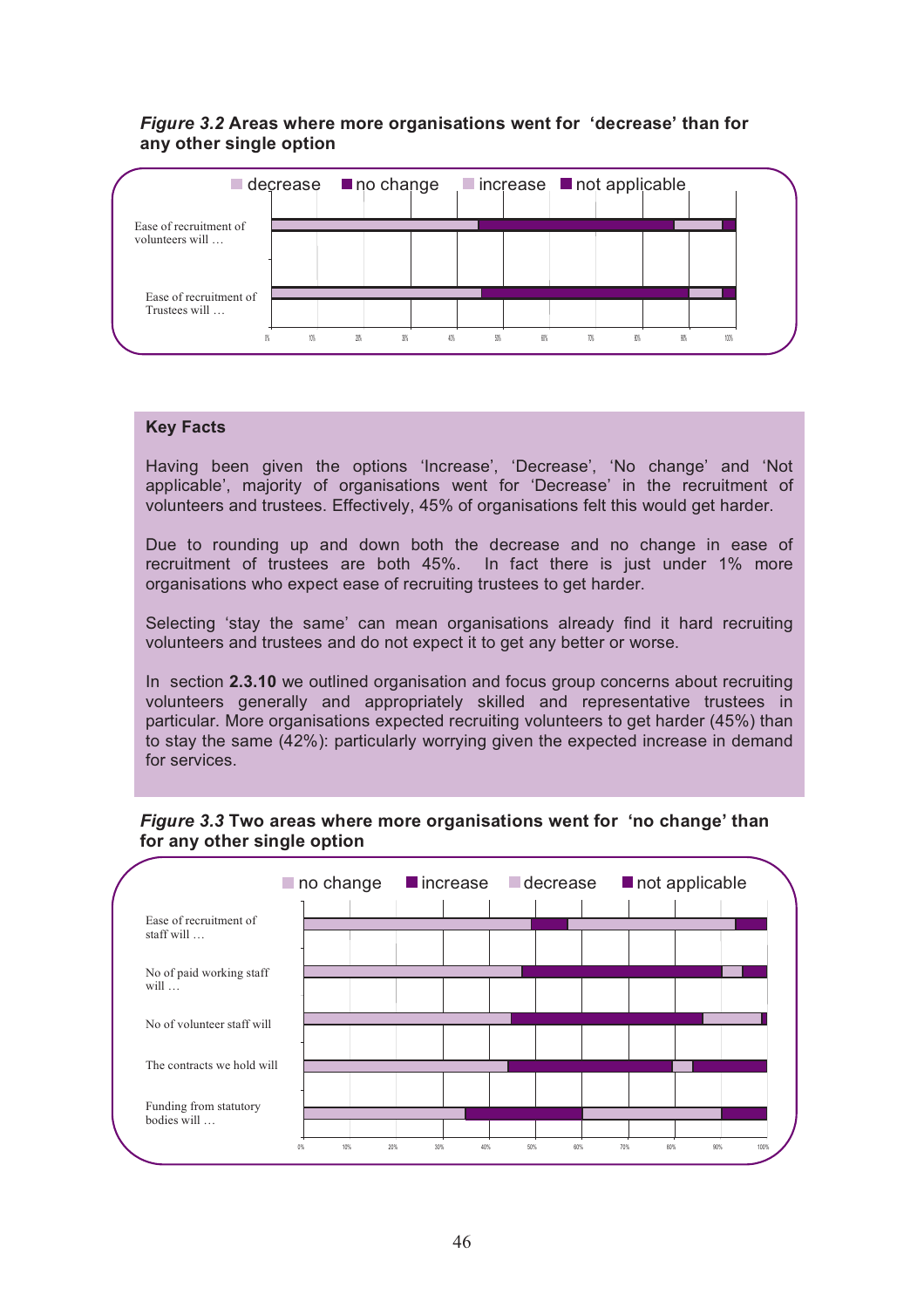#### **Key Facts**

Having been given the options 'Increase', 'Decrease', 'No change' and 'Not applicable', the majority of organisations went for 'No change'. Most noticeably, the majority of organisations saw numbers of both paid staff (47%) and volunteer staff (45%) remaining the same. Recruitment of paid staff, already flagged up as a problem, was not expected to get any easier. Despite the expected overall increase in income (see figure **3.1**), the proportion of funding coming from statutory bodies was expected to decrease, 35% of organisations expecting no change in the amounts they receive and 30% expecting a decrease in the amount.

In figure 3.2 above, we anticipated an increase in the need for and expectations of voluntary/community sector service delivery. Yet, here, it's anticipated that numbers of paid staff and volunteers will remain the same (and, in figure 3.2 above, that existing difficulties in recruiting volunteers will worsen). There must be a fear that organisations will have to work harder to meet today's demands, let alone to meet increased demands anticipated in the future.

#### **2.3.10 Implications**

National, regional and local interest in the voluntary/community is intense. Major initiatives are so frequent that any regional snapshot may quickly date. But, as a snapshot, *Hidden Asset* suggests initiatives are not yet addressing long running sector needs and may indeed be making things worse. Funding remains a core concern and there is a fear more of it will be linked to projects and that organisations in consequence will be diverted from core activities and planning. Public service delivery offers significant opportunities but increasing 'professionalisation' may discourage the volunteers (including trustees) upon whom voluntary/community organisations depend, not least in contributing to social cohesion and civic renewal. Leaving public service delivery aside, there is a risk that the sector will be squeezed between, on the one hand, increased demands (stemming for example, from legislation, increasing complexity in ICT equipment, increased involvement in partnerships and growing complexity in the client base) and, on the other hand, decreased resource in terms of money and people.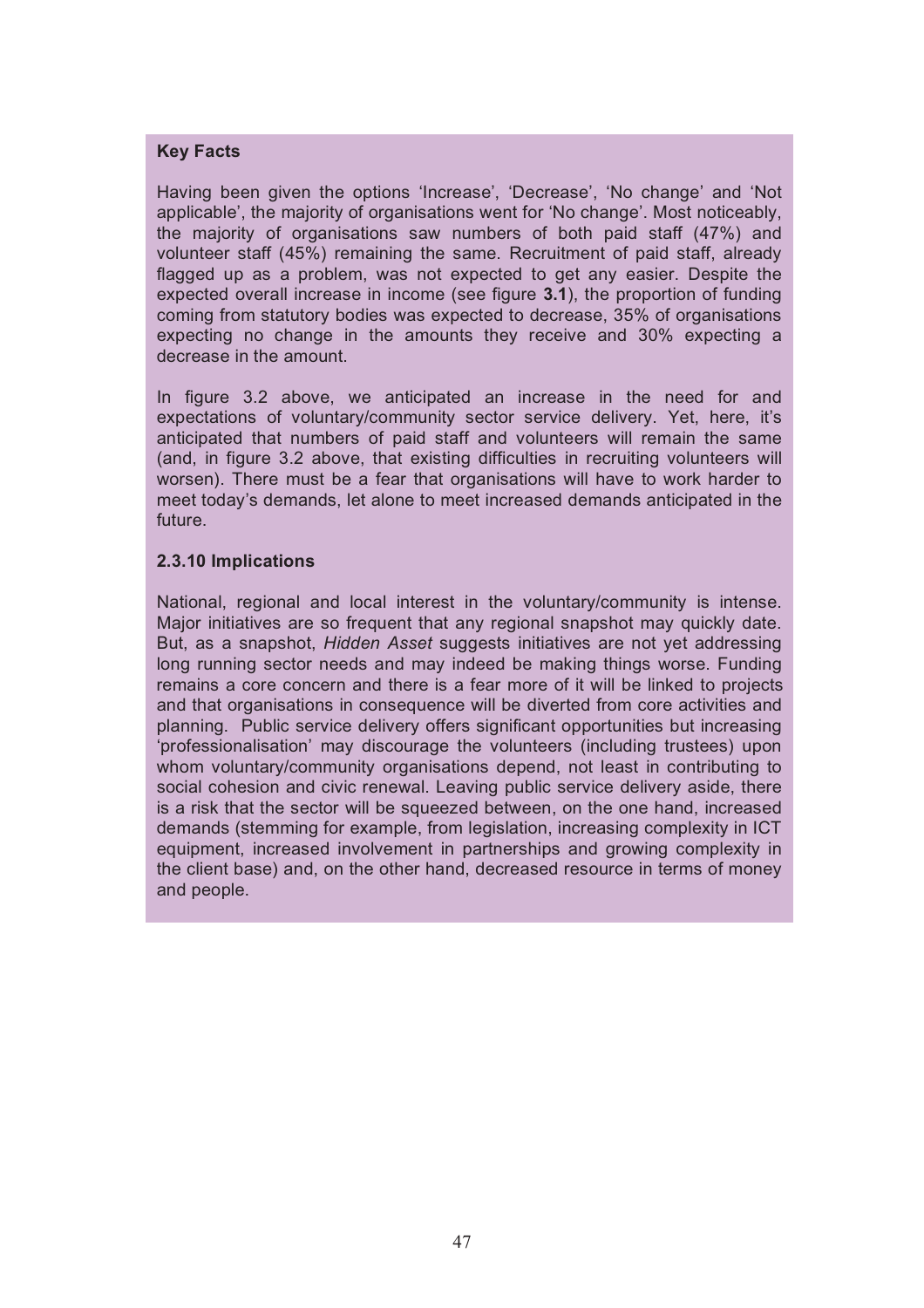# **SECTION 3: POLICY IMPLICATIONS**

*Hidden Asset* set out to provide research-based answers to three key questions about the South East's voluntary/community sector:

- How diverse is it?
- How much of an asset is it?
- What are its needs?

The research informing the answers in *Hidden Asset* gives only a snapshot: initiatives affecting the sector are too rapid for that. However, We have three main expectations. First, that this research will provide a benchmark and that subsequent research (perhaps including information about ethnicity and funding flow, lacking in *Hidden Asset),* will allow us to gauge direction of travel. Second, that this work focusing on economic value will be augmented by a major piece of work in the South East fleshing out the sector's added value (its contribution to social cohesion, for example). Third, that *Hidden Asset* will not sit on the shelf: with luck, it will be read and, with other research, inform development needed if voluntary/community organisations and, through them the region, are to thrive.

#### **3.1 Sector Diversity.**

The diversity of the sector is a strength and not a weakness as it is only through this diversity that the voluntary and community sector is better able to reach some of those hard to reach sections of the community. It is also through this diversity that the sector's capacity and potential to act as the glue holding communities together.

The diversity of the sector also brings with it the potential for the sector to Impact on intermediate labour market, that is, giving volunteers the opportunity to learn new skills or improve their skills in preparation for new employment opportunities in other sectors.

#### **3.2 Hidden Asset**

The Voluntary and Community sector contributes to GDP and can deliver five crucial features which can impact immensely on the communities it serves.

- Specialist knowledge, experience and skills
- Particular ways of involving people in service delivery whether as users or self-help/ autonomous groups
- Independence from existing and post structures/models of service.
- Access to the wider community without institutional baggage.
- Freedom and flexibility from institutional pressures.

The capacity of the Voluntary /Community sector to carry out the activities mentioned above, helps the sector to be such a 'Asset', *albeit* hidden which the region needs to acknowledge, celebrate and support.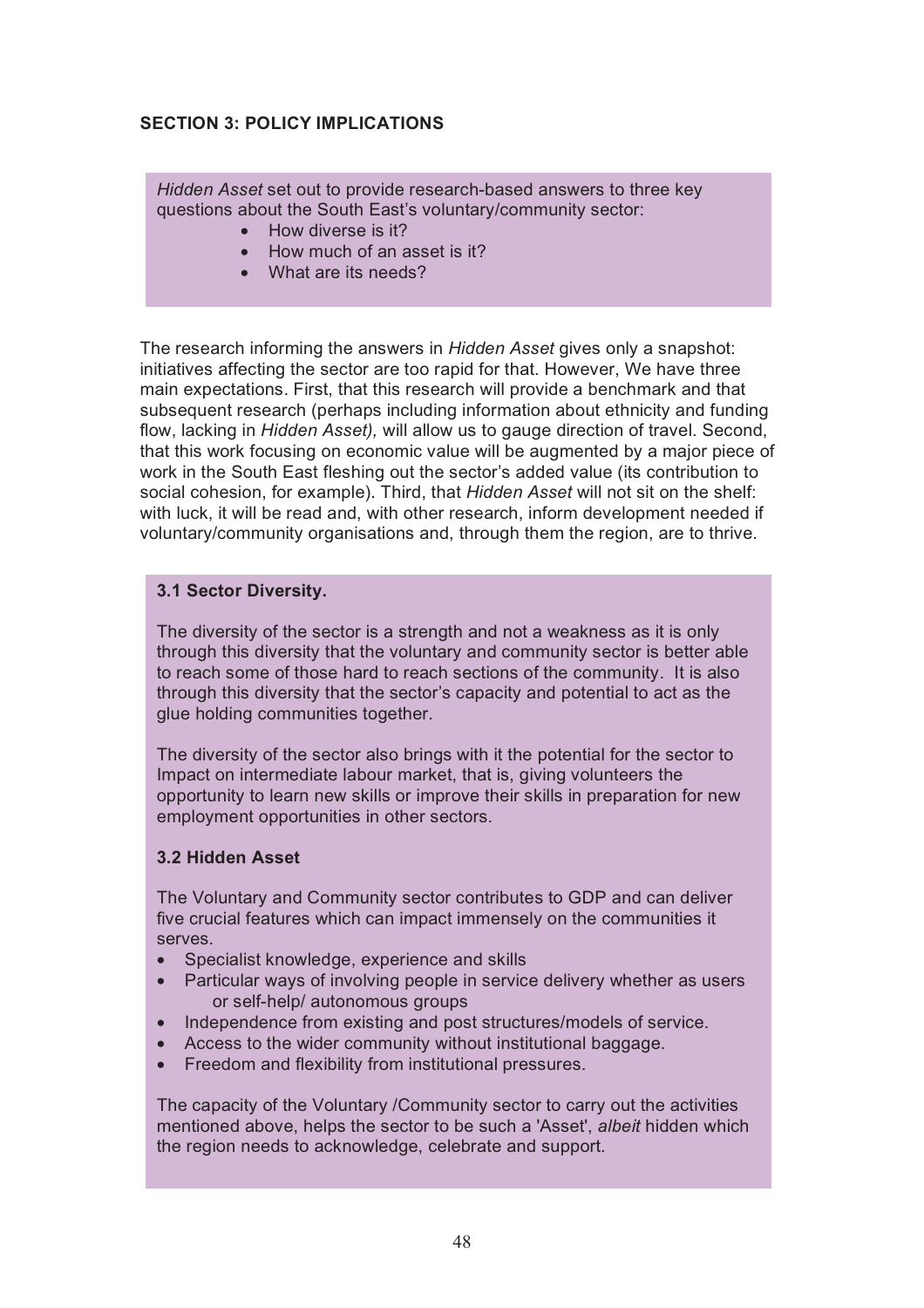#### **3.3 The Needs of the Sector**

Funding remains a core concern and there is a fear that more of the funding will be linked to projects and that there are chances that organisations will be diverted from core activities and planning. There is obvious danger that the sector could be squeezed between on one hand; increased demands from legislation, increasing complexity in ICT equipment, increased involvement in partnership and growing complexity in the client base, and on the other hand, decreased resources in terms of money and people.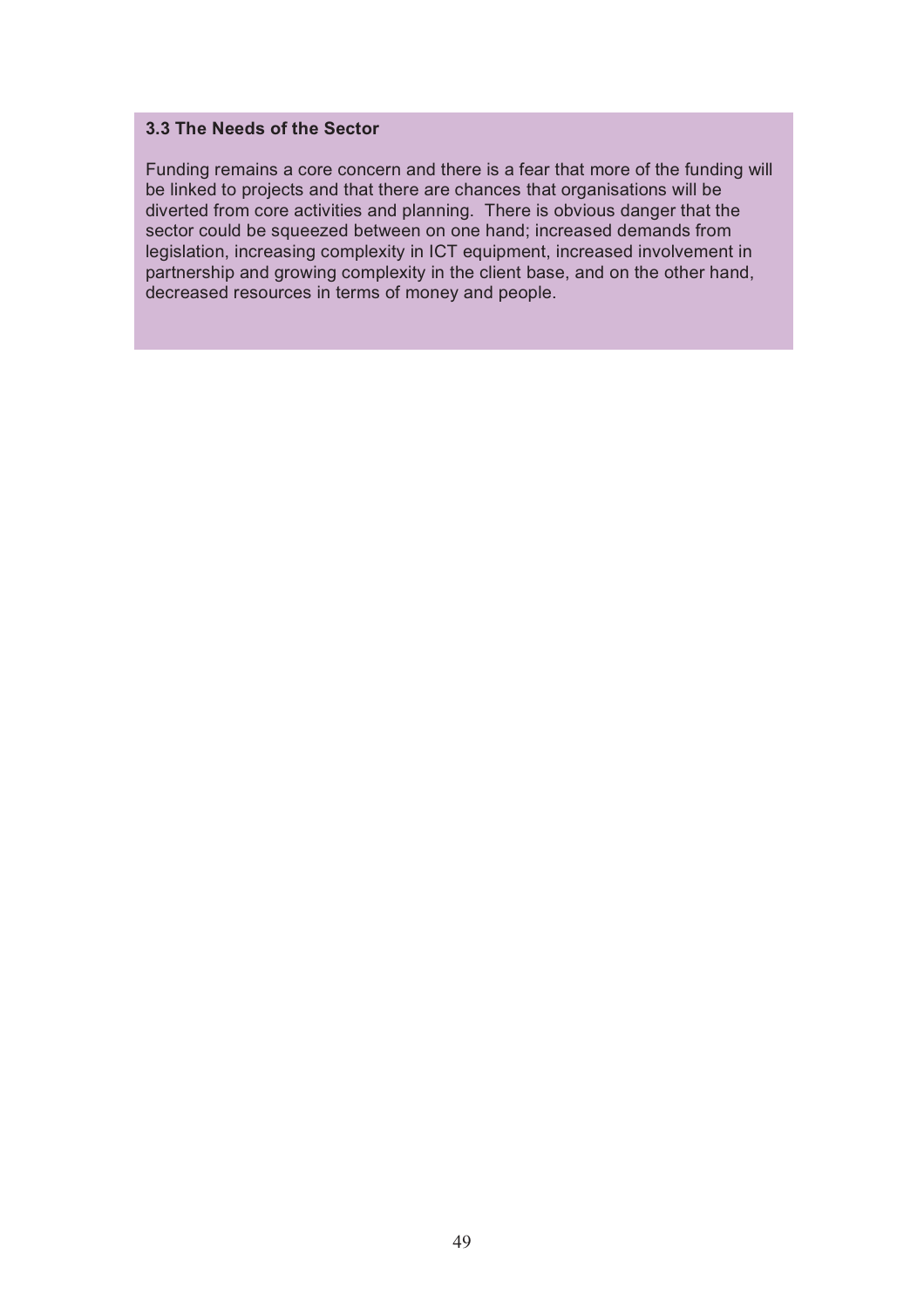# **SECTION 4 LIST OF FIGURES**

| <b>List of Figures</b> |                                                                                                                                      | Page |
|------------------------|--------------------------------------------------------------------------------------------------------------------------------------|------|
| Figure 1.1             | Type of Organisation.                                                                                                                | 14   |
| Figure 1.2             | Areas of work the organisation is involved in.                                                                                       | 15   |
| Figure 1.3             | Most important area of work the organisation is involved in.                                                                         | 16   |
| Figure 1.4             | Main services provided by voluntary and community                                                                                    |      |
|                        | organisations.                                                                                                                       | 17   |
| Figure 1.5             | Beneficiaries of the services provided by the organisation.                                                                          | 18   |
| Figure 1.6             | Single client group which uses the organisation's services<br>most.                                                                  | 19   |
| Figure 1.7             | Total number of beneficiaries of the organisation's services<br>in the past year compared with the North Yorkshire Forum's<br>Study. | 20   |
| Figure 1.8             | Number of years organisation has been established compared                                                                           |      |
|                        | with the North East VONNE Study (2000).                                                                                              | 21   |
| Figure 1.9             | Average number of trustees/management board members<br>and hours worked by area of work.                                             | 22   |
| Figure 1.10            | Average number of volunteers per organisation, hours worked<br>and ratio of male to female.                                          | 23   |
| Figure 1.11            |                                                                                                                                      |      |
|                        | Distribution of numbers of volunteers and hours worked by<br>cohort.                                                                 | 24   |
|                        | Figure 1.12 Average number of paid staff per organisation and the ratio<br>between paid and voluntary staff.                         | 25   |
|                        | Figure 1.13 Total income by percentage of organisations.                                                                             | 26   |
|                        | Figure 1.14 Main type of funding sources.                                                                                            | 27   |
|                        | Figure 1.15 Type of contribution - in-kind.                                                                                          | 28   |
|                        | Figure 1.16 Who provides the voluntary/community sectors' main sources                                                               |      |
|                        | of funding.                                                                                                                          | 29   |
| Figure 2.1             | Share of regional GDP by each area of work.                                                                                          | 34   |
| Figure 2.2             | Amount of training budget (broken down into bands).                                                                                  | 35   |
| Figure 2.3             | Type and destination of expenditure.                                                                                                 | 36   |
| Figure 3.1             | Areas where more organisations went for 'increase' than for                                                                          |      |
|                        | any other single option.                                                                                                             | 45   |
| Figure 3.2             | Areas where more organisations went for 'decrease' than for                                                                          |      |
|                        | any other single option.                                                                                                             | 46   |
| Figure 3.3             | Areas where more organisations went for 'no change' than for<br>any other single option.                                             | 46   |
|                        |                                                                                                                                      |      |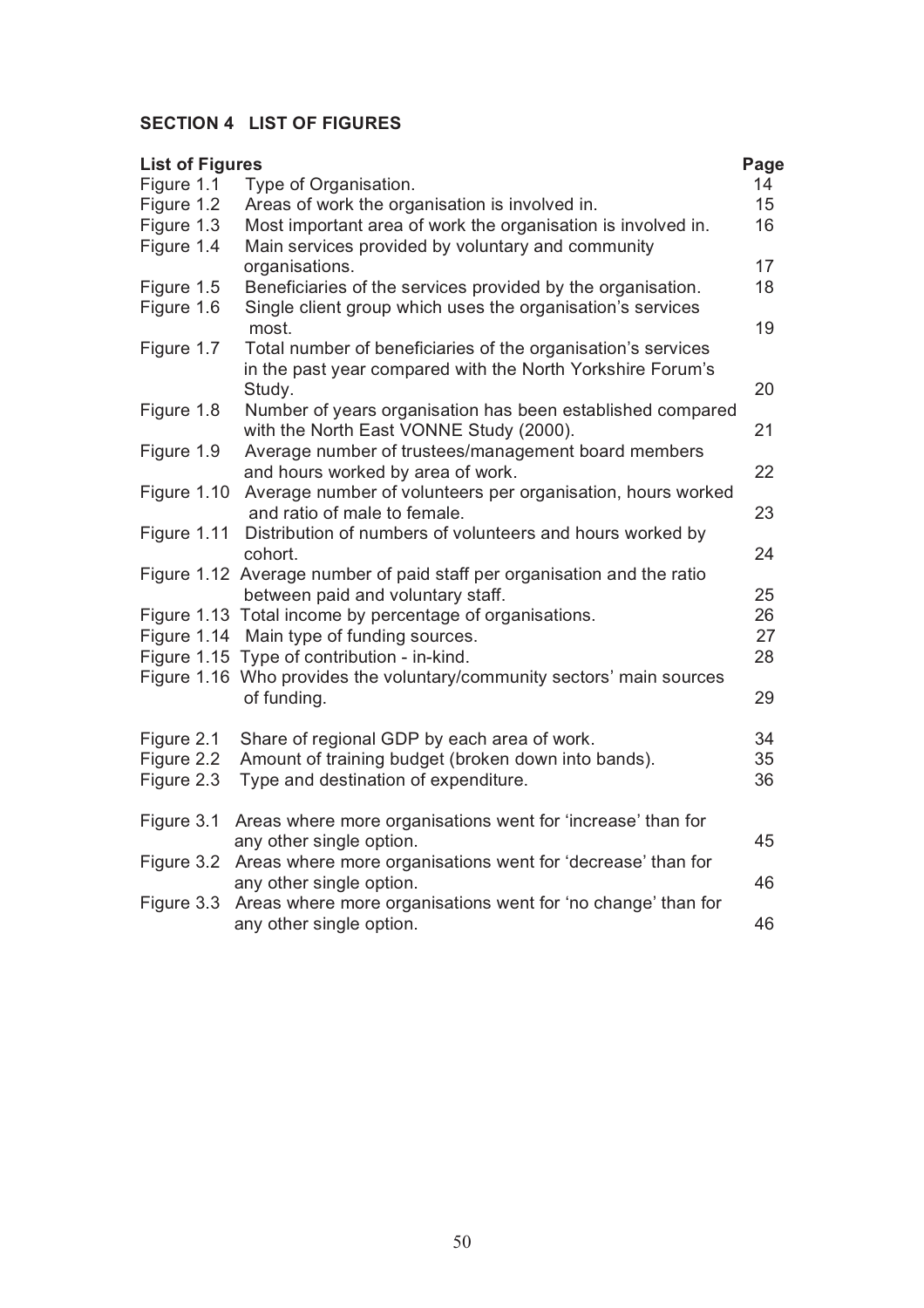# **Appendix 1: The Questionnaire**

8th October 2003

Dear Colleague,

#### **Hidden Asset:**

#### **An Economic and Social Profile of the South East's Voluntary/Community Sector**

I am writing to you as Director of RAISE, the South East's voluntary/community sector network.

As you may know, we are working on 'Hidden Asset', an economic and social profile of the voluntary/community sector in the South East (for our purposes, the South East is as defined as at question 12 of the attached questionnaire). Within the Sector we know how important we are in working with volunteers, employing staff, delivering services and being the 'glue' helping hold communities together. But, despite excellent local work collecting information, we lack the regional facts and figures needed to prove our value to others and to help us gain support for Sector development. So we the Sector remain, partly, a hidden asset.

This Project will help reveal that asset and then be used as an instrument to encourage partners to develop the asset. The final report will be aimed at the voluntary/community organisations themselves; regional bodies including SEEDA, GOSE and The Assembly; local authorities and other public bodies. It will demonstrate the value and impact on society of the Sector in the South East and highlight any important unmet needs. At present this information is not available anywhere else – only national studies have been undertaken.

We are carrying out the work with Skills Insight, the Region's not-for-profit skills and economic research unit, and it depends on a good number of voluntary/community organisations in the South East completing and returning a questionnaire. That is particularly true of smaller voluntary / community groups; a key part of the Sector often overlooked in surveys relying on information from, for example, the Charity Commission.

Individual organisations will not be identifiable from the final report and RAISE themselves will not be able to identify individual participants. Skills Insight will be the only ones to view the original information and will remove any identifiable factors of respondents.

The questionnaire is enclosed. We have bent over backwards to make it as short as we can and user friendly but, if the Project is to reveal the Sector as a hidden asset, there are lots of facts and figures it requires. So please bear with its length, it should take approximately 30 minutes, fill it in as far as possible, (if you do not know exact figures, estimates will do) and return it in the FREEPOST envelope provided by **Monday 27th October**. We really do need your help to prove the Sector's value!

Liz Chan at Skills Insight is happy to answer any questions you may have. She's contactable at **Skills Insight, Berkeley House, London Square, Cross Lanes, Guildford, GU1 1UN, liz@skills-insight.org.uk**, tel: 01483 500751, fax: 01483 484247. To find out more about RAISE please visit our website **http://www.raise-networks.org.uk/about/** .

I am very happy to discuss any details Skills Insight cannot deal with. Otherwise, thank you very much for your help. We will of course send everyone that completes the questionnaire a copy of the final published report so they can use it as a tool to show the Sector's value to partners and other potential funders. RAISE needs this report for the Sector not for itself, please help.

 $D \cap L$ 

Rob Woolley **Director** 

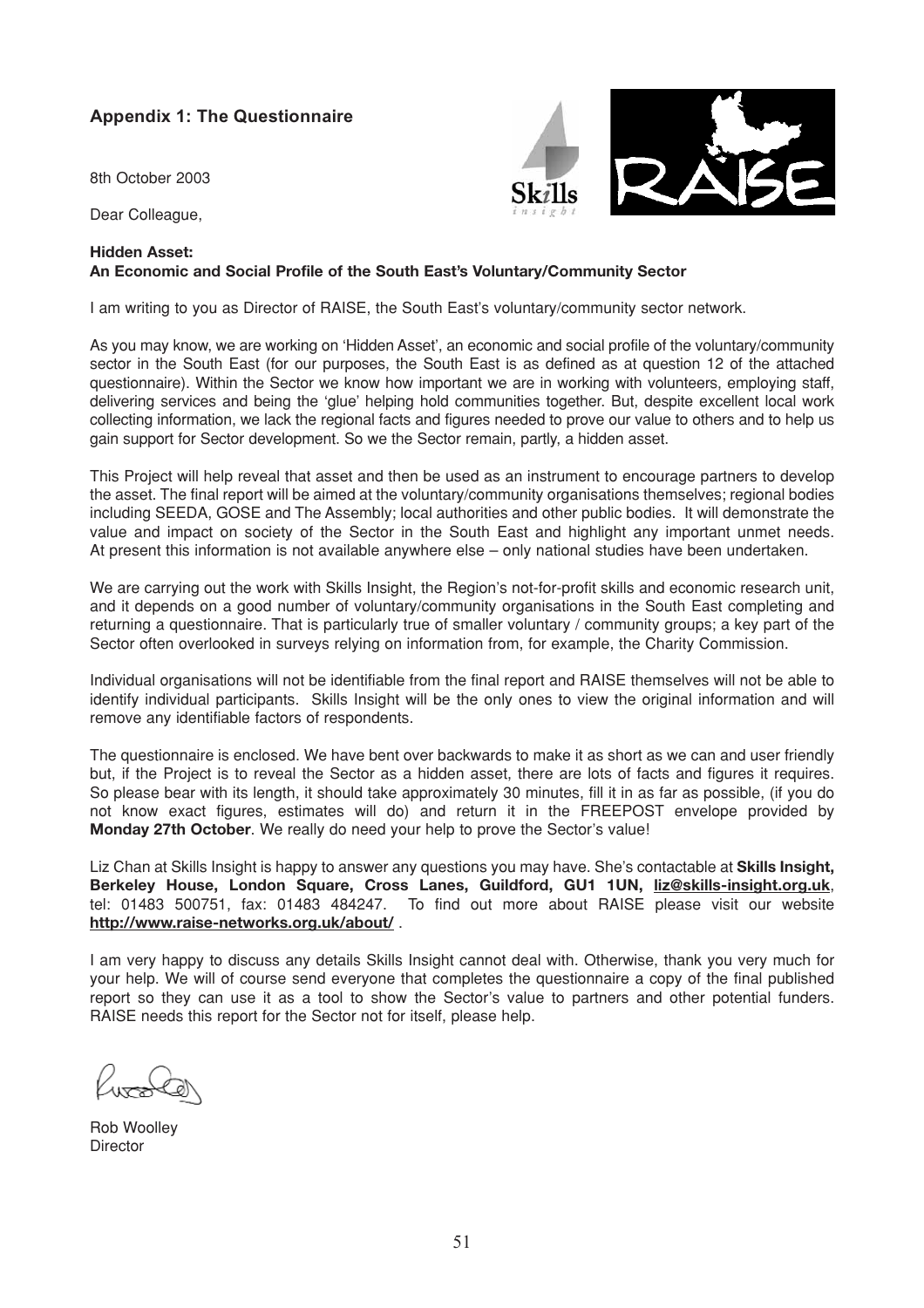# **HIDDEN ASSET: An Economic & Social Profile of the Voluntary / Community Sector in the South East of England**

### **SECTION A: ABOUT YOUR ORGANISATION MEDITY ASSESSED ASSESSED ASSESSED ASSESSED ASSESSED ASSESSED ASSESSED AND REF:**

#### **1. Contact details:**

| Organisation name                                                                |                                          |
|----------------------------------------------------------------------------------|------------------------------------------|
| Approximate year that organisation was set up___________________________________ |                                          |
| Postcode ___________________                                                     | Tel.no. ________________________________ |
| E-mail address                                                                   |                                          |
| Contact name                                                                     | Website                                  |

### **2. Is your (national or local) organisation…?** *(please tick)*

|                                                                                  | Yes | No. |
|----------------------------------------------------------------------------------|-----|-----|
| Independent in determining its own existence, rules and objectives               |     |     |
| Volunteer-controlled (i.e. where directors and trustees/management board are not |     |     |
| paid)                                                                            |     |     |
| Not-for-profit (i.e. any surpluses are re-invested)                              |     |     |

#### *If you answer NO to any part of Question 2 above, please STOP here*

*and return the questionnaire to Skills Insight in the freepost envelope without continuing further.*

#### **3. What type of voluntary/community organisation are you?** (*please tick all that apply)*

| Informal neighbourhood or community group, without a set of written rules               |  |
|-----------------------------------------------------------------------------------------|--|
| Informal neighbourhood or community group, with a set of written rules                  |  |
| Registered charity                                                                      |  |
| Branch of a national voluntary organisation                                             |  |
| Local voluntary organisation                                                            |  |
| Company limited by guarantee                                                            |  |
| Registered Friendly Society or Industrial and Provident Society                         |  |
| Housing association                                                                     |  |
| Church/faith organisation (please only include in the questionnaire those areas of work |  |
| which are not part of worship)                                                          |  |
| Other (please specify)                                                                  |  |

#### **4. Is your organisation an infrastructure group which assists other voluntary / community organisations?** *(please tick)*

| Yes       |  |
|-----------|--|
| <b>Nc</b> |  |
|           |  |

#### **If NO in 4 above, please continue to Question 6 on next page**

#### **5. If YES to Question 4, how many voluntary / community organisations are members?** \_\_\_\_\_\_\_\_\_\_\_\_*(please insert approximate number)*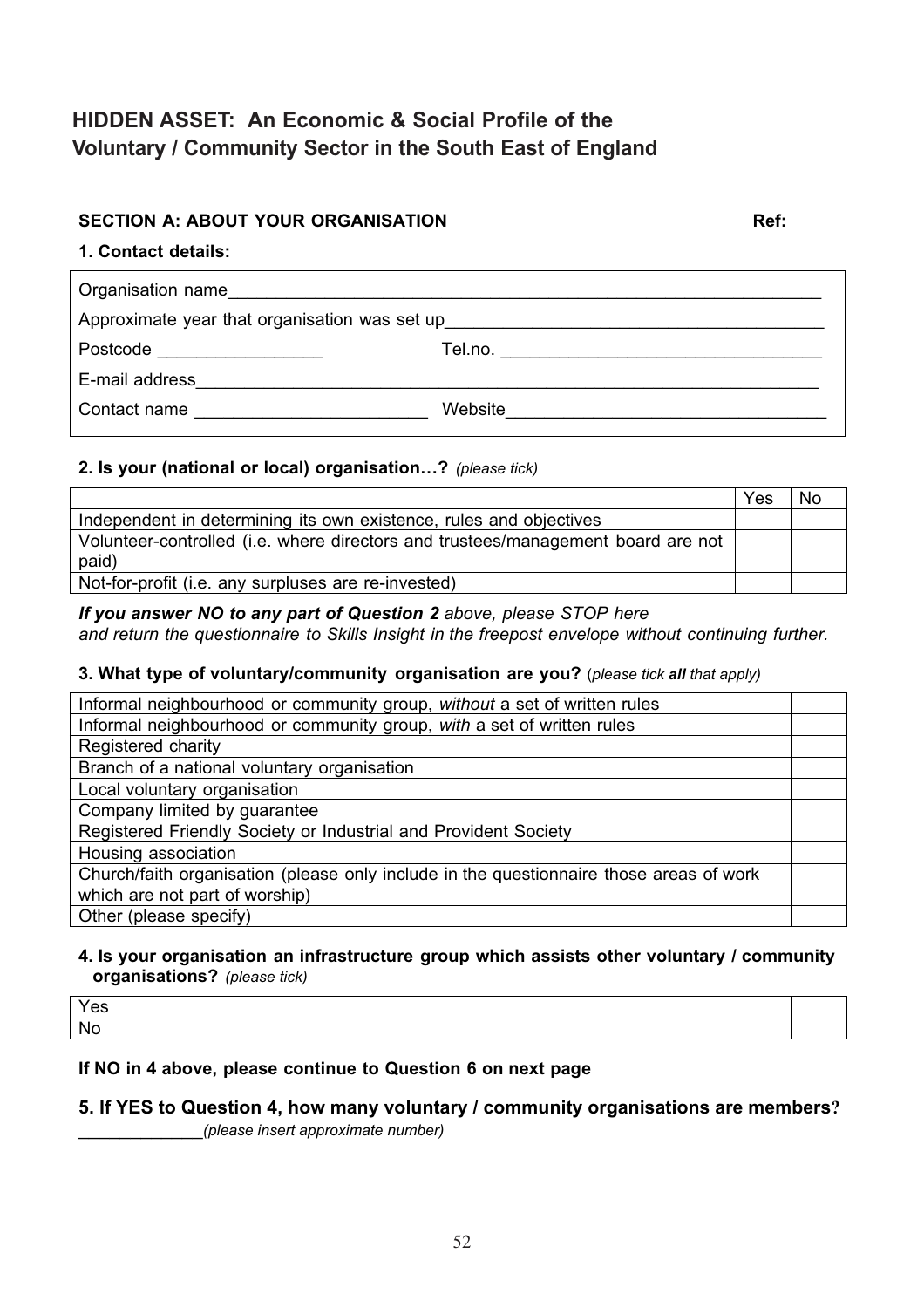#### **6. What are the areas that your organisation deals with?**

**(***please tick all that apply***)**

| Health                     | Community safety/criminal justice    |
|----------------------------|--------------------------------------|
| Welfare/social care        | Economic development                 |
| Environment                | Community development                |
| Animals                    | Education/research/training/learning |
| Arts/culture               | Play/youth work                      |
| Leisure/recreation/sport   | <b>Religious</b>                     |
| Housing/homelessness       | People with disabilities             |
| Supporting/working with    | Emotional/physical support           |
| community/voluntary groups | Other (please specify)               |
|                            |                                      |

#### **7. What is your single most important area from those listed in Question 6?**

\_\_\_\_\_\_\_\_\_\_\_\_\_\_\_\_\_\_\_\_\_\_\_\_\_\_\_\_\_\_\_\_\_\_\_\_\_\_\_\_\_\_\_\_\_\_\_*(Please write down one category from list)*

#### **8. What are the main services that you provide?** *(please tick all that apply)*

| Information/advice                          | Providing/managing living accommodation |
|---------------------------------------------|-----------------------------------------|
| Advocacy                                    | Providing/running multi-purpose space   |
| Campaigning                                 | (e.g. village hall, community center)   |
| Representation (e.g. infrastructure group)  | Emotional/physical support              |
| Raising funds other than for your own local | Education/research/training/learning    |
| organisation                                | opportunities                           |
| Grant making                                | Other (please specify)                  |
| Providing/managing office space             |                                         |

# **9. Which of the following groups are your main service users/clients/members?**

*(please tick all that apply)*

| Children under 5         | People with physical/sensory impairments |
|--------------------------|------------------------------------------|
| Children 5-15            | People with mental health issues         |
| Young people (16-24)     | People with learning difficulties        |
| <b>Families</b>          | Women                                    |
| Older people             | Homeless / poorly housed                 |
| Unemployed people        | No one particular group                  |
| <b>Ethnic minorities</b> | Other (please specify)                   |
| Carers                   |                                          |

#### **10. Which one of the groups listed in Question 9 uses your services the most?**

\_\_\_\_\_\_\_\_\_\_\_\_\_\_\_\_\_\_\_\_\_\_\_\_\_\_\_\_\_\_\_\_\_\_\_\_\_\_\_\_\_\_\_\_\_\_\_\_\_*(Please write down one group from list)*

#### **11. Please estimate the total number of service users/clients/members who used your services in the last financial year:**\_\_\_\_\_\_\_\_\_\_\_\_ *(please insert approximate number)*

#### **12. Do you work in any of the following geographical areas?** *(please tick all that apply)*

|                         | Yes |                      | Yes |                       | Yes |
|-------------------------|-----|----------------------|-----|-----------------------|-----|
| THROUGHOUT THE          |     | Isle of Wight        |     | Slough                |     |
| SOUTH EAST REGION       |     | Kent                 |     | Southampton           |     |
| <b>Bracknell Forest</b> |     | Medway               |     | Surrey                |     |
| Brighton & Hove         |     | <b>Milton Keynes</b> |     | <b>West Berkshire</b> |     |
| Buckinghamshire         |     | Oxfordshire          |     | <b>West Sussex</b>    |     |
| <b>East Sussex</b>      |     | Portsmouth           |     | Windsor & Maidenhead  |     |
| Hampshire               |     | Reading              |     | Wokingham             |     |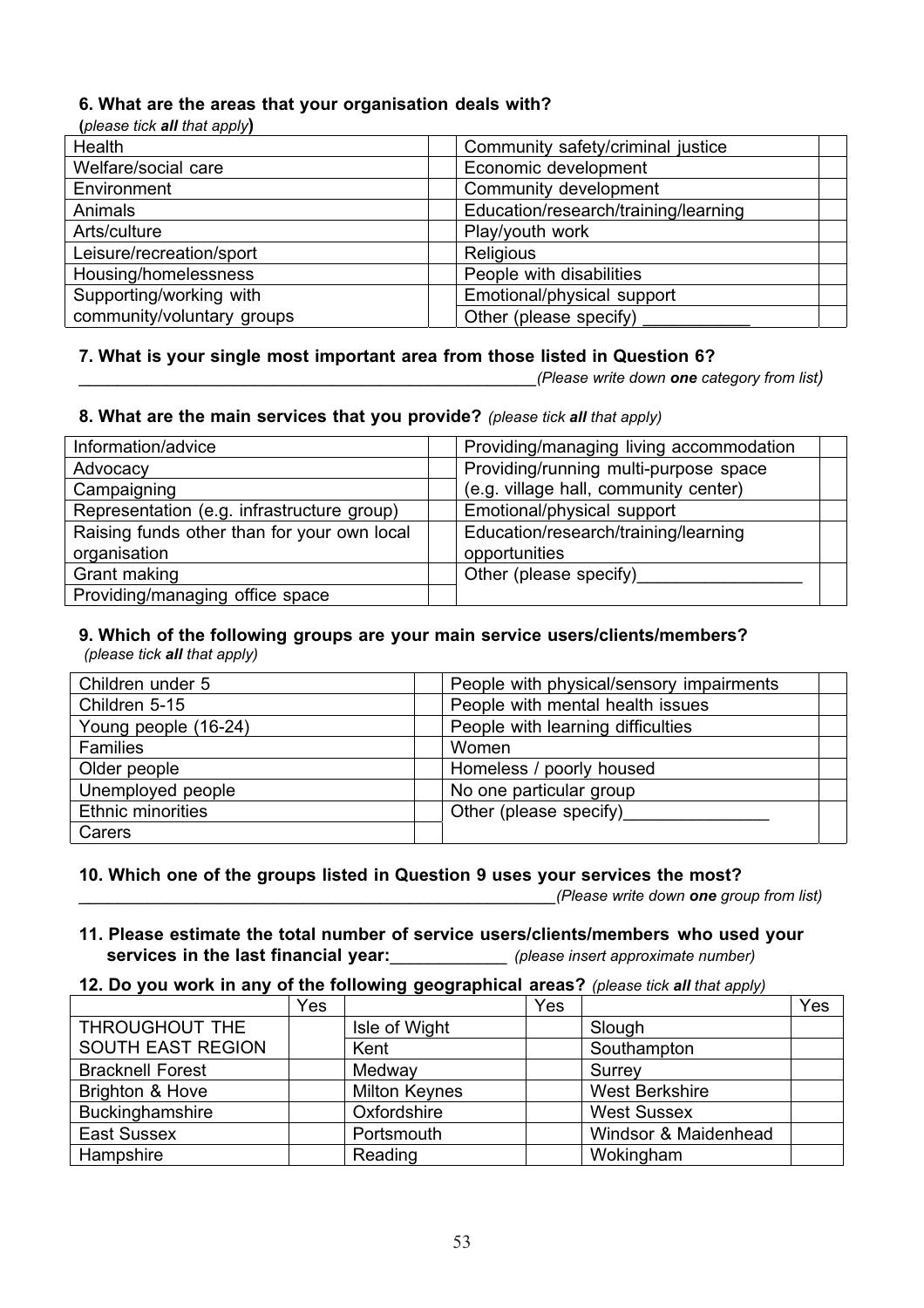# **SECTION B: STAFF RESOURCES – Paid, Volunteers, and Trustees/Management Board**

|            | Men | Women |                      |
|------------|-----|-------|----------------------|
| Occasional |     |       |                      |
| Part time  |     |       |                      |
| Full time  |     |       | <b>Overall Total</b> |
| TOTAL      |     |       |                      |

#### **13. How many staff do you have (inc. both paid and voluntary)?**

#### **14. Please provide us with an occupational breakdown of your staff.**

*Please make certain that the overall total matches the overall total provided in Question 13 above.*

|                                               | Paid staff | Voluntary staff |                      |
|-----------------------------------------------|------------|-----------------|----------------------|
| <b>Chief Executive/Director/Chief Officer</b> |            |                 |                      |
| Management team                               |            |                 |                      |
| Finance staff                                 |            |                 |                      |
| Support/admin staff                           |            |                 |                      |
| <b>Fundraisers</b>                            |            |                 |                      |
| Community development workers                 |            |                 |                      |
| Outreach workers                              |            |                 |                      |
| Project workers                               |            |                 | <b>Overall Total</b> |
| <b>TOTAL</b>                                  |            |                 |                      |

#### **15. Please tell us your total approximate annual salary costs £\_\_\_\_\_\_\_\_\_\_\_**

#### **16. Please estimate how many hours your unpaid volunteers (excluding trustees/management board) worked last financial year:**

|                                                    | Men | Women | $\tau$ otal |
|----------------------------------------------------|-----|-------|-------------|
| Average number of volunteers                       |     |       |             |
| Estimate of total volunteer hours worked last year |     |       | Hrs         |

#### **17. Please estimate the numbers of volunteers you have by age group and the total number of hours worked last financial year by age group:**

*Please make certain that the figures you write in the 'Total' column of Question 17 match the totals in Question 16*

|                                               | $16 - 24$ | 25-49      | 50-64      | 65 yrs  | Total  |
|-----------------------------------------------|-----------|------------|------------|---------|--------|
|                                               | vrs       | <b>vrs</b> | <b>vrs</b> | or over |        |
| Average number of volunteers by age group     |           |            |            |         |        |
| Estimate of total volunteer hours worked last |           |            |            |         |        |
| vear                                          |           |            |            |         | $H$ rs |

#### **18. Please tell us about the number of trustees/management board members and the total number of hours worked last financial year:**

|                                                 | Men | Women | Total    |
|-------------------------------------------------|-----|-------|----------|
| Number of trustees/management board members     |     |       |          |
| Estimate of total number of hours worked by all |     |       |          |
| trustees/management board members last year     |     |       | $H$ rs I |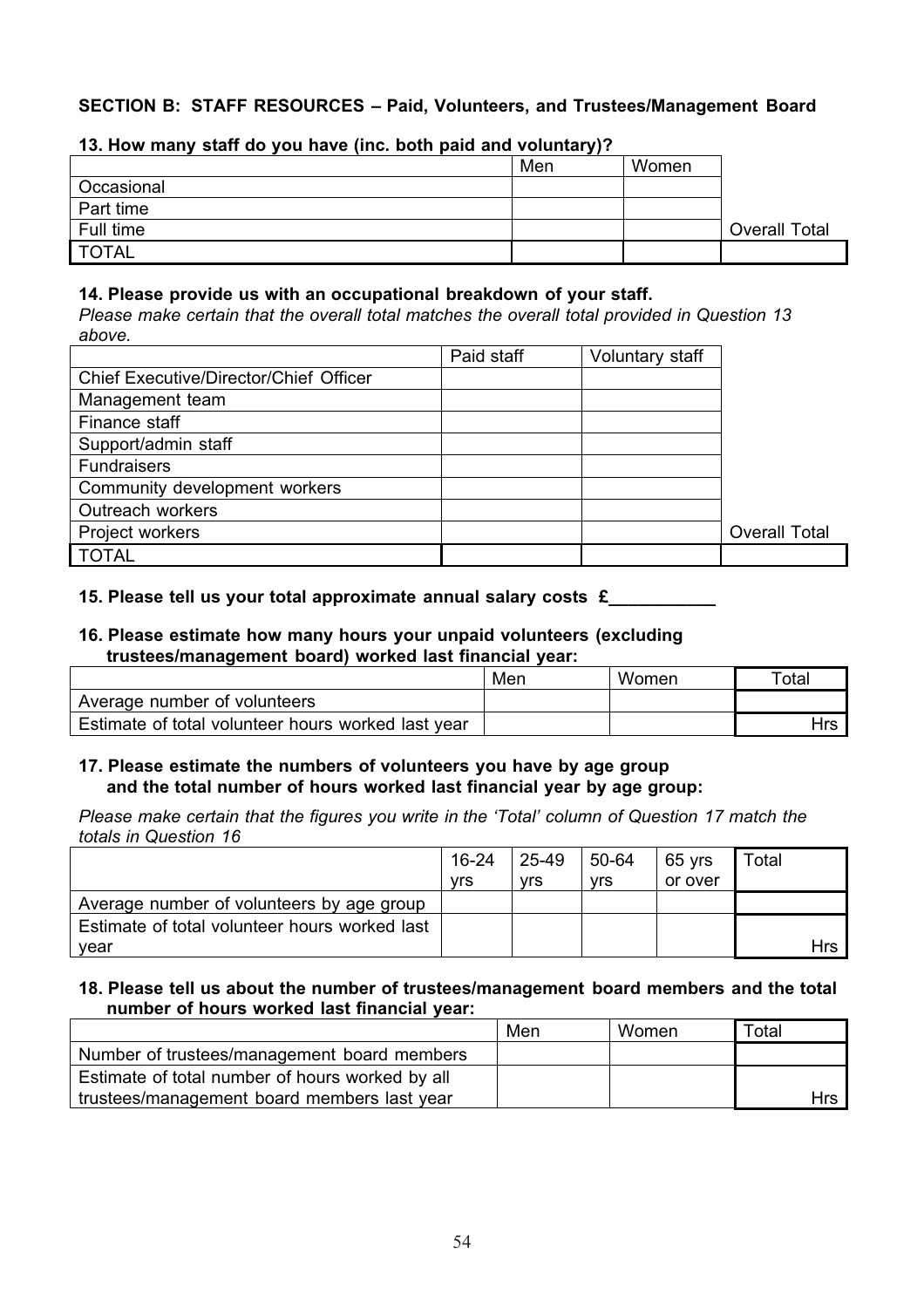#### **SECTION C: FUNDING**

#### **19. What was the total annual income of your organisation for last financial year (2002- 2003)?**

Revenue £ \_\_\_\_\_\_\_\_\_\_\_\_\_ Capital £\_\_\_\_\_\_\_\_\_\_\_\_\_\_\_

**Capital** – tangible and lasting items such as buildings and equipment, office furniture, computers, materials, vehicles and so on.

**Revenue** – anything which is not capital income.

#### **20. This year, has your annual income in comparison to last year…?:** *(please tick answer)*

| Increased       |  |
|-----------------|--|
| Decreased       |  |
| Stayed the same |  |

#### **21. How is your main organisation funded (main sources only)?** *(please tick all that apply)*

| Fund raising (collections, events, charity | Income from investments                |  |
|--------------------------------------------|----------------------------------------|--|
| shops etc.)                                |                                        |  |
| Donations/gifts/legacies/sponsorship       | Contribution in kind (use of premises, |  |
| Fees/charges/member subscriptions          | stationery or office equipment etc.)*  |  |
| Contracts/service level agreements (SLAs)  | Government funding                     |  |
| Sales of goods and services                | Other grant aid/funding                |  |
| Income from rental property                | Other (please specify)                 |  |
|                                            |                                        |  |

*\*Volunteer time is not to be included as 'contribution in kind'*

#### **If you have not ticked 'contribution in kind' please continue to Question 23**

#### **22. If you have ticked 'contribution in kind' in Question 21, please tell us if this includes any of the following:** *(please tick all that apply)*

| .                              |                                |
|--------------------------------|--------------------------------|
| Favourable rents or leases     | <b>Professional services</b>   |
| Rate reduction                 | IT equipment                   |
| Use of premises                | Stationery or office equipment |
| Provision of secondee labour   | Students                       |
| Staff development and training | Other (please specify)         |

#### **23. Who provides your organisation's main sources of funding?** *(please tick all that apply)* **Also please give an estimate, as best you can, of how much funding will be received from each funder in the current financial year.**

|                                    | <b>YES</b> | Amount   |                               | <b>YES</b> | Amount   |
|------------------------------------|------------|----------|-------------------------------|------------|----------|
|                                    |            | (if Yes) |                               |            | (if Yes) |
| <b>District Councils</b>           |            |          | Arts Council of England       |            |          |
| <b>County Councils</b>             |            |          | <b>Community Fund</b>         |            |          |
| <b>Unitary Authorities</b>         |            |          | Heritage Lottery Fund         |            |          |
| <b>Regional Organisations</b>      |            |          | <b>Millennium Commission</b>  |            |          |
| such as SEEDA                      |            |          |                               |            |          |
| <b>Parish Councils</b>             |            |          | <b>New Opportunities Fund</b> |            |          |
| <b>Central Government</b>          |            |          | Sport England                 |            |          |
| European sources                   |            |          | <b>UK Sport</b>               |            |          |
| <b>Businesses</b>                  |            |          | Awards for All                |            |          |
| Individuals (e.g. donations, fees) |            |          | Charitable trusts             |            |          |
| Regeneration funding               |            |          | Other voluntary / community   |            |          |
| (not elsewhere specified)          |            |          | sector organisations          |            |          |
| Health                             |            |          | Other (please specify)        |            |          |
| (e.g. NHS/PCT/PCG)                 |            |          |                               |            |          |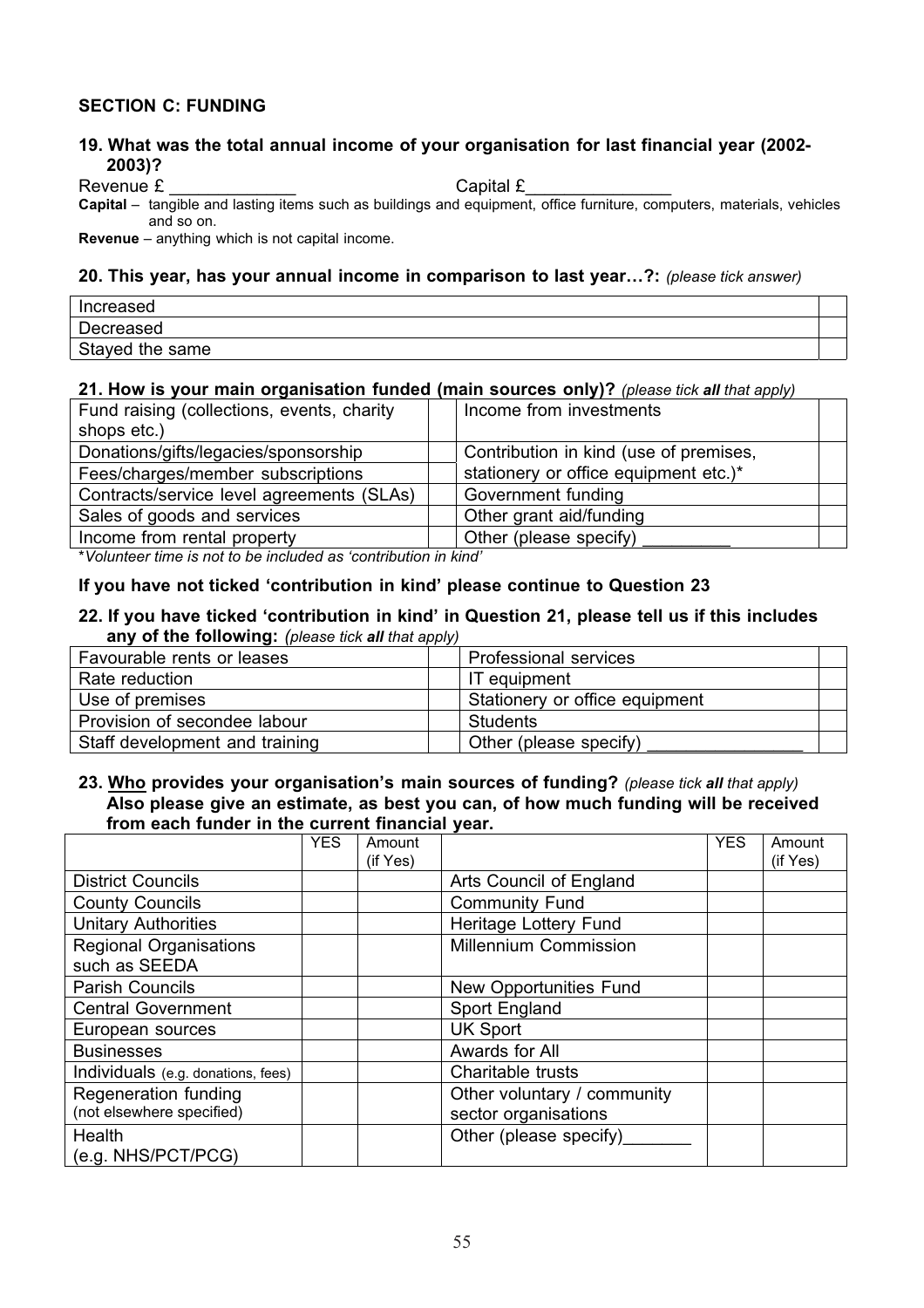| 24. Please give an approximate value for your asset base at its present valuation (i.e. for |                   |
|---------------------------------------------------------------------------------------------|-------------------|
| those items which your (local) organisation owns outright such as buildings, office         |                   |
| equipment, vehicles, furniture, etc.). £                                                    | (please write in) |

**25. Please give an approximate value for:**

| cash reserves |  |
|---------------|--|
| investments   |  |
| other         |  |

**SECTION D: EXPENDITURE**

**26. What is the total expenditure of your organisation for the last financial year? £\_\_\_\_\_\_\_\_\_\_\_\_\_\_\_\_\_\_\_\_\_\_\_\_\_\_\_\_\_\_\_\_** *(please write in)*

**27. Please provide an estimated percentage of the total expenditure stated above, in Question 26, for the following:**

|                             | estimated  |                         | estimated  |
|-----------------------------|------------|-------------------------|------------|
|                             | percentage |                         | percentage |
| <b>Staff</b>                |            | <b>Project Services</b> |            |
| <b>Premises</b>             |            | Marketing               |            |
| Extra costs associated with |            | Fundraising             |            |
| trustees/management board   |            |                         |            |
| <b>Core Services</b>        |            | Other (please specify)  |            |
|                             |            |                         |            |

#### **28. What percentage of your total expenditure goes where?**

*(Please note that the areas are intended as mutually exclusive – for example, if expenditure is in the 'Local area' do not also allocate it to 'South East'. Also note that the sum of the areas should total to 100%.)*

|                                               | estimated percentage (write in) |
|-----------------------------------------------|---------------------------------|
| Local area                                    |                                 |
| Within the South East region*                 |                                 |
| Outside the SE region but elsewhere in the UK |                                 |
| Outside of the UK                             |                                 |
| TOTAL (should sum to 100%)                    |                                 |

**\*** *South East in this context includes the following: Kent, Medway, West Sussex, East Sussex, Brighton & Hove, Hampshire, Isle of Wight, Portsmouth, Southampton, Berkshire, Surrey, Milton Keynes, Oxfordshire, Buckinghamshire.*

### **SECTION E: TRAINING AND DEVELOPMENT**

**29. Do you provide training for your own…?** *(please tick all that apply)*

| Paid Staff                |  |
|---------------------------|--|
| Volunteers                |  |
| Trustees/management board |  |
| Other (please specify)    |  |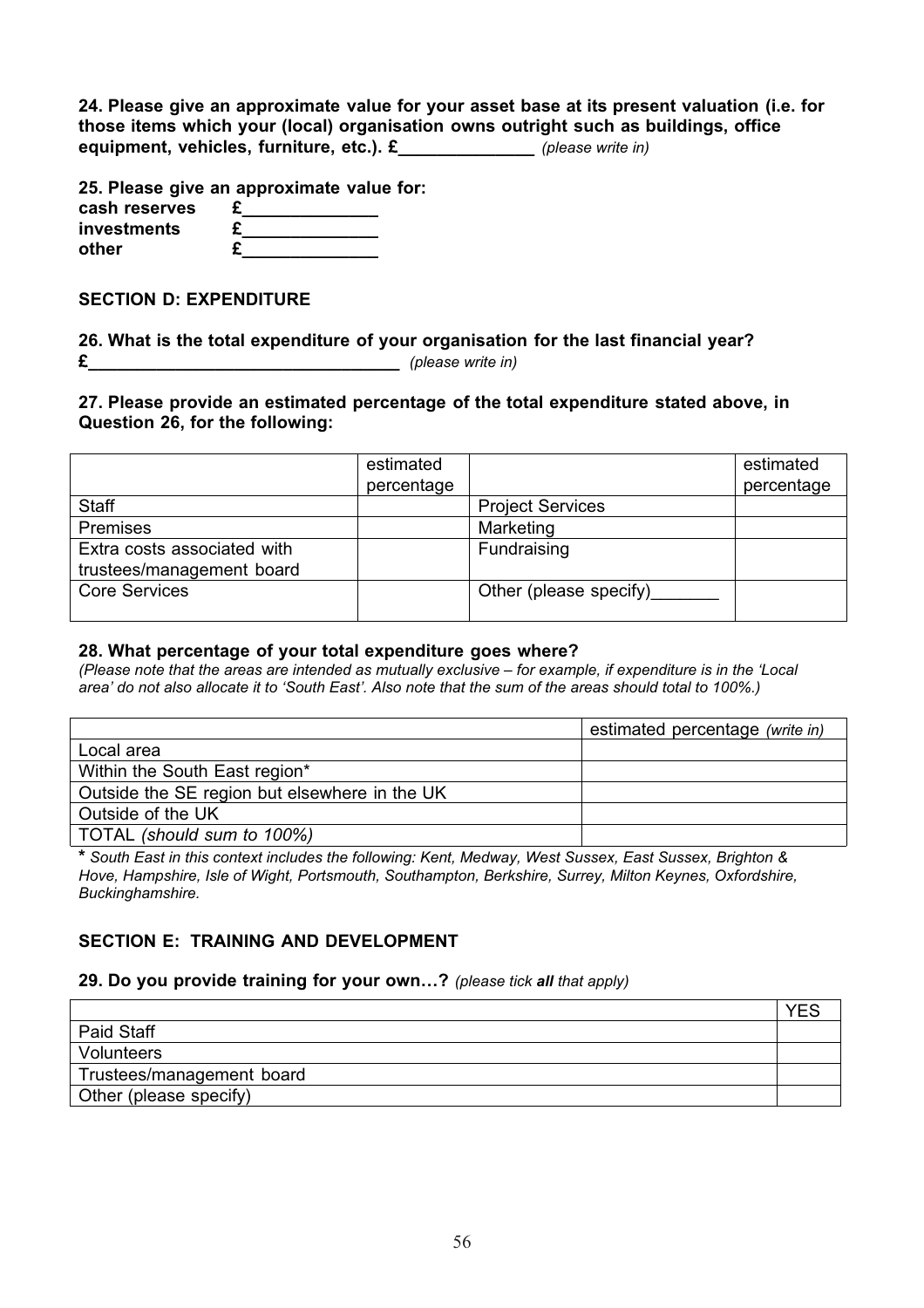#### **30. Is this training…?** *(please tick all that apply)*

|                         | $\sqrt{r}$ |
|-------------------------|------------|
| In house                |            |
| Elsewhere               |            |
| Distance based learning |            |

#### **31. How much is your training budget?**

| Our<br>$+ 5015152$<br>. IS<br>tenhun<br>(insert approximate figure)<br>training |  |
|---------------------------------------------------------------------------------|--|
| N∩ı<br>kn∩wr                                                                    |  |

#### **32. In which of the following areas does your organisation (including paid staff, volunteers and trustees/management board) require additional training/support to enable it to be more effective ?** *(please tick all that apply)*

| Staff teamwork                 | Managing change                          |
|--------------------------------|------------------------------------------|
| Managing staff/volunteers      | Specific skills (eg IT - please specify) |
| Partnership                    | Marketing                                |
| Fund raising/bidding           | First aid / health & safety              |
| Strategic management           | Recruitment                              |
| <b>Business planning</b>       | Diversity/equal opportunities            |
| Financial management           | Other (please specify)                   |
| Delivering training for others |                                          |

#### **SECTION F: THE FUTURE & UNMET NEEDS OF YOUR ORGANISATION**

#### **33. Please list the three most significant unmet needs:**

| л  |  |
|----|--|
| 2. |  |
| 3. |  |
|    |  |

#### **34. Please list the three biggest challenges your organisation faces?**

| л  |  |  |  |
|----|--|--|--|
| 2. |  |  |  |
| 3. |  |  |  |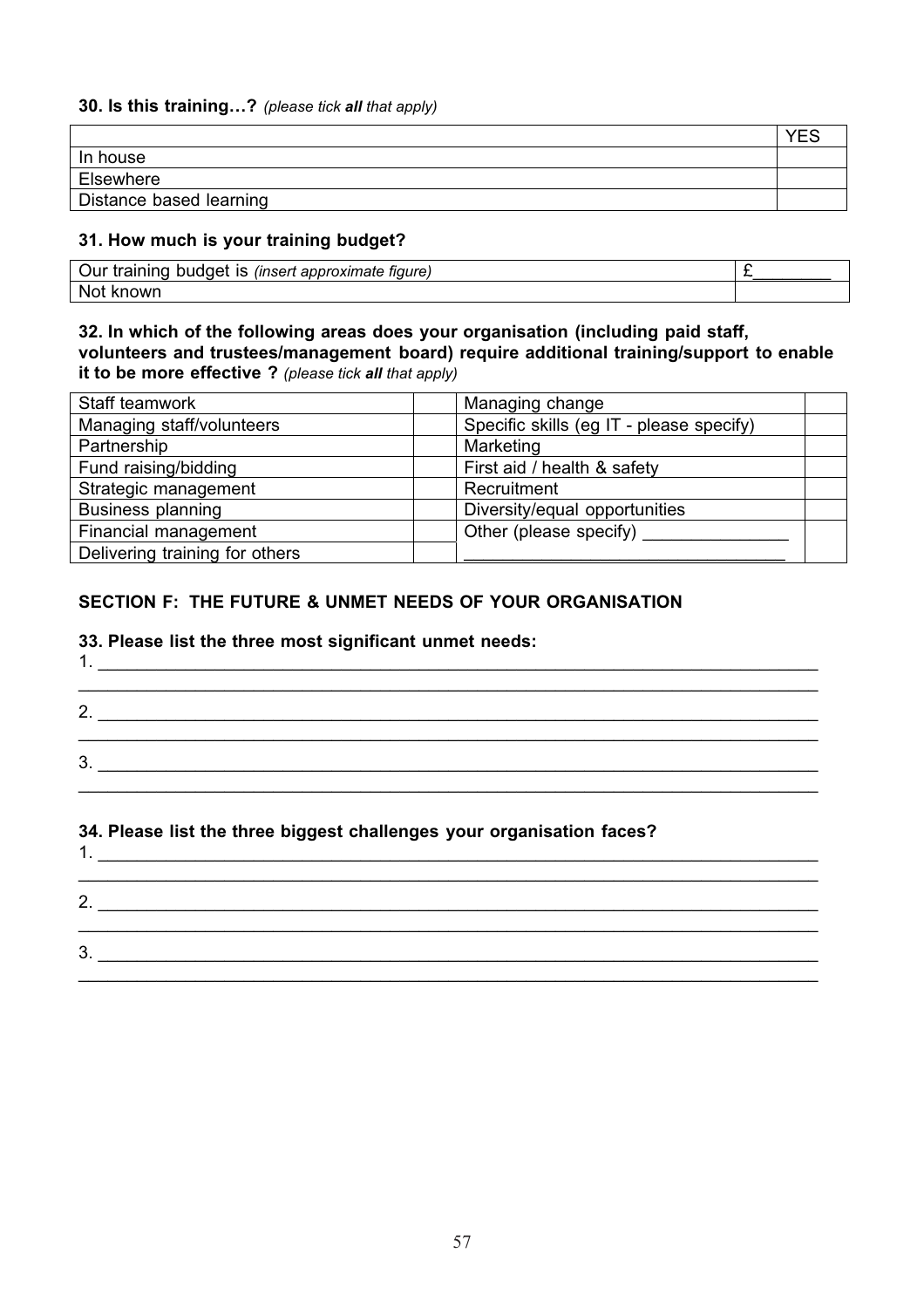#### **35. Over the next five years, what do you think is most likely to happen to your organisation?** *(please tick relevant answers)*

|                                           | Increase | Decrease | No.<br>change |                                                                                             | Increase | Decrease | No<br>change |
|-------------------------------------------|----------|----------|---------------|---------------------------------------------------------------------------------------------|----------|----------|--------------|
| Our income<br>will                        |          |          |               | Ease of recruitment of staff<br>will                                                        |          |          |              |
| Expenditure<br>will                       |          |          |               | Ease of recruitment of<br>trustees will                                                     |          |          |              |
| Number of<br>paid working<br>staff will   |          |          |               | Ease of recruitment of<br>volunteers will                                                   |          |          |              |
| Number of<br>volunteer<br>staff will      |          |          |               | The complexity of ICT<br>equipment and skills in use<br>within our organisation<br>will     |          |          |              |
| Involvement<br>in<br>partnerships<br>will |          |          |               | Funding specifically tied to<br>projects will                                               |          |          |              |
| The contracts<br>we hold will             |          |          |               | The complexity of the client<br>base will                                                   |          |          |              |
| Need for our<br>services<br>will          |          |          |               | Hidden costs will                                                                           |          |          |              |
| The number<br>of meetings<br>will         |          |          |               | Statutory agencies'<br>expectations regarding the<br>numbers of services we<br>deliver will |          |          |              |
| Funding from<br>statutory<br>bodies will  |          |          |               |                                                                                             |          |          |              |

**36. Are there any other issues which you consider to be important but which have not been covered?**

**\_\_\_\_\_\_\_\_\_\_\_\_\_\_\_\_\_\_\_\_\_\_\_\_\_\_\_\_\_\_\_\_\_\_\_\_\_\_\_\_\_\_\_\_\_\_\_\_\_\_\_\_\_\_\_\_\_\_\_\_\_\_\_\_\_\_\_\_\_\_\_\_\_\_\_\_**

**\_\_\_\_\_\_\_\_\_\_\_\_\_\_\_\_\_\_\_\_\_\_\_\_\_\_\_\_\_\_\_\_\_\_\_\_\_\_\_\_\_\_\_\_\_\_\_\_\_\_\_\_\_\_\_\_\_\_\_\_\_\_\_\_\_\_\_\_\_\_\_\_\_\_\_\_ \_\_\_\_\_\_\_\_\_\_\_\_\_\_\_\_\_\_\_\_\_\_\_\_\_\_\_\_\_\_\_\_\_\_\_\_\_\_\_\_\_\_\_\_\_\_\_\_\_\_\_\_\_\_\_\_\_\_\_\_\_\_\_\_\_\_\_\_\_\_\_\_\_\_\_\_ \_\_\_\_\_\_\_\_\_\_\_\_\_\_\_\_\_\_\_\_\_\_\_\_\_\_\_\_\_\_\_\_\_\_\_\_\_\_\_\_\_\_\_\_\_\_\_\_\_\_\_\_\_\_\_\_\_\_\_\_\_\_\_\_\_\_\_\_\_\_\_\_\_\_\_\_ \_\_\_\_\_\_\_\_\_\_\_\_\_\_\_\_\_\_\_\_\_\_\_\_\_\_\_\_\_\_\_\_\_\_\_\_\_\_\_\_\_\_\_\_\_\_\_\_\_\_\_\_\_\_\_\_\_\_\_\_\_\_\_\_\_\_\_\_\_\_\_\_\_\_\_\_ \_\_\_\_\_\_\_\_\_\_\_\_\_\_\_\_\_\_\_\_\_\_\_\_\_\_\_\_\_\_\_\_\_\_\_\_\_\_\_\_\_\_\_\_\_\_\_\_\_\_\_\_\_\_\_\_\_\_\_\_\_\_\_\_\_\_\_\_\_\_\_\_\_\_\_\_ \_\_\_\_\_\_\_\_\_\_\_\_\_\_\_\_\_\_\_\_\_\_\_\_\_\_\_\_\_\_\_\_\_\_\_\_\_\_\_\_\_\_\_\_\_\_\_\_\_\_\_\_\_\_\_\_\_\_\_\_\_\_\_\_\_\_\_\_\_\_\_\_\_\_\_\_ \_\_\_\_\_\_\_\_\_\_\_\_\_\_\_\_\_\_\_\_\_\_\_\_\_\_\_\_\_\_\_\_\_\_\_\_\_\_\_\_\_\_\_\_\_\_\_\_\_\_\_\_\_\_\_\_\_\_\_\_\_\_\_\_\_\_\_\_\_\_\_\_\_\_\_\_ \_\_\_\_\_\_\_\_\_\_\_\_\_\_\_\_\_\_\_\_\_\_\_\_\_\_\_\_\_\_\_\_\_\_\_\_\_\_\_\_\_\_\_\_\_\_\_\_\_\_\_\_\_\_\_\_\_\_\_\_\_\_\_\_\_\_\_\_\_\_\_\_\_\_\_\_ \_\_\_\_\_\_\_\_\_\_\_\_\_\_\_\_\_\_\_\_\_\_\_\_\_\_\_\_\_\_\_\_\_\_\_\_\_\_\_\_\_\_\_\_\_\_\_\_\_\_\_\_\_\_\_\_\_\_\_\_\_\_\_\_\_\_\_\_\_\_\_\_\_\_\_\_ \_\_\_\_\_\_\_\_\_\_\_\_\_\_\_\_\_\_\_\_\_\_\_\_\_\_\_\_\_\_\_\_\_\_\_\_\_\_\_\_\_\_\_\_\_\_\_\_\_\_\_\_\_\_\_\_\_\_\_\_\_\_\_\_\_\_\_\_\_\_\_\_\_\_\_\_ \_\_\_\_\_\_\_\_\_\_\_\_\_\_\_\_\_\_\_\_\_\_\_\_\_\_\_\_\_\_\_\_\_\_\_\_\_\_\_\_\_\_\_\_\_\_\_\_\_\_\_\_\_\_\_\_\_\_\_\_\_\_\_\_\_\_\_\_\_\_\_\_\_\_\_\_ \_\_\_\_\_\_\_\_\_\_\_\_\_\_\_\_\_\_\_\_\_\_\_\_\_\_\_\_\_\_\_\_\_\_\_\_\_\_\_\_\_\_\_\_\_\_\_\_\_\_\_\_\_\_\_\_\_\_\_\_\_\_\_\_\_\_\_\_\_\_\_\_\_\_\_\_ \_\_\_\_\_\_\_\_\_\_\_\_\_\_\_\_\_\_\_\_\_\_\_\_\_\_\_\_\_\_\_\_\_\_\_\_\_\_\_\_\_\_\_\_\_\_\_\_\_\_\_\_\_\_\_\_\_\_\_\_\_\_\_\_\_\_\_\_\_\_\_\_\_\_\_\_**

**Thank you very much for your help. Please put the completed questionnaire in the FREEPOST envelope provided (***Skills Insight***, FREEPOST NAT5586, GUILDFORD, GU1 1BR) and return it to Skills Insight by Monday 27th October at the latest.**

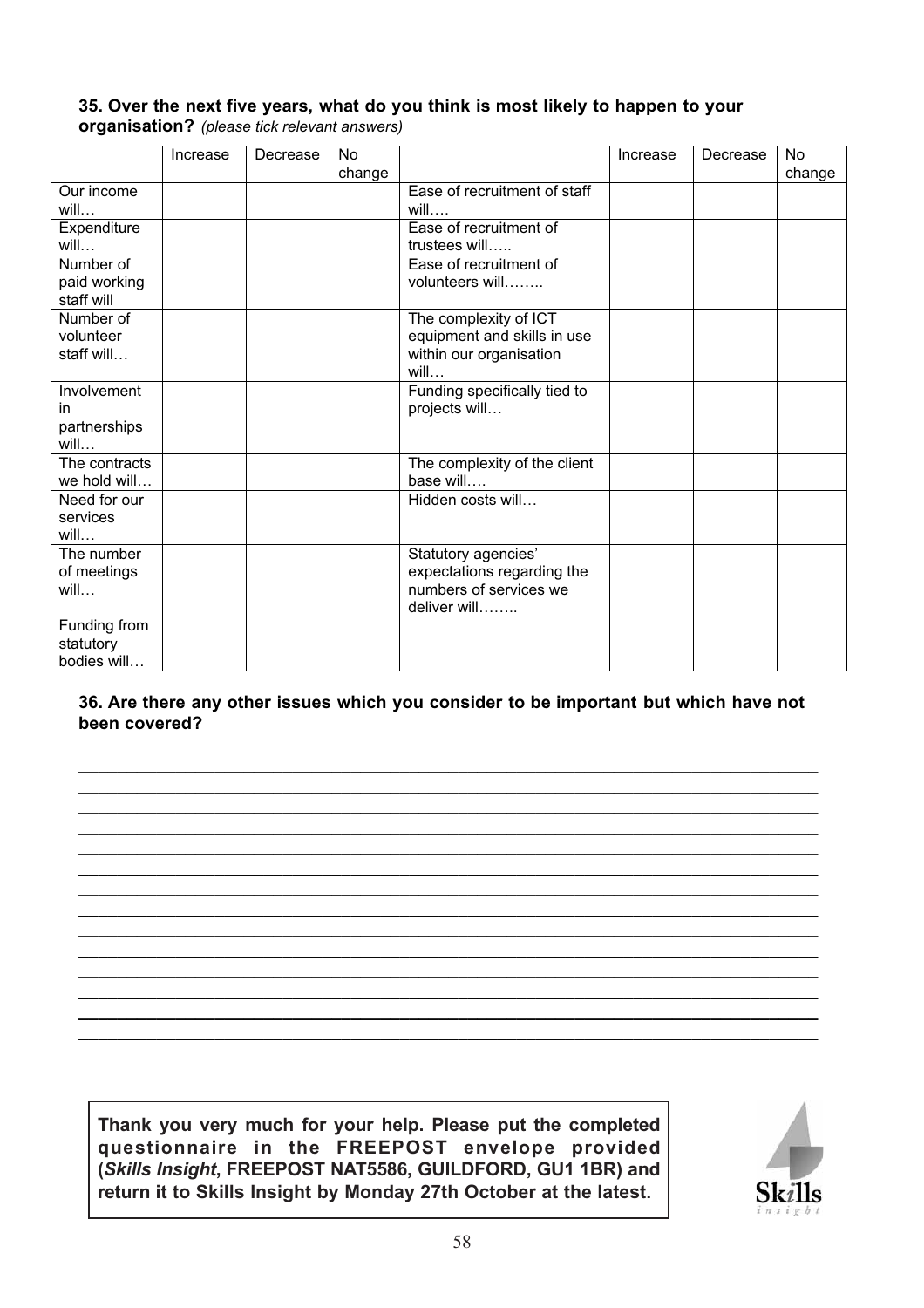| SUB-REGIONAL            |  | NE VONNE 2000<br>40,000<br>(dod<br>(appx 15 per 1000<br>million<br>E600 | Many?'<br>2000<br>rule of thumb' 4<br>Duisn<br>per 1000 pop) | SE RAISE "How<br>28,000 VCOs<br>(up to 32,000 | 2004 (for 2002)<br>Asset'<br>(appx 4 per 1000<br><b>lop</b><br>billion | <b>SE RAISE Higden</b><br>34,500<br>£11.4 | <b>REGIONAL</b> | 2002<br><b>NCVO UK Almanac</b><br>charities<br>141,000 registered<br>515.6<br>pillion | 2004 (for period<br>2001/2)<br>NCVO UK Almanac<br>UK charities<br>153,000 general<br>hillion<br>£20.8 | <b>NATIONAL</b> | STUDY<br>NO. OF VCOS<br>Gross                             |
|-------------------------|--|-------------------------------------------------------------------------|--------------------------------------------------------------|-----------------------------------------------|------------------------------------------------------------------------|-------------------------------------------|-----------------|---------------------------------------------------------------------------------------|-------------------------------------------------------------------------------------------------------|-----------------|-----------------------------------------------------------|
| £109m<br>(revenue       |  |                                                                         |                                                              |                                               |                                                                        |                                           |                 |                                                                                       |                                                                                                       |                 | Income                                                    |
| $1 - 2.5\%$             |  | 3.8%                                                                    |                                                              |                                               | (3.4% SE GDP)                                                          | £4.6 billion                              |                 |                                                                                       |                                                                                                       |                 | TO GDP (inc.<br><b>Volunteer</b> )<br><b>CONTRIBUTION</b> |
|                         |  |                                                                         |                                                              |                                               | (2.7% SE GDP)                                                          | £3.6 billion                              |                 | £5.4 billion                                                                          | (496 %L)<br>£7.2 billion                                                                              |                 | CONTRIBUTION<br><b>Volunteer</b><br>TO GDP (exec          |
|                         |  | £307 million                                                            |                                                              |                                               |                                                                        | £0.9 billion                              |                 | £15.4 billion                                                                         |                                                                                                       |                 | <b>VOLUNTEER</b><br>CONTRIBUTION                          |
| 12,000                  |  | workforce)<br>40,800, in<br>23,200 FTEs<br>(496)                        |                                                              |                                               | workforce)<br>10 % of                                                  | 308,000                                   |                 | 563,000<br>$(2.2%$ of total<br>UK emp'ees                                             | 569,000<br>$(2%$ of total<br>UK emp'ees)                                                              |                 | STAFF<br>NO OF PAID                                       |
| (1 in 15 pop)<br>000'09 |  | 143,600                                                                 |                                                              |                                               | (1 in 11 pop)                                                          | 726,000                                   |                 | 3 million                                                                             |                                                                                                       |                 | <b>VOLUNTEERS</b><br>NO OF                                |

# **Appendix 2:Comparisons with othersurveys**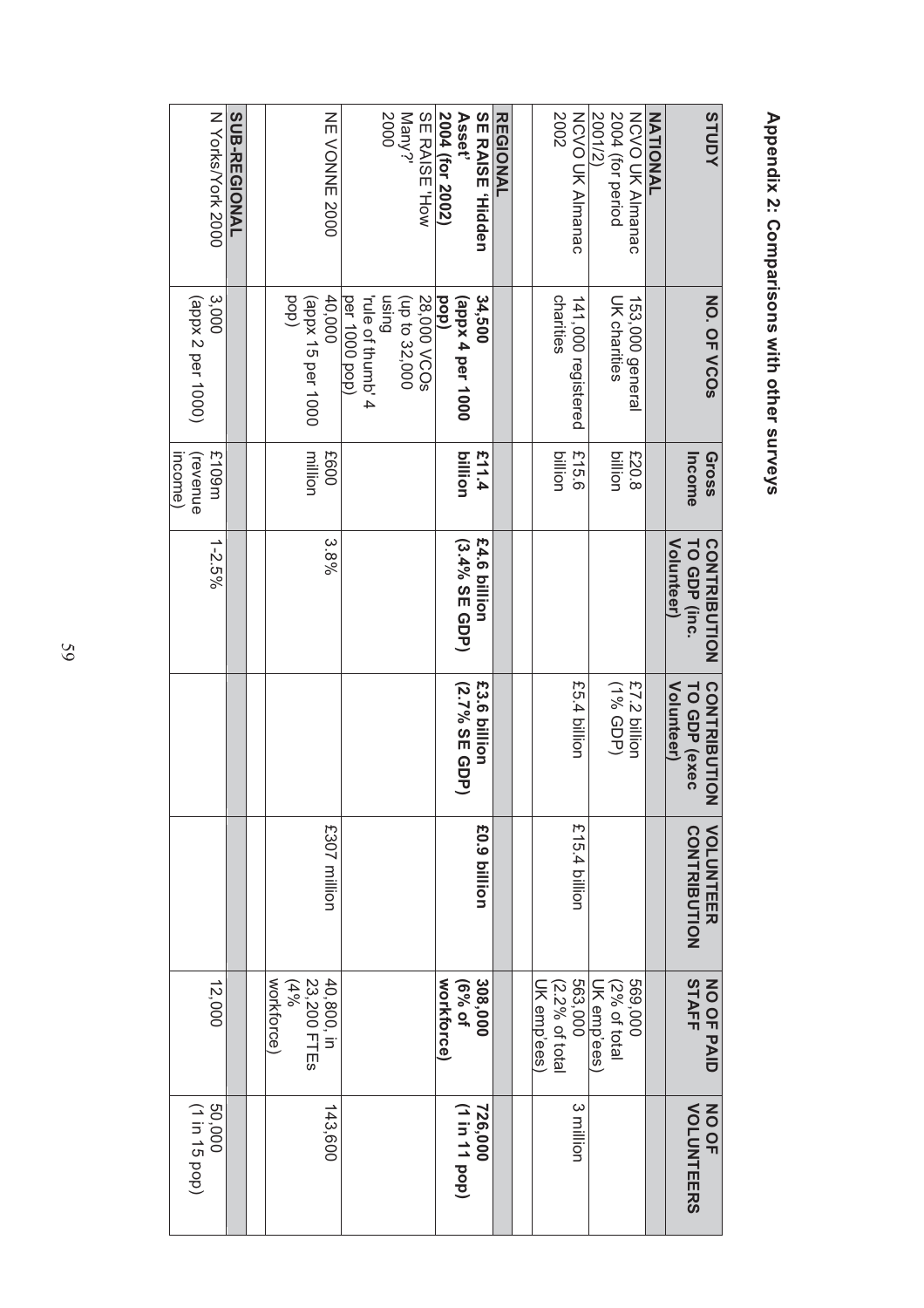# **Appendix 3: Calculation of GDP**

The overall yearly contribution of the voluntary/community sector is based on paid and volunteer staff. The approach to measuring the contribution of the voluntary/community sector to the national economy is still in its infancy, the main reason for this being the fact that the output is not clearly defined due to the volunteer component. Unlike in the manufacturing sector where output is easily measurable, in the case of the voluntary/community sector, or indeed public administration, this is not the case. The simplest way of measuring the contribution of the voluntary/community sector to the national economy would be the income-based approach.

Below we firstly deal with the contribution of paid staff in the voluntary/community sector and then the more complex matter of volunteer contribution.

Let:  $GDPE<sub>r</sub>$  - be the total output of paid staff in the voluntary/community sector that comprises of a number of different sector activities  $(i = 1,...n)$  at time period T, where  $T = 2003$ ,

 $\ell m p_i$  - be the total number of paid staff in the sector activity *i*,

 $he_i$  - be the average hours worked per week for paid staff in the sector activity *i*,

 $W\mathcal{C}_i$  - be the average hourly wage rate for paid staff in sector activity *i*,

 $\mathcal{Y}$  - be the constant 52 for the number of weeks in a year

Then the contribution of the paid staff in the voluntary/community sector to the national economy can be calculated as follows:

$$
GDPE_{T} = \sum_{i=1}^{n} emp_{i}he_{i}we_{i}y
$$
\n(1)

In our calculations,

 $he_i$  <sub>-</sub> is constant and equals the combined average weekly number of hours for part-time and full-time workers in the industry sector 'community, social/personal services'

 $W\mathcal{C}_i$  - is based on the survey results for total salary costs in sector activity *i* 

The volunteer contribution to GDP is more complex: there are real salary costs available for paid staff but volunteer staff have their own worth which is not accounted for. The contribution of volunteers in the sector can be measured in a similar way to that for employees. To get a more accurate approach we have looked at the occupation volunteers work in and assumed they receive market wages.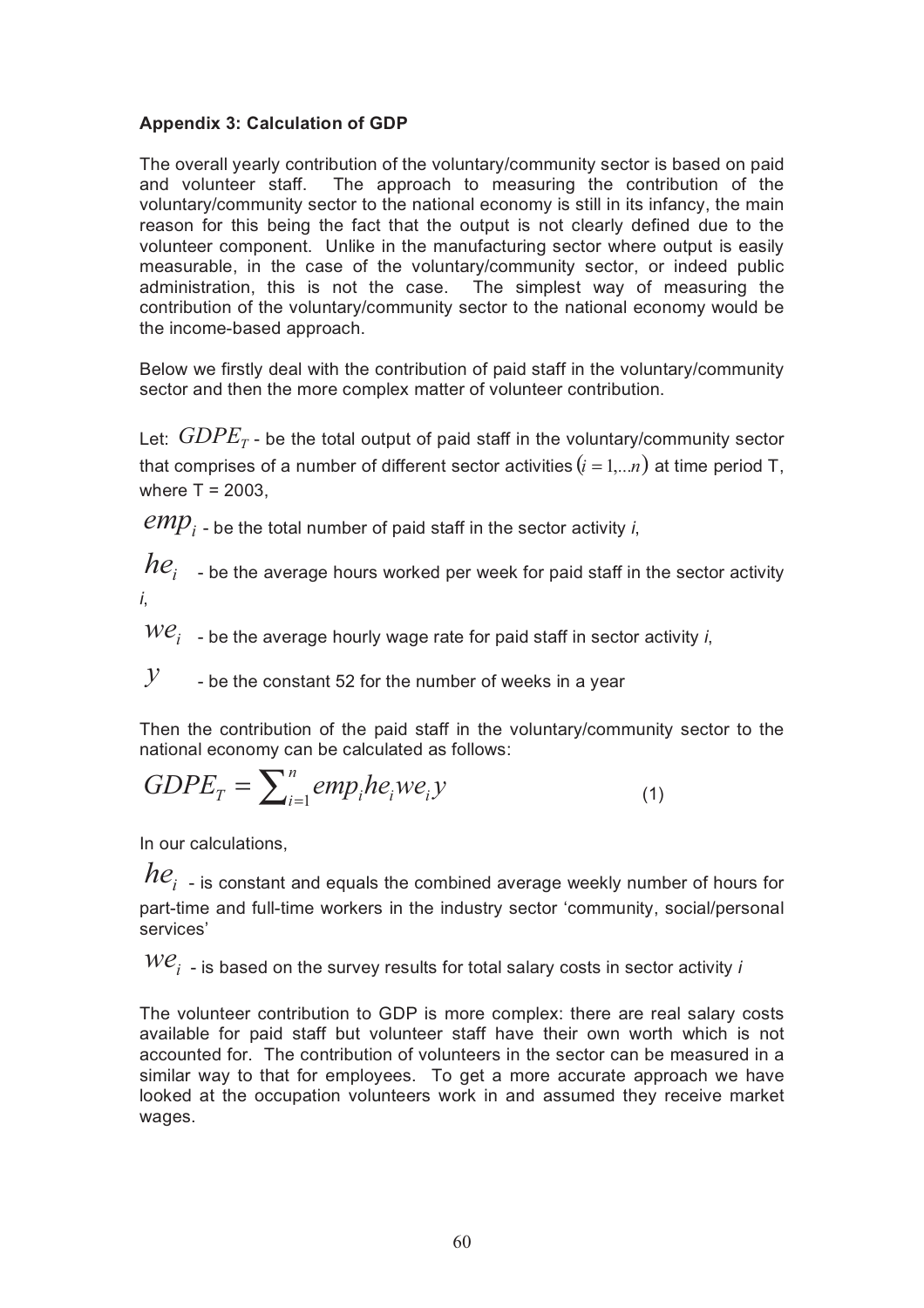Let:  $GDPV<sub>T</sub>$  - be the total output of volunteers in the voluntary/community sector that comprises of a number of different occupations  $(j = 1,...n)$  at time period T, where  $T = 2003$ ,

 $vol_{j}$  - be the total number of volunteers for the occupation *j*,

 $h\nu_{j}$  - be the average hours worked per week by volunteers in occupation *j*,

 $WV$ <sub>*j*</sub> - be the average hourly wage rate of volunteers for occupation *j*,

Then the contribution of volunteer staff in the voluntary/community sector to the national economy can be calculated as follows:

$$
GDPV_T = \sum_{j=1}^{n} vol_j hv_j wv_j y \tag{2}
$$

In our calculations,

 $hv_{j}$  - is based on the total volunteer hours from the survey results and the proportion which volunteers in occupation *j* work.

 $WV_j$  - is based on the pro-rata weekly wage for occupation *j* taken from the New Earnings Survey (Office for National Statistics)

Therefore the total contribution of the voluntary/community sector to South East GDP is measure (1) and the added value of the volunteer staff is measure (2).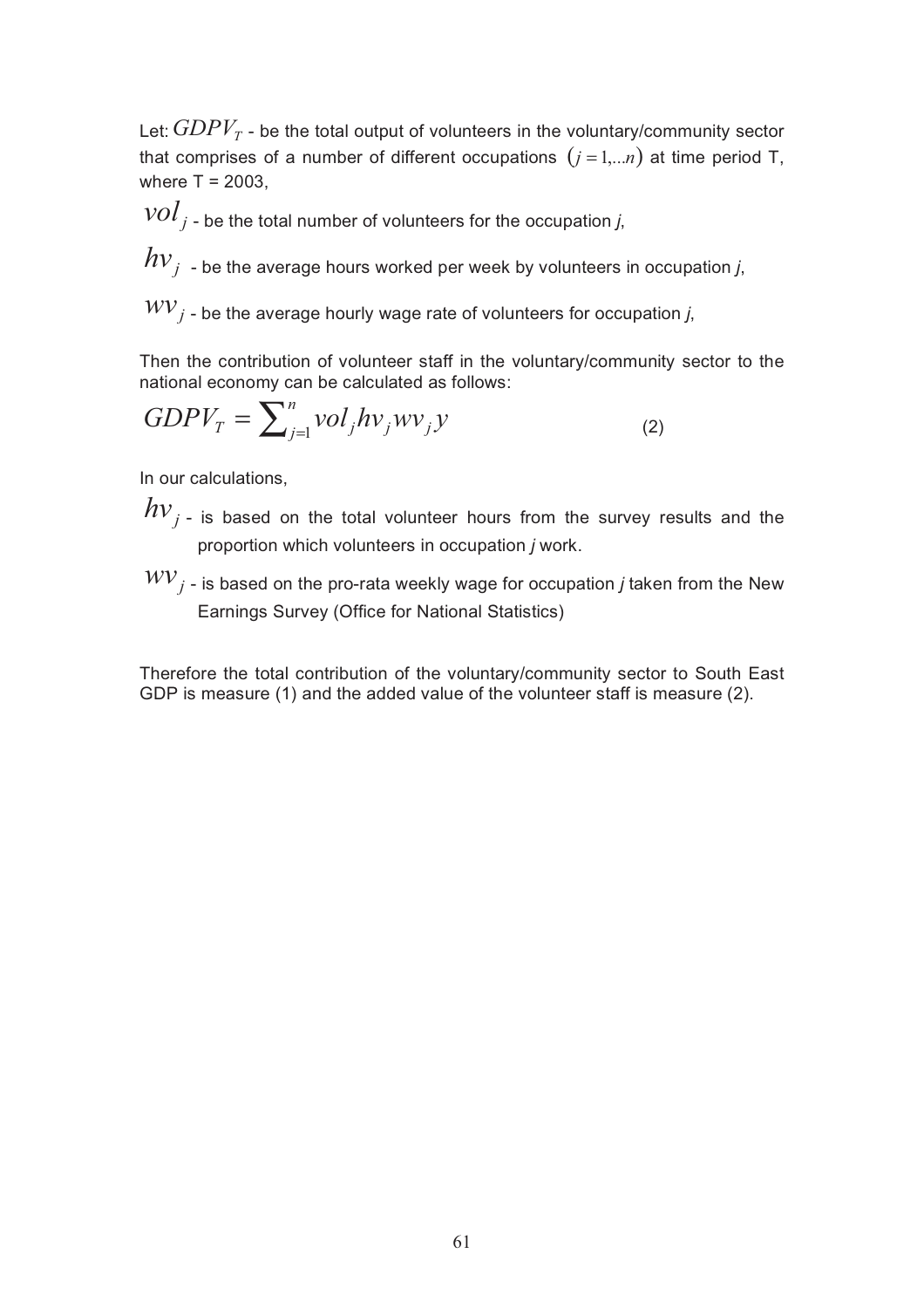#### **Appendix 4: BIBLIOGRAPHY**

BASSAC (2002), 'Wired communities final report'

Beaufort Research (2001), 'Volunteering in Wales 2001', the Welsh Assembly

Community consultants & Greater London Enterprise (2000), 'Skills matter: a skills foresight for the voluntary sector', Voluntary Sector National Training Organisation (VSNTO)

The Department for Environment, Food and Rural Affairs (DEFRA) (2003), 'Community capacity building and voluntary sector infrastructure in rural England'

Dowson, Burden, Hamm & Petrie (2000), 'Valuing the voluntary and community sector in North Yorkshire and York', North Yorkshire Forum for Voluntary **Organisations** 

Forster (1997), 'Potential of a lifetime', The Carnegie – TSB

Gaskin & Dobson (1997), 'the economic equation of volunteering: a pilot study', social policy research 110, Centre for research in social policy

Goodall (2000), 'How Many?', RAISE

,HM Treasury (2002), 'The Role of the Voluntary and Community Sector in Service Delivery: A Cross Cutting Review'

The Home Office (2003), 'Voluntary and Community Sector Infrastructure', Active Community Unit

Jermyn, Woodburn & Marshall (1998), 'Local Voluntary Activity Surveys (LOVAS): Gosport, Hants area report 6', Home Office, Research & Statistics Directorate.

Knapp & Smith (1995), 'Who volunteers and why? The key factors which determine volunteering', the Personal Social Services Research Unit (PSSRU), University of Kent and the Volunteer Centre UK

Leonard (1997), 'Britain<sup>™</sup>: Renewing our identity', Demos

Lewis (2001), 'Mapping the contribution of the voluntary and community sector in Yorkshire and Humber', Yorkshire and Humber regional forum

Marshall (1997), 'Local Voluntary Activity Surveys (LOVAS): Research Manual LOVAS paper 1', Home Office, Research & Statistics Directorate.

O'Donnell (2001), 'Towards an inclusive information society in Europe: The role of voluntary organisations', IST study report, Information Society Technologies (IST)

RAISE and Learning and Skills Council, (2004), 'South East Regional Compact on Learning and Skills'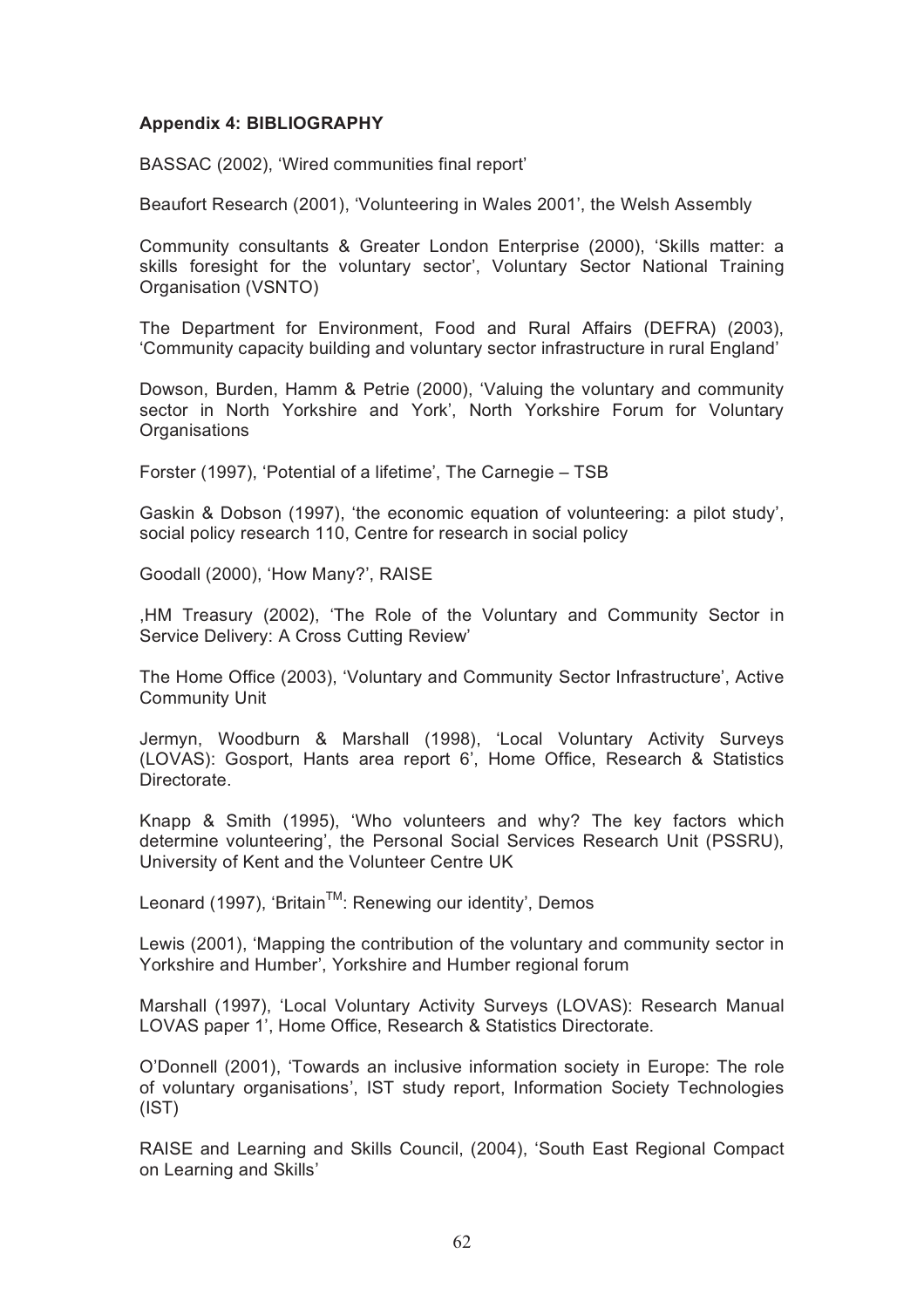Research Solutions (2000), 'The contribution of the voluntary and community sector to the economic life of the North East region', Voluntary Organisations' Network North East (VONNE)

Voluntary and community research section (1999), 'Local Voluntary Activity Surveys (LOVAS): Thanet. Area type 6B: Poor urban (low ethnic minority population)', Home Office, Research & Statistics Directorate.

Voluntary and community research section (1999), 'Local Voluntary Activity Surveys (LOVAS): Guildford's eight urban wards. Area type 13: Very prosperous commuter districts', Home Office, Research & Statistics Directorate.

VSNTO (2003), 'Voluntary sector key facts (July 2003)'

Wainwright (2004), 'Agencies fear yawning gap in volunteers', The Guardian 10/01/04

Walker (2002), 'Valuing the voluntary sector in Basildon District', Basildon, Billericay and Wickford Council for voluntary service

Wilding, Collis, Lacey & Mccullough (2003), 'Futureskills 2003: A skills foresight research report on the voluntary sector paid workforce', Voluntary Sector National Training Organisation (VSNTO)

Williams (2003), 'Developing community involvement: Contrasting local and regional participatory cultures in Britain and their implications for policy', Regional Studies Vol. 37.5, Regional Studies Association